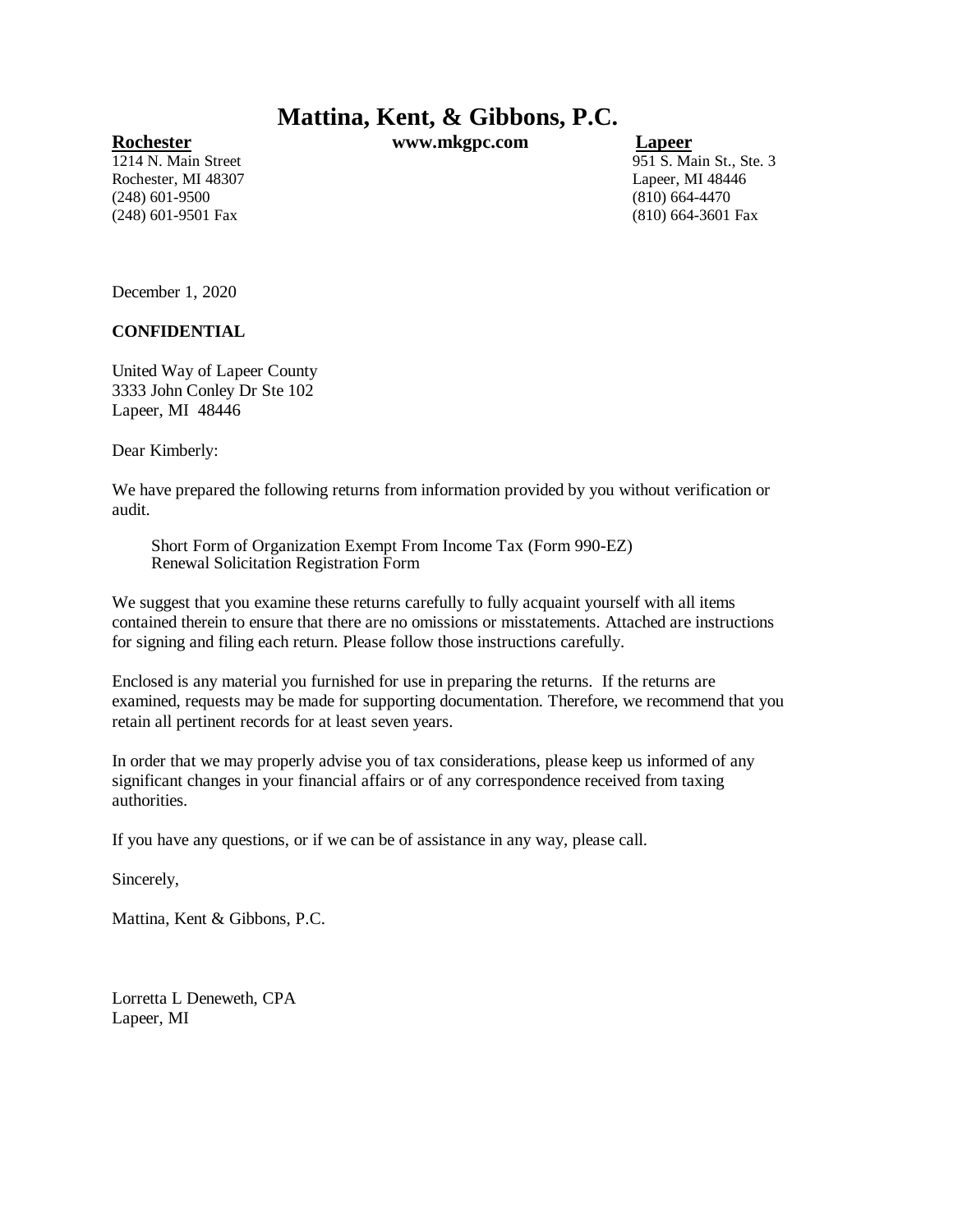## **Mattina, Kent, & Gibbons, P.C.**

Rochester, MI 48307 Lapeer, MI 48446 (248) 601-9500<br>
(248) 601-9501 Fax (248) 601-9501 Fax (810) 664-3601 Fax  $(248)$  601-9501 Fax

**Rochester [www.mkgpc.com](http://www.mkgpc.com) Lapeer**

1214 N. Main Street 951 S. Main St., Ste. 3

### **Filing Instructions**

### **United Way of Lapeer County**

#### **Short Form Exempt Organization Tax Return**

#### **Taxable Year Ended June 30, 2020**

- **Date Due:** May 15, 2021
- **Remittance:** None is required. Your Form 990-EZ for the tax year ended 6/30/20 shows no balance due.
- **Signature:** You are using a Personal Identification Number (PIN) for signing your return electronically. Form 8879-EO, IRS *e-file* Signature Authorization for an Exempt Organization should be signed and dated by an authorized officer of the organization and returned to:

Mattina, Kent & Gibbons, PC 951 S Main St Ste 3 Lapeer, MI 48446-4128

*Important:* **Your return will not be filed with the IRS until the signed Form 8879-EO has been received by this office.**

**Other:** Your return is being filed electronically with the IRS and is not required to be mailed. If you Mail a paper copy of your return to the IRS it will delay the processing of your return.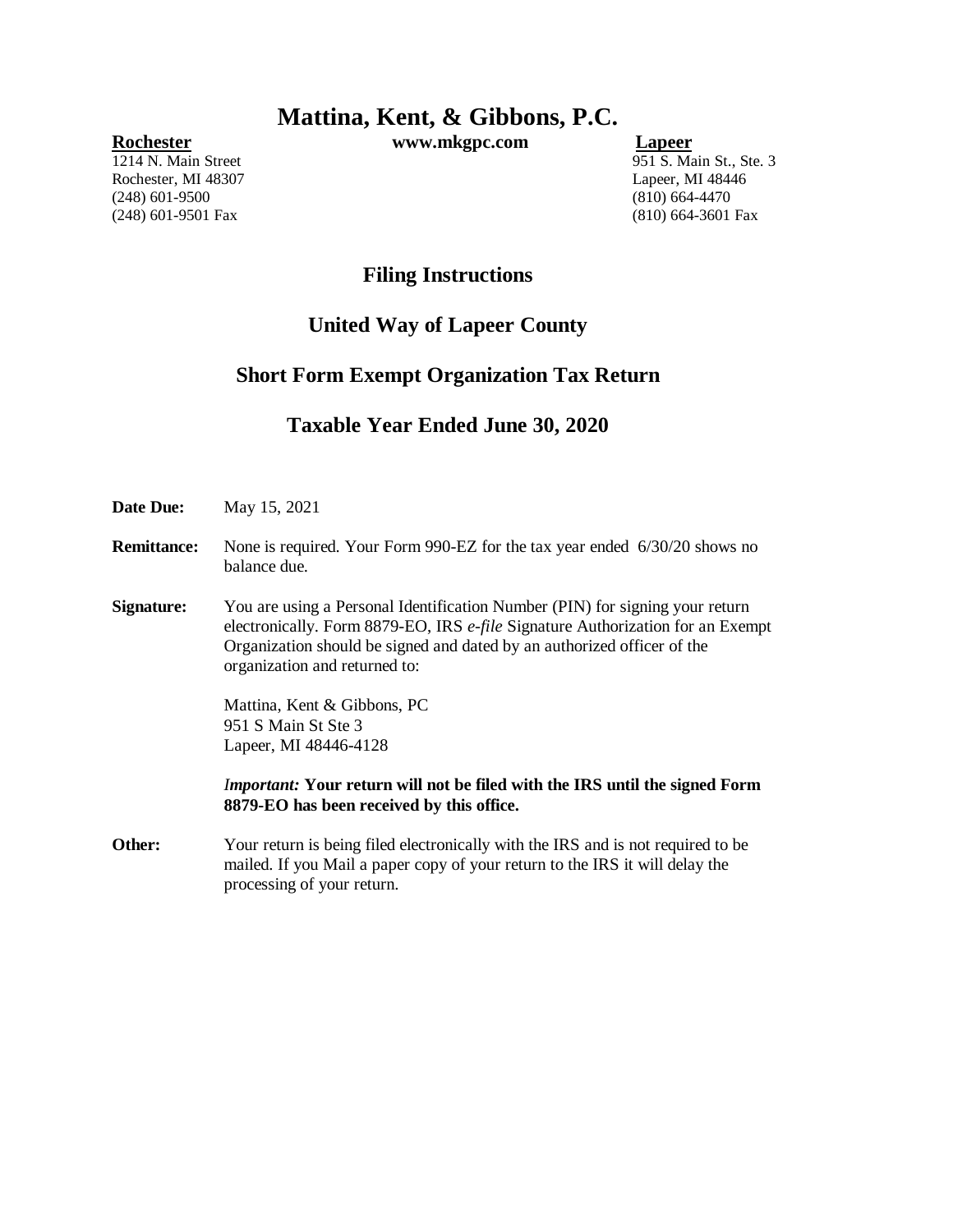| Form 8879-EO                                           | <b>IRS e-file Signature Authorization</b><br>for an Exempt Organization                                                                                                                                                                                                                                                                                                                                                                                                                                                                                                                                                                                                                                                                                                                                                                                                                                                                                                                                                                                                                                                                                                                                                                                                                                                                                                                                                                                                                                                                                                                                                                                                                                                                                                                                                                                                                                                                                                                                                                                                                                                                                                                                                                                                                                                                    |                                                            | OMB No. 1545-1878                     |
|--------------------------------------------------------|--------------------------------------------------------------------------------------------------------------------------------------------------------------------------------------------------------------------------------------------------------------------------------------------------------------------------------------------------------------------------------------------------------------------------------------------------------------------------------------------------------------------------------------------------------------------------------------------------------------------------------------------------------------------------------------------------------------------------------------------------------------------------------------------------------------------------------------------------------------------------------------------------------------------------------------------------------------------------------------------------------------------------------------------------------------------------------------------------------------------------------------------------------------------------------------------------------------------------------------------------------------------------------------------------------------------------------------------------------------------------------------------------------------------------------------------------------------------------------------------------------------------------------------------------------------------------------------------------------------------------------------------------------------------------------------------------------------------------------------------------------------------------------------------------------------------------------------------------------------------------------------------------------------------------------------------------------------------------------------------------------------------------------------------------------------------------------------------------------------------------------------------------------------------------------------------------------------------------------------------------------------------------------------------------------------------------------------------|------------------------------------------------------------|---------------------------------------|
| Department of the Treasury<br>Internal Revenue Service | Do not send to the IRS. Keep for your records.<br>Go to www.irs.gov/Form8879EO for the latest information.                                                                                                                                                                                                                                                                                                                                                                                                                                                                                                                                                                                                                                                                                                                                                                                                                                                                                                                                                                                                                                                                                                                                                                                                                                                                                                                                                                                                                                                                                                                                                                                                                                                                                                                                                                                                                                                                                                                                                                                                                                                                                                                                                                                                                                 |                                                            | 2019                                  |
| Name of exempt organization                            |                                                                                                                                                                                                                                                                                                                                                                                                                                                                                                                                                                                                                                                                                                                                                                                                                                                                                                                                                                                                                                                                                                                                                                                                                                                                                                                                                                                                                                                                                                                                                                                                                                                                                                                                                                                                                                                                                                                                                                                                                                                                                                                                                                                                                                                                                                                                            | <b>Employer identification number</b>                      |                                       |
|                                                        | UNITED WAY OF LAPEER COUNTY                                                                                                                                                                                                                                                                                                                                                                                                                                                                                                                                                                                                                                                                                                                                                                                                                                                                                                                                                                                                                                                                                                                                                                                                                                                                                                                                                                                                                                                                                                                                                                                                                                                                                                                                                                                                                                                                                                                                                                                                                                                                                                                                                                                                                                                                                                                | 38-3509445                                                 |                                       |
| Name and title of officer                              | KIMBERLY HEBBERD                                                                                                                                                                                                                                                                                                                                                                                                                                                                                                                                                                                                                                                                                                                                                                                                                                                                                                                                                                                                                                                                                                                                                                                                                                                                                                                                                                                                                                                                                                                                                                                                                                                                                                                                                                                                                                                                                                                                                                                                                                                                                                                                                                                                                                                                                                                           |                                                            |                                       |
|                                                        | EXECUTIVE DIRECTOR                                                                                                                                                                                                                                                                                                                                                                                                                                                                                                                                                                                                                                                                                                                                                                                                                                                                                                                                                                                                                                                                                                                                                                                                                                                                                                                                                                                                                                                                                                                                                                                                                                                                                                                                                                                                                                                                                                                                                                                                                                                                                                                                                                                                                                                                                                                         |                                                            |                                       |
| Part I                                                 | Type of Return and Return Information (Whole Dollars Only)                                                                                                                                                                                                                                                                                                                                                                                                                                                                                                                                                                                                                                                                                                                                                                                                                                                                                                                                                                                                                                                                                                                                                                                                                                                                                                                                                                                                                                                                                                                                                                                                                                                                                                                                                                                                                                                                                                                                                                                                                                                                                                                                                                                                                                                                                 |                                                            |                                       |
|                                                        | Check the box for the return for which you are using this Form 8879-EO and enter the applicable amount, if any, from the return. If you                                                                                                                                                                                                                                                                                                                                                                                                                                                                                                                                                                                                                                                                                                                                                                                                                                                                                                                                                                                                                                                                                                                                                                                                                                                                                                                                                                                                                                                                                                                                                                                                                                                                                                                                                                                                                                                                                                                                                                                                                                                                                                                                                                                                    |                                                            |                                       |
|                                                        | check the box on line 1a, 2a, 3a, 4a, or 5a, below, and the amount on that line for the return being filed with this form was blank, then                                                                                                                                                                                                                                                                                                                                                                                                                                                                                                                                                                                                                                                                                                                                                                                                                                                                                                                                                                                                                                                                                                                                                                                                                                                                                                                                                                                                                                                                                                                                                                                                                                                                                                                                                                                                                                                                                                                                                                                                                                                                                                                                                                                                  |                                                            |                                       |
|                                                        | leave line 1b, 2b, 3b, 4b, or 5b, whichever is applicable, blank (do not enter -0-). But, if you entered -0- on the return, then enter -0- on                                                                                                                                                                                                                                                                                                                                                                                                                                                                                                                                                                                                                                                                                                                                                                                                                                                                                                                                                                                                                                                                                                                                                                                                                                                                                                                                                                                                                                                                                                                                                                                                                                                                                                                                                                                                                                                                                                                                                                                                                                                                                                                                                                                              |                                                            |                                       |
|                                                        | the applicable line below. Do not complete more than one line in Part I.                                                                                                                                                                                                                                                                                                                                                                                                                                                                                                                                                                                                                                                                                                                                                                                                                                                                                                                                                                                                                                                                                                                                                                                                                                                                                                                                                                                                                                                                                                                                                                                                                                                                                                                                                                                                                                                                                                                                                                                                                                                                                                                                                                                                                                                                   |                                                            |                                       |
| 1a Form 990 check here ▶                               | <b>b</b> Total revenue, if any (Form 990, Part VIII, column (A), line 12) $\ldots$ $\ldots$                                                                                                                                                                                                                                                                                                                                                                                                                                                                                                                                                                                                                                                                                                                                                                                                                                                                                                                                                                                                                                                                                                                                                                                                                                                                                                                                                                                                                                                                                                                                                                                                                                                                                                                                                                                                                                                                                                                                                                                                                                                                                                                                                                                                                                                |                                                            |                                       |
| 2a Form 990-EZ check here ▶                            | X                                                                                                                                                                                                                                                                                                                                                                                                                                                                                                                                                                                                                                                                                                                                                                                                                                                                                                                                                                                                                                                                                                                                                                                                                                                                                                                                                                                                                                                                                                                                                                                                                                                                                                                                                                                                                                                                                                                                                                                                                                                                                                                                                                                                                                                                                                                                          |                                                            | $2b$ $155,231$                        |
| 3a Form 1120-POL check here ▶                          |                                                                                                                                                                                                                                                                                                                                                                                                                                                                                                                                                                                                                                                                                                                                                                                                                                                                                                                                                                                                                                                                                                                                                                                                                                                                                                                                                                                                                                                                                                                                                                                                                                                                                                                                                                                                                                                                                                                                                                                                                                                                                                                                                                                                                                                                                                                                            |                                                            |                                       |
| 4a Form 990-PF check here ▶                            | b Tax based on investment income (Form 990-PF, Part VI, line 5)  4b                                                                                                                                                                                                                                                                                                                                                                                                                                                                                                                                                                                                                                                                                                                                                                                                                                                                                                                                                                                                                                                                                                                                                                                                                                                                                                                                                                                                                                                                                                                                                                                                                                                                                                                                                                                                                                                                                                                                                                                                                                                                                                                                                                                                                                                                        |                                                            |                                       |
| 5a Form 8868 check here ▶                              |                                                                                                                                                                                                                                                                                                                                                                                                                                                                                                                                                                                                                                                                                                                                                                                                                                                                                                                                                                                                                                                                                                                                                                                                                                                                                                                                                                                                                                                                                                                                                                                                                                                                                                                                                                                                                                                                                                                                                                                                                                                                                                                                                                                                                                                                                                                                            | 5b                                                         |                                       |
| Part II                                                | Declaration and Signature Authorization of Officer                                                                                                                                                                                                                                                                                                                                                                                                                                                                                                                                                                                                                                                                                                                                                                                                                                                                                                                                                                                                                                                                                                                                                                                                                                                                                                                                                                                                                                                                                                                                                                                                                                                                                                                                                                                                                                                                                                                                                                                                                                                                                                                                                                                                                                                                                         |                                                            |                                       |
|                                                        | Under penalties of perjury, I declare that I am an officer of the above organization and that I have examined a copy of the                                                                                                                                                                                                                                                                                                                                                                                                                                                                                                                                                                                                                                                                                                                                                                                                                                                                                                                                                                                                                                                                                                                                                                                                                                                                                                                                                                                                                                                                                                                                                                                                                                                                                                                                                                                                                                                                                                                                                                                                                                                                                                                                                                                                                |                                                            |                                       |
| Officer's PIN: check one box only<br>ΙXΙ               | are true, correct, and complete. I further declare that the amount in Part I above is the amount shown on the copy of the<br>organization's electronic return. I consent to allow my intermediate service provider, transmitter, or electronic return originator (ERO)<br>to send the organization's return to the IRS and to receive from the IRS (a) an acknowledgement of receipt or reason for rejection of<br>the transmission, (b) the reason for any delay in processing the return or refund, and (c) the date of any refund. If applicable, I<br>authorize the U.S. Treasury and its designated Financial Agent to initiate an electronic funds withdrawal (direct debit) entry to the<br>financial institution account indicated in the tax preparation software for payment of the organization's federal taxes owed on this<br>return, and the financial institution to debit the entry to this account. To revoke a payment, I must contact the U.S. Treasury Financial<br>Agent at 1-888-353-4537 no later than 2 business days prior to the payment (settlement) date. I also authorize the financial institutions<br>involved in the processing of the electronic payment of taxes to receive confidential information necessary to answer inquiries and<br>resolve issues related to the payment. I have selected a personal identification number (PIN) as my signature for the organization's<br>electronic return and, if applicable, the organization's consent to electronic funds withdrawal.<br>lauthorize MATTINA, KENT & GIBBONS,<br>РC<br>to enter my PIN<br>ERO firm name<br>on the organization's tax year 2019 electronically filed return. If I have indicated within this return that a copy of the return is<br>being filed with a state agency(ies) regulating charities as part of the IRS Fed/State program, I also authorize the aforementioned<br>ERO to enter my PIN on the return's disclosure consent screen.<br>As an officer of the organization, I will enter my PIN as my signature on the organization's tax year 2019 electronically filed return.<br>If I have indicated within this return that a copy of the return is being filed with a state agency(ies) regulating charities as part of<br>the IRS Fed/State program, I will enter my PIN on the return's disclosure consent screen. | 48446<br>Enter five numbers, but<br>do not enter all zeros | as my signature                       |
| Officer's signature                                    |                                                                                                                                                                                                                                                                                                                                                                                                                                                                                                                                                                                                                                                                                                                                                                                                                                                                                                                                                                                                                                                                                                                                                                                                                                                                                                                                                                                                                                                                                                                                                                                                                                                                                                                                                                                                                                                                                                                                                                                                                                                                                                                                                                                                                                                                                                                                            | Date $\rightarrow$ 12/01/20                                |                                       |
| Part III                                               | <b>Certification and Authentication</b>                                                                                                                                                                                                                                                                                                                                                                                                                                                                                                                                                                                                                                                                                                                                                                                                                                                                                                                                                                                                                                                                                                                                                                                                                                                                                                                                                                                                                                                                                                                                                                                                                                                                                                                                                                                                                                                                                                                                                                                                                                                                                                                                                                                                                                                                                                    |                                                            |                                       |
|                                                        | <b>ERO's EFIN/PIN.</b> Enter your six-digit electronic filing identification<br>number (EFIN) followed by your five-digit self-selected PIN.                                                                                                                                                                                                                                                                                                                                                                                                                                                                                                                                                                                                                                                                                                                                                                                                                                                                                                                                                                                                                                                                                                                                                                                                                                                                                                                                                                                                                                                                                                                                                                                                                                                                                                                                                                                                                                                                                                                                                                                                                                                                                                                                                                                               |                                                            | 38573748446<br>Do not enter all zeros |
|                                                        | I certify that the above numeric entry is my PIN, which is my signature on the 2019 electronically filed return for the organization<br>indicated above. I confirm that I am submitting this return in accordance with the requirements of Pub. 4163, Modernized e-File (MeF)<br>Information for Authorized IRS e-file Providers for Business Returns.                                                                                                                                                                                                                                                                                                                                                                                                                                                                                                                                                                                                                                                                                                                                                                                                                                                                                                                                                                                                                                                                                                                                                                                                                                                                                                                                                                                                                                                                                                                                                                                                                                                                                                                                                                                                                                                                                                                                                                                     |                                                            |                                       |
| ERO's signature                                        |                                                                                                                                                                                                                                                                                                                                                                                                                                                                                                                                                                                                                                                                                                                                                                                                                                                                                                                                                                                                                                                                                                                                                                                                                                                                                                                                                                                                                                                                                                                                                                                                                                                                                                                                                                                                                                                                                                                                                                                                                                                                                                                                                                                                                                                                                                                                            | Date $\rightarrow$ 12/01/20                                |                                       |
|                                                        |                                                                                                                                                                                                                                                                                                                                                                                                                                                                                                                                                                                                                                                                                                                                                                                                                                                                                                                                                                                                                                                                                                                                                                                                                                                                                                                                                                                                                                                                                                                                                                                                                                                                                                                                                                                                                                                                                                                                                                                                                                                                                                                                                                                                                                                                                                                                            |                                                            |                                       |
|                                                        | <b>ERO Must Retain This Form - See Instructions</b><br>Do Not Submit This Form to the IRS Unless Requested To Do So                                                                                                                                                                                                                                                                                                                                                                                                                                                                                                                                                                                                                                                                                                                                                                                                                                                                                                                                                                                                                                                                                                                                                                                                                                                                                                                                                                                                                                                                                                                                                                                                                                                                                                                                                                                                                                                                                                                                                                                                                                                                                                                                                                                                                        |                                                            |                                       |

**For Paperwork Reduction Act Notice, see back of form.**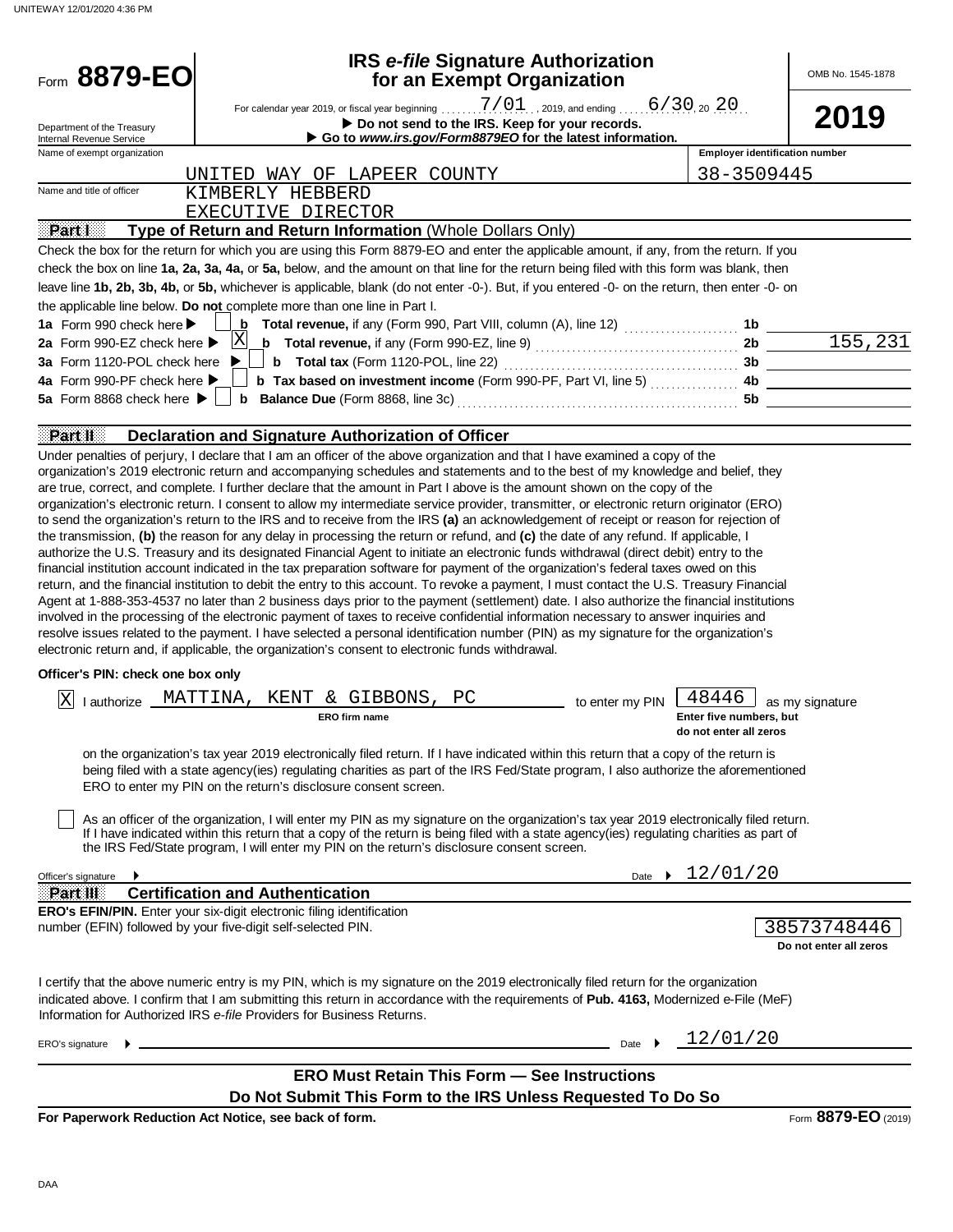|            |                                                                                                          | Form990-EZ               | <b>Short Form</b><br><b>Return of Organization Exempt From Income Tax</b>                                                                                                                                                     |                  |            |                | OMB No. 1545-0047<br>2019                                                  |  |  |
|------------|----------------------------------------------------------------------------------------------------------|--------------------------|-------------------------------------------------------------------------------------------------------------------------------------------------------------------------------------------------------------------------------|------------------|------------|----------------|----------------------------------------------------------------------------|--|--|
|            |                                                                                                          |                          | Under section 501(c), 527, or 4947(a)(1) of the Internal Revenue Code (except private foundations)                                                                                                                            |                  |            |                |                                                                            |  |  |
|            |                                                                                                          |                          | Do not enter social security numbers on this form, as it may be made public.                                                                                                                                                  |                  |            |                | <b>Open to Public</b>                                                      |  |  |
|            | Department of the Treasury<br>▶ Go to www.irs.gov/Form990EZ for instructions and the latest information. |                          |                                                                                                                                                                                                                               |                  |            |                |                                                                            |  |  |
|            |                                                                                                          | Internal Revenue Service |                                                                                                                                                                                                                               |                  |            |                |                                                                            |  |  |
| в          |                                                                                                          | Check if applicable:     | For the 2019 calendar year, or tax year beginning $07/01/19$ , and ending                                                                                                                                                     | 06/30/20         |            |                |                                                                            |  |  |
|            | Address change                                                                                           |                          | C Name of organization                                                                                                                                                                                                        |                  |            |                | D Employer identification number                                           |  |  |
|            | Name change                                                                                              |                          |                                                                                                                                                                                                                               |                  |            |                | 38-3509445                                                                 |  |  |
|            | Initial return                                                                                           |                          | UNITED WAY OF LAPEER COUNTY<br>Number and street (or P.O. box, if mail is not delivered to street address)                                                                                                                    |                  | Room/suite |                | E Telephone number                                                         |  |  |
|            |                                                                                                          | Final return/terminated  | 3333 JOHN CONLEY DR STE 102                                                                                                                                                                                                   |                  |            |                | $810 - 667 - 2912$                                                         |  |  |
|            | Amended return                                                                                           |                          | City or town, state or province, country, and ZIP or foreign postal code                                                                                                                                                      |                  |            |                | F Group Exemption                                                          |  |  |
|            |                                                                                                          | Application pending      | LAPEER<br>MI 48446                                                                                                                                                                                                            |                  |            |                | Number $\blacktriangleright$                                               |  |  |
| G          |                                                                                                          | Accounting Method:       | $ \overline{X} $ Accrual Other (specify) $\blacktriangleright$<br>Cash                                                                                                                                                        |                  | H.         |                | Check $\blacktriangleright \overline{X}$ if the organization is <b>not</b> |  |  |
|            | Website:                                                                                                 |                          | WWW.UNITEDWAYLAPEER.ORG                                                                                                                                                                                                       |                  |            |                | required to attach Schedule B                                              |  |  |
|            |                                                                                                          |                          | Tax-exempt status (check only one) $- X $ 501(c)(3)<br>501(c)<br>$\rightarrow$ (insert no.)<br>$4947(a)(1)$ or                                                                                                                |                  | 527        |                | (Form 990, 990-EZ, or 990-PF).                                             |  |  |
| ĸ          |                                                                                                          | Form of organization:    | $ X $ Corporation<br>Trust<br>Association                                                                                                                                                                                     | Other            |            |                |                                                                            |  |  |
|            |                                                                                                          |                          | Add lines 5b, 6c, and 7b to line 9 to determine gross receipts. If gross receipts are \$200,000 or more, or if total assets                                                                                                   |                  |            |                |                                                                            |  |  |
|            |                                                                                                          |                          |                                                                                                                                                                                                                               |                  |            |                | 155,335                                                                    |  |  |
|            | Part I                                                                                                   |                          | Revenue, Expenses, and Changes in Net Assets or Fund Balances (see the instructions for Part I)                                                                                                                               |                  |            |                |                                                                            |  |  |
|            |                                                                                                          |                          | Check if the organization used Schedule O to respond to any question in this Part I                                                                                                                                           |                  |            |                | X                                                                          |  |  |
|            | 1                                                                                                        |                          | Contributions, gifts, grants, and similar amounts received                                                                                                                                                                    |                  |            | 1              | 152,513                                                                    |  |  |
|            | 2                                                                                                        |                          |                                                                                                                                                                                                                               |                  |            | $\overline{2}$ |                                                                            |  |  |
|            | 3                                                                                                        |                          | Membership dues and assessments [[11] Membership dues and assessments [[11] Membership dues and assessments [[11] Membership dues and assessments [[11] Membership dues and assessments [[11] Membership dues and assessments |                  |            | 3              |                                                                            |  |  |
|            | 4                                                                                                        |                          |                                                                                                                                                                                                                               |                  |            | 4              | 42                                                                         |  |  |
|            | 5a                                                                                                       |                          | Gross amount from sale of assets other than inventory                                                                                                                                                                         | 5a               |            |                |                                                                            |  |  |
|            | $\mathbf b$                                                                                              |                          | Less: cost or other basis and sales expenses                                                                                                                                                                                  | 5b               |            |                |                                                                            |  |  |
|            | c                                                                                                        |                          | Gain or (loss) from sale of assets other than inventory (subtract line 5b from line 5a)                                                                                                                                       |                  |            | 5c             |                                                                            |  |  |
|            | 6                                                                                                        |                          | Gaming and fundraising events:                                                                                                                                                                                                |                  |            |                |                                                                            |  |  |
|            | a                                                                                                        |                          | Gross income from gaming (attach Schedule G if greater than                                                                                                                                                                   |                  |            |                |                                                                            |  |  |
|            |                                                                                                          | $$15,000$ )              |                                                                                                                                                                                                                               | 6a               |            |                |                                                                            |  |  |
| Revenue    | b                                                                                                        |                          | Gross income from fundraising events (not includings)                                                                                                                                                                         | of contributions |            |                |                                                                            |  |  |
|            |                                                                                                          |                          | from fundraising events reported on line 1) (attach Schedule G if the                                                                                                                                                         |                  |            |                |                                                                            |  |  |
|            |                                                                                                          |                          | sum of such gross income and contributions exceeds \$15,000)                                                                                                                                                                  | 6b               |            | 2,292          |                                                                            |  |  |
|            |                                                                                                          |                          | c Less: direct expenses from gaming and fundraising events                                                                                                                                                                    |                  |            | 1 N 4          |                                                                            |  |  |
|            | d                                                                                                        |                          | Net income or (loss) from gaming and fundraising events (add lines 6a and 6b and subtract                                                                                                                                     |                  |            |                |                                                                            |  |  |
|            |                                                                                                          |                          |                                                                                                                                                                                                                               |                  |            | 6d             | 2,188                                                                      |  |  |
|            | 7a                                                                                                       |                          |                                                                                                                                                                                                                               | 7a               |            |                |                                                                            |  |  |
|            | $\mathbf b$                                                                                              | Less: cost of goods sold | $\frac{1}{10}$                                                                                                                                                                                                                |                  |            |                |                                                                            |  |  |
|            | c                                                                                                        |                          |                                                                                                                                                                                                                               |                  |            | 7c             |                                                                            |  |  |
|            | 8                                                                                                        |                          | Other revenue (describe in Schedule O)                                                                                                                                                                                        |                  |            | 8              | 488                                                                        |  |  |
|            | 9                                                                                                        |                          |                                                                                                                                                                                                                               |                  |            | 9              | 155,231                                                                    |  |  |
|            | 10<br>11                                                                                                 |                          | Benefits paid to or for members                                                                                                                                                                                               |                  |            | 10<br>11       | 60,085                                                                     |  |  |
|            | 12                                                                                                       |                          |                                                                                                                                                                                                                               |                  |            | 12             | 80,342                                                                     |  |  |
|            | 13                                                                                                       |                          |                                                                                                                                                                                                                               |                  |            | 13             | 6,652                                                                      |  |  |
| Expenses   | 14                                                                                                       |                          |                                                                                                                                                                                                                               |                  |            | 14             | 7,200                                                                      |  |  |
|            | 15                                                                                                       |                          |                                                                                                                                                                                                                               |                  |            | 15             |                                                                            |  |  |
|            | 16                                                                                                       |                          |                                                                                                                                                                                                                               |                  |            | 16             | 11,680                                                                     |  |  |
|            | 17                                                                                                       |                          |                                                                                                                                                                                                                               |                  |            | 17             | 165,959                                                                    |  |  |
|            | 18                                                                                                       |                          |                                                                                                                                                                                                                               |                  |            | 18             | $-10,728$                                                                  |  |  |
|            | 19                                                                                                       |                          | Net assets or fund balances at beginning of year (from line 27, column (A)) (must agree with                                                                                                                                  |                  |            |                |                                                                            |  |  |
| Assets     |                                                                                                          |                          | end-of-year figure reported on prior year's return)                                                                                                                                                                           |                  |            | 19             | 125,093                                                                    |  |  |
| <b>Net</b> | 20                                                                                                       |                          |                                                                                                                                                                                                                               |                  |            | 20             |                                                                            |  |  |
|            | 21                                                                                                       |                          |                                                                                                                                                                                                                               |                  |            | 21             | 114,365                                                                    |  |  |
|            |                                                                                                          |                          | For Paperwork Reduction Act Notice, see the separate instructions.                                                                                                                                                            |                  |            |                | Form 990-EZ (2019)                                                         |  |  |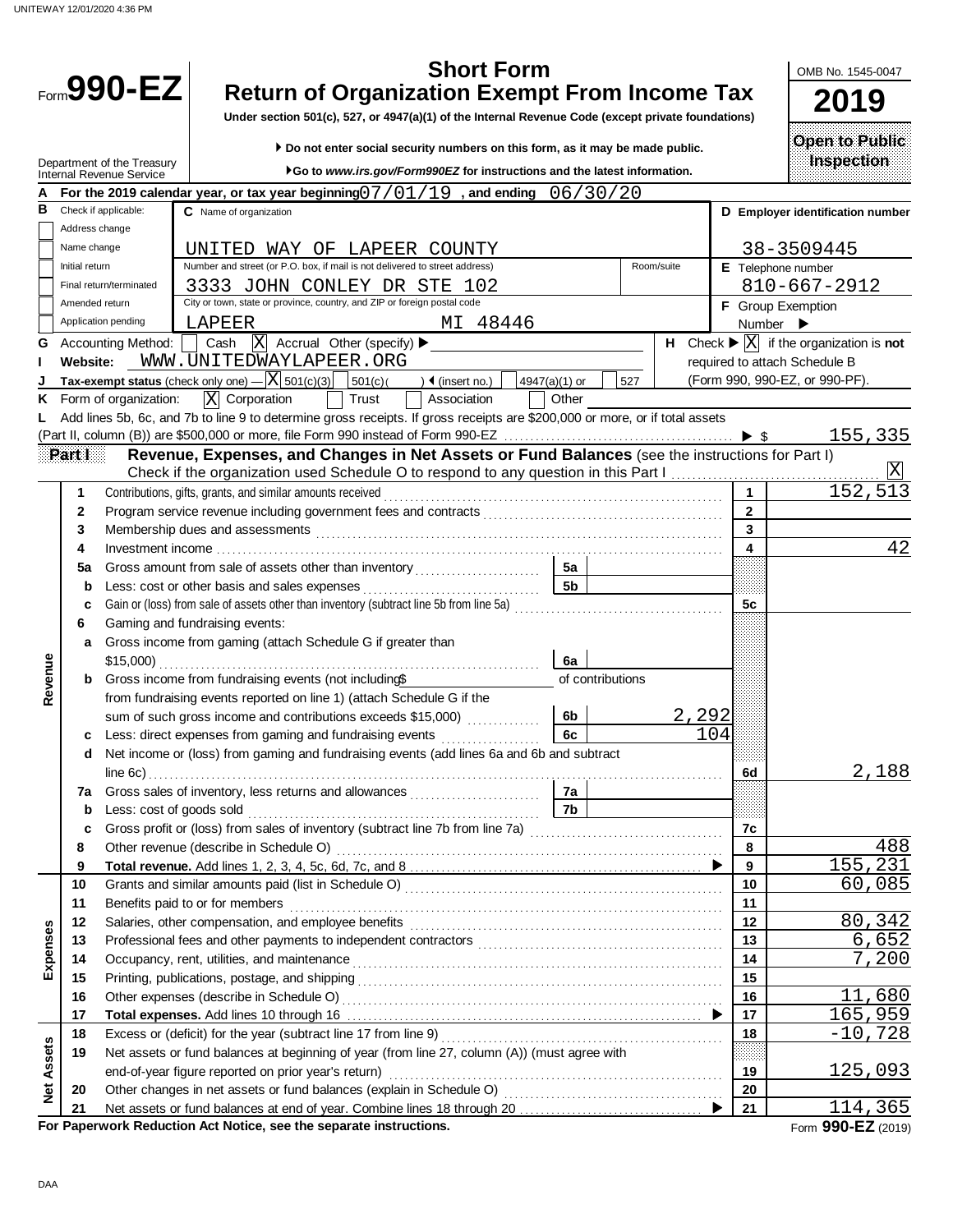| Form 990-EZ (2019)<br>UNITED WAY OF LAPEER COUNTY                                                                                                                                                                                       |                     |                                       | 38-3509445            |             | Page 2                                                                                                           |
|-----------------------------------------------------------------------------------------------------------------------------------------------------------------------------------------------------------------------------------------|---------------------|---------------------------------------|-----------------------|-------------|------------------------------------------------------------------------------------------------------------------|
| Part II<br><b>Balance Sheets</b> (see the instructions for Part II)                                                                                                                                                                     |                     |                                       |                       |             |                                                                                                                  |
| Check if the organization used Schedule O to respond to any question in this Part II                                                                                                                                                    |                     |                                       |                       |             | $ {\rm X} $                                                                                                      |
|                                                                                                                                                                                                                                         |                     |                                       | (A) Beginning of year |             | (B) End of year                                                                                                  |
|                                                                                                                                                                                                                                         |                     |                                       | 93,876                | 22          | 120,266                                                                                                          |
| 23 Land and buildings                                                                                                                                                                                                                   |                     |                                       | 0                     | 23          |                                                                                                                  |
|                                                                                                                                                                                                                                         |                     |                                       | 57,651                | 24          | 41,371                                                                                                           |
| 25 Total assets                                                                                                                                                                                                                         |                     |                                       | 151,527               | 25          | 161,637                                                                                                          |
|                                                                                                                                                                                                                                         |                     |                                       | 26,434                | 26          | 47,272                                                                                                           |
| 27 Net assets or fund balances (line 27 of column (B) must agree with line 21)                                                                                                                                                          |                     |                                       | 125,093               | 27          | 114,365                                                                                                          |
| Statement of Program Service Accomplishments (see the instructions for Part III)<br>Part III                                                                                                                                            |                     |                                       |                       |             |                                                                                                                  |
| Check if the organization used Schedule O to respond to any question in this Part III                                                                                                                                                   |                     |                                       | $ \mathrm{X} $        |             | <b>Expenses</b>                                                                                                  |
| What is the organization's primary exempt purpose?                                                                                                                                                                                      |                     |                                       |                       |             | (Required for section                                                                                            |
| SEE SCHEDULE O                                                                                                                                                                                                                          |                     |                                       |                       |             | $501(c)(3)$ and $501(c)(4)$                                                                                      |
| Describe the organization's program service accomplishments for each of its three largest program services,                                                                                                                             |                     |                                       |                       |             | organizations; optional for                                                                                      |
| as measured by expenses. In a clear and concise manner, describe the services provided, the number of                                                                                                                                   |                     |                                       |                       |             | others.)                                                                                                         |
| persons benefited, and other relevant information for each program title.                                                                                                                                                               |                     |                                       |                       |             |                                                                                                                  |
| OUR PRIMARY ACTIVITIES INCLUDE ASSESSING COMMUNITY STRENGTHS AND CHALLENGES<br>28                                                                                                                                                       |                     |                                       |                       |             |                                                                                                                  |
| AND MOBILIZING COMMUNITY RESOURCES TO ADDRESS UNMET NEEDS. THIS IS DONE                                                                                                                                                                 |                     |                                       |                       |             |                                                                                                                  |
| THROUGH OUR ANNUAL FUNDRAISING CAMPAIGN, PARNERSHIPS, AND COLLABORATIONS.                                                                                                                                                               |                     |                                       |                       |             |                                                                                                                  |
| 60, 085) If this amount includes foreign grants, check here<br>(Grants\$                                                                                                                                                                |                     |                                       |                       | <b>28a</b>  | 149,613                                                                                                          |
| 29                                                                                                                                                                                                                                      |                     |                                       |                       |             |                                                                                                                  |
|                                                                                                                                                                                                                                         |                     |                                       |                       |             |                                                                                                                  |
|                                                                                                                                                                                                                                         |                     |                                       |                       |             |                                                                                                                  |
| ) If this amount includes foreign grants, check here<br>(Grants\$                                                                                                                                                                       |                     |                                       |                       | <b>29a</b>  |                                                                                                                  |
| 30                                                                                                                                                                                                                                      |                     |                                       |                       |             |                                                                                                                  |
|                                                                                                                                                                                                                                         |                     |                                       |                       |             |                                                                                                                  |
|                                                                                                                                                                                                                                         |                     |                                       |                       |             |                                                                                                                  |
| ) If this amount includes foreign grants, check here<br>(Grants\$                                                                                                                                                                       |                     |                                       |                       | 30a         |                                                                                                                  |
| 31 Other program services (describe in Schedule O)                                                                                                                                                                                      |                     |                                       |                       |             |                                                                                                                  |
| (Grants \$                                                                                                                                                                                                                              |                     |                                       | ▶                     | 31a         |                                                                                                                  |
| 32 Total program service expenses (add lines 28a through 31a)                                                                                                                                                                           |                     |                                       |                       | 32          | 149,613                                                                                                          |
| List of Officers, Directors, Trustees, and Key Employees (list each one even if not compensated — see the instructions for Part IV)-<br>Check if the organization used Schedule O to respond to any question in this Part IV<br>Part IV |                     |                                       |                       |             |                                                                                                                  |
|                                                                                                                                                                                                                                         | (b) Average         | (c) Reportable                        | (d) Health benefits,  |             |                                                                                                                  |
| (a) Name and title                                                                                                                                                                                                                      | hours per week      | compensation<br>(Forms W-2/1099-MISC) |                       |             | contributions to employee (e) Estimated amount of<br>benefit plans, and other compensation<br>other compensation |
|                                                                                                                                                                                                                                         | devoted to position | (if not paid, enter -0-)              | deferred compensation |             |                                                                                                                  |
| KIMBERLY HEBBERD                                                                                                                                                                                                                        |                     |                                       |                       |             |                                                                                                                  |
| EXECUTIVE DIRECTOR                                                                                                                                                                                                                      | 40.00               | 43,835                                |                       | 0           | 0                                                                                                                |
| KIM MCCOMB                                                                                                                                                                                                                              |                     |                                       |                       |             |                                                                                                                  |
| PRESIDENT                                                                                                                                                                                                                               | 2.00                | 0                                     |                       | $\mathbf 0$ | 0                                                                                                                |
| EMILY BARBER                                                                                                                                                                                                                            |                     |                                       |                       |             |                                                                                                                  |
| VICE PRESIDENT                                                                                                                                                                                                                          | 2.00                | 0                                     |                       | $\mathbf 0$ | 0                                                                                                                |
| <b>JOHN BISCOE</b>                                                                                                                                                                                                                      |                     |                                       |                       |             |                                                                                                                  |
| TREASURER                                                                                                                                                                                                                               | 2.00                | 0                                     |                       | $\mathbf 0$ | 0                                                                                                                |
| MICHELLE GRIFFIS                                                                                                                                                                                                                        |                     |                                       |                       |             |                                                                                                                  |
| TRUSTEE                                                                                                                                                                                                                                 | 2.00                | 0                                     |                       | $\mathbf 0$ | 0                                                                                                                |
| SANDY ILONCAI                                                                                                                                                                                                                           |                     |                                       |                       |             |                                                                                                                  |
| TRUSTEE                                                                                                                                                                                                                                 | 2.00                | 0                                     |                       | $\mathbf 0$ | 0                                                                                                                |
| TAMRA KLEYNENBERG                                                                                                                                                                                                                       |                     |                                       |                       |             |                                                                                                                  |
| TRUSTEE                                                                                                                                                                                                                                 | 2.00                | 0                                     |                       | $\mathbf 0$ | 0                                                                                                                |
| JIM MCQUEEN                                                                                                                                                                                                                             |                     |                                       |                       |             |                                                                                                                  |
| TRUSTEE                                                                                                                                                                                                                                 | 2.00                | 0                                     |                       | $\mathbf 0$ | 0                                                                                                                |
| RANDY OWEN                                                                                                                                                                                                                              |                     |                                       |                       |             |                                                                                                                  |
| TRUSTEE                                                                                                                                                                                                                                 | 2.00                | 0                                     |                       | $\mathbf 0$ | 0                                                                                                                |
|                                                                                                                                                                                                                                         |                     |                                       |                       |             |                                                                                                                  |
| ASHLEY BROWN                                                                                                                                                                                                                            |                     |                                       |                       |             |                                                                                                                  |
| TRUSTEE                                                                                                                                                                                                                                 | 2.00                | 0                                     |                       | $\mathbf 0$ | 0                                                                                                                |
| JOHANNA NUCULOVIC                                                                                                                                                                                                                       |                     |                                       |                       |             |                                                                                                                  |
|                                                                                                                                                                                                                                         |                     | 0                                     |                       | $\mathbf 0$ |                                                                                                                  |
| TRUSTEE<br>MATT WANDRIE                                                                                                                                                                                                                 | 2.00                |                                       |                       |             | 0                                                                                                                |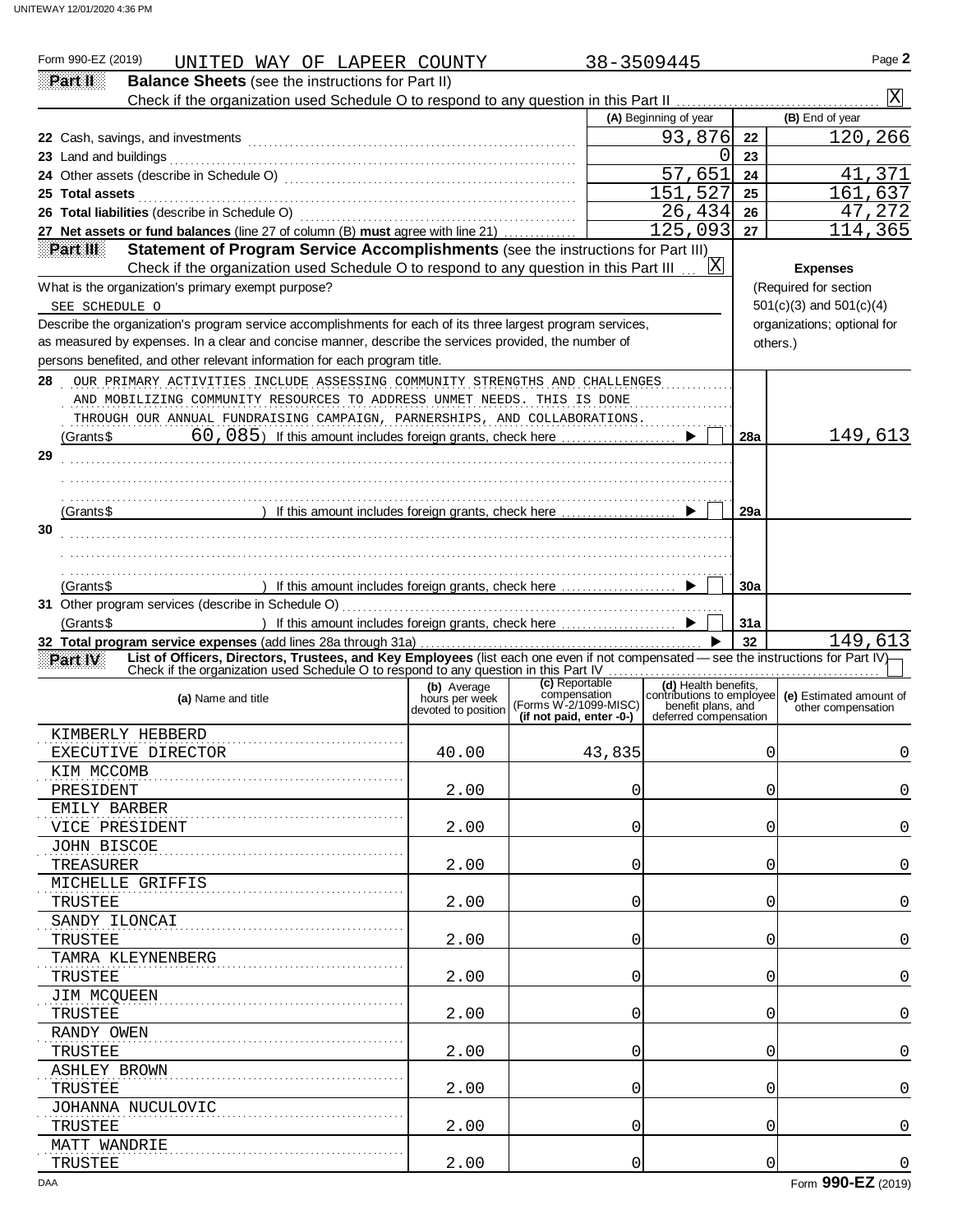|     | Form 990-EZ (2019)<br>38-3509445<br>UNITED WAY OF LAPEER COUNTY                                                                                                                                                                |                    |            | Page 3      |
|-----|--------------------------------------------------------------------------------------------------------------------------------------------------------------------------------------------------------------------------------|--------------------|------------|-------------|
|     | Part V<br>Other Information (Note the Schedule A and personal benefit contract statement requirements in the<br>instructions for Part V.) Check if the organization used Schedule O to respond to any question in this Part V. |                    |            |             |
|     |                                                                                                                                                                                                                                |                    | <b>Yes</b> | No          |
| 33  | Did the organization engage in any significant activity not previously reported to the IRS? If "Yes," provide a                                                                                                                |                    |            |             |
|     | detailed description of each activity in Schedule O                                                                                                                                                                            | 33                 |            | X           |
| 34  | Were any significant changes made to the organizing or governing documents? If "Yes," attach a conformed                                                                                                                       |                    |            |             |
|     | copy of the amended documents if they reflect a change to the organization's name. Otherwise, explain the                                                                                                                      |                    |            |             |
|     | change on Schedule O. See instructions                                                                                                                                                                                         | 34                 |            | X           |
| 35a | Did the organization have unrelated business gross income of \$1,000 or more during the year from business                                                                                                                     | 35a                |            | X           |
| b   | activities (such as those reported on lines 2, 6a, and 7a, among others)?<br>If "Yes" to line 35a, has the organization filed a Form 990-T for the year? If "No," provide an explanation in Schedule O                         | 35b                |            |             |
| c   | Was the organization a section $501(c)(4)$ , $501(c)(5)$ , or $501(c)(6)$ organization subject to section 6033(e) notice,                                                                                                      |                    |            |             |
|     | reporting, and proxy tax requirements during the year? If "Yes," complete Schedule C, Part III                                                                                                                                 | 35c                |            | X           |
| 36  | Did the organization undergo a liquidation, dissolution, termination, or significant disposition of net assets                                                                                                                 |                    |            |             |
|     | during the year? If "Yes," complete applicable parts of Schedule N                                                                                                                                                             | 36                 |            | Χ           |
| 37a | Enter amount of political expenditures, direct or indirect, as described in the instructions<br>37a                                                                                                                            |                    |            |             |
| b   | Did the organization file Form 1120-POL for this year?                                                                                                                                                                         | 37b                |            | Χ           |
| 38а | Did the organization borrow from, or make any loans to, any officer, director, trustee, or key employee; or were                                                                                                               |                    |            |             |
|     | any such loans made in a prior year and still outstanding at the end of the tax year covered by this return?                                                                                                                   | 38a                |            | Χ           |
| b   | If "Yes," complete Schedule L, Part II, and enter the total amount involved<br>38b                                                                                                                                             |                    |            |             |
| 39  | Section 501(c)(7) organizations. Enter:                                                                                                                                                                                        |                    |            |             |
| a   | Initiation fees and capital contributions included on line 9<br>39a                                                                                                                                                            |                    |            |             |
| b   | 39 <sub>b</sub><br>Gross receipts, included on line 9, for public use of club facilities                                                                                                                                       |                    |            |             |
| 40a | Section $501(c)(3)$ organizations. Enter amount of tax imposed on the organization during the year under:                                                                                                                      |                    |            |             |
|     | section 4911 ▶<br>; section 4955 $\blacktriangleright$<br>; section 4912 $\blacktriangleright$                                                                                                                                 |                    |            |             |
| b   | Section 501(c)(3), 501(c)(4), and 501(c)(29) organizations. Did the organization engage in any section 4958                                                                                                                    |                    |            |             |
|     | excess benefit transaction during the year, or did it engage in an excess benefit transaction in a prior year                                                                                                                  |                    |            |             |
|     | that has not been reported on any of its prior Forms 990 or 990-EZ? If "Yes," complete Schedule L, Part I                                                                                                                      | 40b                |            | Χ           |
| c   | Section $501(c)(3)$ , $501(c)(4)$ , and $501(c)(29)$ organizations. Enter amount of tax imposed                                                                                                                                |                    |            |             |
|     | on organization managers or disqualified persons during the year under sections 4912,                                                                                                                                          |                    |            |             |
|     | 4955, and 4958                                                                                                                                                                                                                 |                    |            |             |
| d   | Section 501(c)(3), 501(c)(4), and 501(c)(29) organizations. Enter amount of tax on line                                                                                                                                        |                    |            |             |
|     | 40c reimbursed by the organization                                                                                                                                                                                             |                    |            |             |
| е   | All organizations. At any time during the tax year, was the organization a party to a prohibited tax shelter                                                                                                                   |                    |            |             |
|     | transaction? If "Yes," complete Form 8886-T                                                                                                                                                                                    | 40e                |            | Χ           |
| 41  | List the states with which a copy of this return is filed $\blacktriangleright$<br>МI                                                                                                                                          |                    |            |             |
|     | The organization's books are in care of $\blacktriangleright$ KIMBERLY HEBBERD<br>Telephone no. ▶                                                                                                                              | $810 - 667 - 2912$ |            |             |
|     | 3333 JOHN CONLEY DR STE 102                                                                                                                                                                                                    |                    |            |             |
|     | $ZIP + 4$<br>Located at $\blacktriangleright$ LAPEER<br>M <sub>I</sub>                                                                                                                                                         | 48446              |            |             |
| b   | At any time during the calendar year, did the organization have an interest in or a signature or other authority over                                                                                                          |                    | <b>Yes</b> | No          |
|     | a financial account in a foreign country (such as a bank account, securities account, or other financial account)?                                                                                                             | 42 <sub>b</sub>    |            | X           |
|     | If "Yes," enter the name of the foreign country ▶                                                                                                                                                                              |                    |            |             |
|     | See the instructions for exceptions and filing requirements for FinCEN Form 114, Report of Foreign Bank and                                                                                                                    |                    |            |             |
|     | Financial Accounts (FBAR).                                                                                                                                                                                                     |                    |            |             |
| c   | At any time during the calendar year, did the organization maintain an office outside the United States?                                                                                                                       | 42c                |            | Χ           |
|     | If "Yes," enter the name of the foreign country ▶                                                                                                                                                                              |                    |            |             |
| 43  |                                                                                                                                                                                                                                |                    |            |             |
|     | $\blacktriangleright$<br>43                                                                                                                                                                                                    |                    |            |             |
|     |                                                                                                                                                                                                                                |                    | Yes        | No          |
| 44a | Did the organization maintain any donor advised funds during the year? If "Yes," Form 990 must be                                                                                                                              |                    |            |             |
|     | completed instead of Form 990-EZ                                                                                                                                                                                               | 44a                |            | Χ           |
| b   | Did the organization operate one or more hospital facilities during the year? If "Yes," Form 990 must be                                                                                                                       | 44b                |            | Χ           |
| с   |                                                                                                                                                                                                                                | 44c                |            | X           |
| d   | If "Yes" to line 44c, has the organization filed a Form 720 to report these payments? If "No," provide an                                                                                                                      |                    |            |             |
|     |                                                                                                                                                                                                                                | 44d                |            |             |
| 45а | Did the organization have a controlled entity within the meaning of section 512(b)(13)?                                                                                                                                        | 45a                |            | $\mathbf X$ |
| b   | Did the organization receive any payment from or engage in any transaction with a controlled entity within the                                                                                                                 |                    |            |             |
|     | meaning of section 512(b)(13)? If "Yes," Form 990 and Schedule R may need to be completed instead of                                                                                                                           |                    |            |             |
|     |                                                                                                                                                                                                                                | 45b                |            | Χ           |
|     |                                                                                                                                                                                                                                |                    |            |             |

Form **990-EZ** (2019)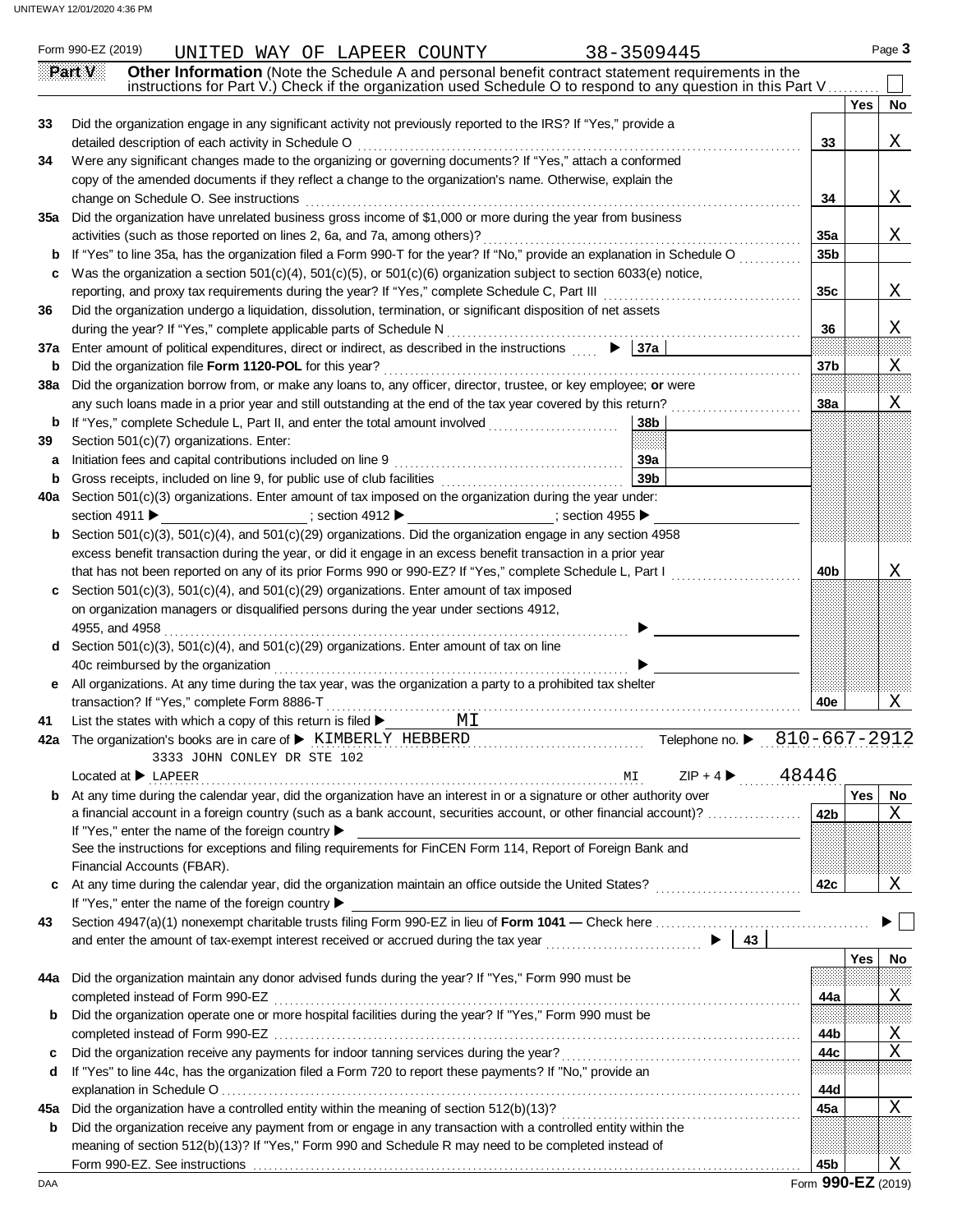|         | Form 990-EZ (2019)                  |                                                                    |            |      |                  | UNITED WAY OF LAPEER COUNTY                                                                                                                                                                                                                                                                                              |    |                                | 38-3509445          |                                                                                                  |                                               |            | Page 4         |
|---------|-------------------------------------|--------------------------------------------------------------------|------------|------|------------------|--------------------------------------------------------------------------------------------------------------------------------------------------------------------------------------------------------------------------------------------------------------------------------------------------------------------------|----|--------------------------------|---------------------|--------------------------------------------------------------------------------------------------|-----------------------------------------------|------------|----------------|
| 46      |                                     |                                                                    |            |      |                  | Did the organization engage, directly or indirectly, in political campaign activities on behalf of or in opposition                                                                                                                                                                                                      |    |                                |                     |                                                                                                  | ----<br>46                                    | Yes        | No<br>Χ        |
|         | Part VI                             | Section 501(c)(3) Organizations Only                               |            |      |                  |                                                                                                                                                                                                                                                                                                                          |    |                                |                     |                                                                                                  |                                               |            |                |
|         |                                     | 50 and 51.                                                         |            |      |                  | All section $501(c)(3)$ organizations must answer questions 47-49b and 52, and complete the tables for lines                                                                                                                                                                                                             |    |                                |                     |                                                                                                  |                                               |            |                |
|         |                                     |                                                                    |            |      |                  |                                                                                                                                                                                                                                                                                                                          |    |                                |                     |                                                                                                  |                                               |            |                |
|         |                                     |                                                                    |            |      |                  |                                                                                                                                                                                                                                                                                                                          |    |                                |                     |                                                                                                  |                                               | <b>Yes</b> | No             |
| 47      |                                     | year? If "Yes," complete Schedule C, Part II                       |            |      |                  | Did the organization engage in lobbying activities or have a section 501(h) election in effect during the tax                                                                                                                                                                                                            |    |                                |                     |                                                                                                  | 47                                            |            |                |
| 48      |                                     |                                                                    |            |      |                  |                                                                                                                                                                                                                                                                                                                          |    |                                |                     |                                                                                                  | 48                                            |            | $\frac{X}{X}$  |
| 49a     |                                     |                                                                    |            |      |                  |                                                                                                                                                                                                                                                                                                                          |    |                                |                     |                                                                                                  | 49a                                           |            | $\overline{X}$ |
| b       |                                     | If "Yes," was the related organization a section 527 organization? |            |      |                  |                                                                                                                                                                                                                                                                                                                          |    |                                |                     |                                                                                                  | 49b                                           |            |                |
| 50      |                                     |                                                                    |            |      |                  | Complete this table for the organization's five highest compensated employees (other than officers, directors, trustees, and key                                                                                                                                                                                         |    |                                |                     |                                                                                                  |                                               |            |                |
|         |                                     |                                                                    |            |      |                  | employees) who each received more than \$100,000 of compensation from the organization. If there is none, enter "None."                                                                                                                                                                                                  |    |                                |                     |                                                                                                  |                                               |            |                |
|         |                                     | (a) Name and title of each employee                                |            |      |                  | (b) Average<br>hours per week<br>devoted to position (Forms W-2/1099-MISC)                                                                                                                                                                                                                                               |    | (c) Reportable<br>compensation |                     | (d) Health benefits,<br>contributions to employee<br>benefit plans, and<br>deferred compensation | (e) Estimated amount of<br>other compensation |            |                |
|         | <b>NONE</b>                         |                                                                    |            |      |                  |                                                                                                                                                                                                                                                                                                                          |    |                                |                     |                                                                                                  |                                               |            |                |
|         |                                     |                                                                    |            |      |                  |                                                                                                                                                                                                                                                                                                                          |    |                                |                     |                                                                                                  |                                               |            |                |
|         |                                     |                                                                    |            |      |                  |                                                                                                                                                                                                                                                                                                                          |    |                                |                     |                                                                                                  |                                               |            |                |
|         |                                     |                                                                    |            |      |                  |                                                                                                                                                                                                                                                                                                                          |    |                                |                     |                                                                                                  |                                               |            |                |
|         |                                     |                                                                    |            |      |                  |                                                                                                                                                                                                                                                                                                                          |    |                                |                     |                                                                                                  |                                               |            |                |
|         |                                     |                                                                    |            |      |                  |                                                                                                                                                                                                                                                                                                                          |    |                                |                     |                                                                                                  |                                               |            |                |
| f<br>51 |                                     | Total number of other employees paid over \$100,000                |            |      |                  | Complete this table for the organization's five highest compensated independent contractors who each received more than<br>\$100,000 of compensation from the organization. If there is none, enter "None."                                                                                                              |    |                                |                     |                                                                                                  |                                               |            |                |
|         |                                     | (a) Name and business address of each independent contractor       |            |      |                  |                                                                                                                                                                                                                                                                                                                          |    |                                | (b) Type of service |                                                                                                  | (c) Compensation                              |            |                |
|         | NONE                                |                                                                    |            |      |                  |                                                                                                                                                                                                                                                                                                                          |    |                                |                     |                                                                                                  |                                               |            |                |
|         |                                     |                                                                    |            |      |                  |                                                                                                                                                                                                                                                                                                                          |    |                                |                     |                                                                                                  |                                               |            |                |
|         |                                     |                                                                    |            |      |                  |                                                                                                                                                                                                                                                                                                                          |    |                                |                     |                                                                                                  |                                               |            |                |
|         |                                     |                                                                    |            |      |                  |                                                                                                                                                                                                                                                                                                                          |    |                                |                     |                                                                                                  |                                               |            |                |
|         |                                     |                                                                    |            |      |                  |                                                                                                                                                                                                                                                                                                                          |    |                                |                     |                                                                                                  |                                               |            |                |
| d       |                                     |                                                                    |            |      |                  | Total number of other independent contractors each receiving over \$100,000                                                                                                                                                                                                                                              |    |                                |                     |                                                                                                  |                                               |            |                |
| 52      |                                     |                                                                    |            |      |                  | Did the organization complete Schedule A? Note: All section $501(c)(3)$ organizations must attach a                                                                                                                                                                                                                      |    |                                |                     |                                                                                                  |                                               |            |                |
|         |                                     |                                                                    |            |      |                  |                                                                                                                                                                                                                                                                                                                          |    |                                |                     |                                                                                                  | ΙX<br>Yes                                     |            | No             |
|         |                                     |                                                                    |            |      |                  | Under penalties of perjury, I declare that I have examined this return, including accompanying schedules and statements, and to the best of my knowledge and belief, it is<br>true, correct, and complete. Declaration of preparer (other than officer) is based on all information of which preparer has any knowledge. |    |                                |                     |                                                                                                  |                                               |            |                |
|         |                                     |                                                                    |            |      |                  |                                                                                                                                                                                                                                                                                                                          |    |                                |                     |                                                                                                  |                                               |            |                |
| Sign    |                                     | Signature of officer<br>KIMBERLY HEBBERD                           |            |      |                  |                                                                                                                                                                                                                                                                                                                          |    | EXECUTIVE                      | Date                | DIRECTOR                                                                                         |                                               |            |                |
| Here    |                                     | Type or print name and title                                       |            |      |                  |                                                                                                                                                                                                                                                                                                                          |    |                                |                     |                                                                                                  |                                               |            |                |
|         |                                     | Print/Type preparer's name                                         |            |      |                  | Preparer's signature                                                                                                                                                                                                                                                                                                     |    |                                | Date                |                                                                                                  | PTIN                                          |            |                |
| Paid    |                                     | LORRETTA L DENEWETH,                                               | CPA        |      |                  |                                                                                                                                                                                                                                                                                                                          |    |                                |                     | Check<br>12/01/20                                                                                | if<br>self-employed                           | P00853055  |                |
|         | <b>Preparer</b><br>Firm's name ▶    |                                                                    | MATTINA    |      | KENT             | & GIBBONS,                                                                                                                                                                                                                                                                                                               | РC |                                |                     | Firm's EIN ▶                                                                                     | 38-2808585                                    |            |                |
|         | <b>Use Only</b><br>Firm's address ▶ | 951                                                                | S          | MAIN | <b>STE</b><br>ST | 3                                                                                                                                                                                                                                                                                                                        |    |                                |                     |                                                                                                  |                                               |            |                |
|         |                                     |                                                                    | LAPEER, MI |      |                  | 48446-4128                                                                                                                                                                                                                                                                                                               |    |                                |                     | Phone no.                                                                                        | 810-664-4470                                  |            |                |
|         |                                     |                                                                    |            |      |                  | May the IRS discuss this return with the preparer shown above? See instructions                                                                                                                                                                                                                                          |    |                                |                     |                                                                                                  | $ X $ Yes                                     |            | No             |

| Form 990-EZ (2019) |  |
|--------------------|--|
|--------------------|--|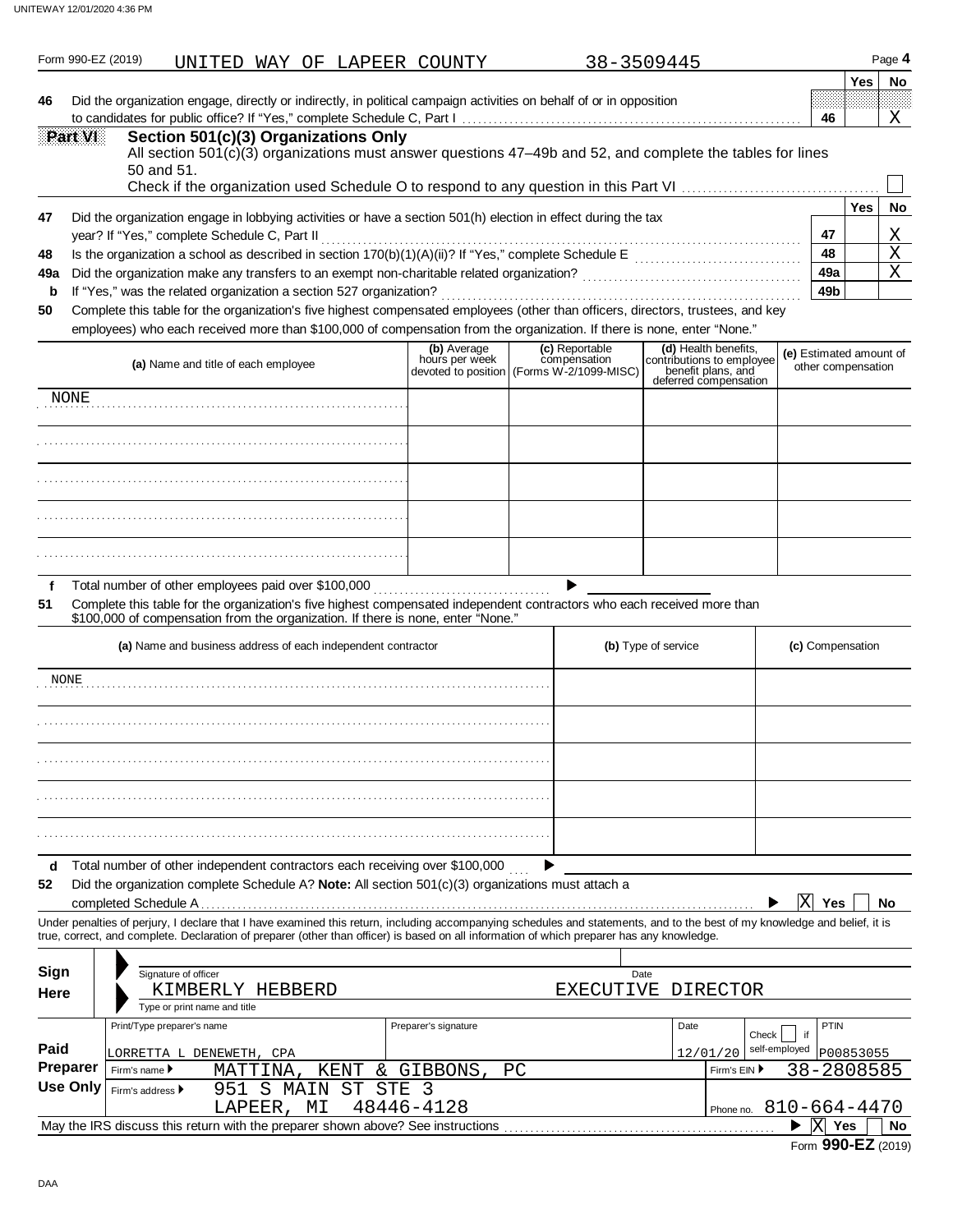| Form 990-EZ (2019)    | UNITED WAY OF LAPEER COUNTY                                                                                                                                                                                                 |                                       |                                | 38-3509445            |            | Page 2                                                                                                                                   |
|-----------------------|-----------------------------------------------------------------------------------------------------------------------------------------------------------------------------------------------------------------------------|---------------------------------------|--------------------------------|-----------------------|------------|------------------------------------------------------------------------------------------------------------------------------------------|
| Part II               | <b>Balance Sheets</b> (see the instructions for Part II)                                                                                                                                                                    |                                       |                                |                       |            |                                                                                                                                          |
|                       | Check if the organization used Schedule O to respond to any question in this Part II                                                                                                                                        |                                       |                                |                       |            |                                                                                                                                          |
|                       |                                                                                                                                                                                                                             |                                       |                                | (A) Beginning of year |            | (B) End of year                                                                                                                          |
|                       |                                                                                                                                                                                                                             |                                       |                                | 0                     | 22         |                                                                                                                                          |
| 23 Land and buildings |                                                                                                                                                                                                                             |                                       |                                | $\mathsf 0$           | 23         |                                                                                                                                          |
|                       |                                                                                                                                                                                                                             |                                       |                                | 0                     | 24         |                                                                                                                                          |
| 25 Total assets       |                                                                                                                                                                                                                             |                                       |                                | 0                     | 25         | 0                                                                                                                                        |
|                       |                                                                                                                                                                                                                             |                                       |                                | 0                     | 26         | 0                                                                                                                                        |
|                       | 27 Net assets or fund balances (line 27 of column (B) must agree with line 21)                                                                                                                                              |                                       |                                | 0                     | 27         | 0                                                                                                                                        |
| Part III              | Statement of Program Service Accomplishments (see the instructions for Part III)                                                                                                                                            |                                       |                                |                       |            |                                                                                                                                          |
|                       | Check if the organization used Schedule O to respond to any question in this Part III                                                                                                                                       |                                       |                                |                       |            | <b>Expenses</b>                                                                                                                          |
|                       | What is the organization's primary exempt purpose?                                                                                                                                                                          |                                       |                                |                       |            | (Required for section                                                                                                                    |
|                       |                                                                                                                                                                                                                             |                                       |                                |                       |            | $501(c)(3)$ and $501(c)(4)$                                                                                                              |
|                       | Describe the organization's program service accomplishments for each of its three largest program services,                                                                                                                 |                                       |                                |                       |            | organizations; optional for                                                                                                              |
|                       | as measured by expenses. In a clear and concise manner, describe the services provided, the number of                                                                                                                       |                                       |                                |                       |            | others.)                                                                                                                                 |
|                       | persons benefited, and other relevant information for each program title.                                                                                                                                                   |                                       |                                |                       |            |                                                                                                                                          |
| 28                    |                                                                                                                                                                                                                             |                                       |                                |                       |            |                                                                                                                                          |
|                       |                                                                                                                                                                                                                             |                                       |                                |                       |            |                                                                                                                                          |
|                       |                                                                                                                                                                                                                             |                                       |                                |                       |            |                                                                                                                                          |
| (Grants\$             | ) If this amount includes foreign grants, check here                                                                                                                                                                        |                                       |                                |                       | <b>28a</b> |                                                                                                                                          |
| 29                    |                                                                                                                                                                                                                             |                                       |                                |                       |            |                                                                                                                                          |
|                       |                                                                                                                                                                                                                             |                                       |                                |                       |            |                                                                                                                                          |
|                       |                                                                                                                                                                                                                             |                                       |                                |                       |            |                                                                                                                                          |
| (Grants\$             | ) If this amount includes foreign grants, check here                                                                                                                                                                        |                                       |                                |                       | 29a        |                                                                                                                                          |
| 30                    |                                                                                                                                                                                                                             |                                       |                                |                       |            |                                                                                                                                          |
|                       |                                                                                                                                                                                                                             |                                       |                                |                       |            |                                                                                                                                          |
|                       |                                                                                                                                                                                                                             |                                       |                                |                       |            |                                                                                                                                          |
|                       |                                                                                                                                                                                                                             |                                       |                                |                       |            |                                                                                                                                          |
| (Grants\$             | 31 Other program services (describe in Schedule O)                                                                                                                                                                          |                                       |                                |                       | 30a        |                                                                                                                                          |
|                       |                                                                                                                                                                                                                             |                                       |                                |                       |            |                                                                                                                                          |
|                       |                                                                                                                                                                                                                             |                                       |                                |                       |            |                                                                                                                                          |
| (Grants \$            |                                                                                                                                                                                                                             |                                       |                                | ▶                     | 31a        |                                                                                                                                          |
|                       | 32 Total program service expenses (add lines 28a through 31a)                                                                                                                                                               |                                       |                                |                       | 32         |                                                                                                                                          |
| Part IV               | List of Officers, Directors, Trustees, and Key Employees (list each one even if not compensated — see the instructions for Part IV)<br>Check if the organization used Schedule O to respond to any question in this Part IV |                                       |                                |                       |            |                                                                                                                                          |
|                       |                                                                                                                                                                                                                             | (b) Average                           | (c) Reportable<br>compensation |                       |            |                                                                                                                                          |
|                       | (a) Name and title                                                                                                                                                                                                          | hours per week<br>devoted to position | (Forms W-2/1099-MISC)          |                       |            | (d) Health benefits,<br>contributions to employee (e) Estimated amount of<br>benefit plans, and other compensation<br>other compensation |
|                       |                                                                                                                                                                                                                             |                                       | (if not paid, enter -0-)       | deferred compensation |            |                                                                                                                                          |
| JIMMIE WATTS          |                                                                                                                                                                                                                             |                                       |                                |                       |            |                                                                                                                                          |
| TROPTEE               |                                                                                                                                                                                                                             | 2.00                                  |                                |                       | 0          |                                                                                                                                          |
| ALEX WOLFE            |                                                                                                                                                                                                                             |                                       |                                |                       |            |                                                                                                                                          |
| TRUSTEE               |                                                                                                                                                                                                                             | 2.00                                  |                                | O                     | C          | 0                                                                                                                                        |
|                       |                                                                                                                                                                                                                             |                                       |                                |                       |            |                                                                                                                                          |
|                       |                                                                                                                                                                                                                             |                                       |                                |                       |            |                                                                                                                                          |
|                       |                                                                                                                                                                                                                             |                                       |                                |                       |            |                                                                                                                                          |
|                       |                                                                                                                                                                                                                             |                                       |                                |                       |            |                                                                                                                                          |
|                       |                                                                                                                                                                                                                             |                                       |                                |                       |            |                                                                                                                                          |
|                       |                                                                                                                                                                                                                             |                                       |                                |                       |            |                                                                                                                                          |
|                       |                                                                                                                                                                                                                             |                                       |                                |                       |            |                                                                                                                                          |
|                       |                                                                                                                                                                                                                             |                                       |                                |                       |            |                                                                                                                                          |
|                       |                                                                                                                                                                                                                             |                                       |                                |                       |            |                                                                                                                                          |
|                       |                                                                                                                                                                                                                             |                                       |                                |                       |            |                                                                                                                                          |
|                       |                                                                                                                                                                                                                             |                                       |                                |                       |            |                                                                                                                                          |
|                       |                                                                                                                                                                                                                             |                                       |                                |                       |            |                                                                                                                                          |
|                       |                                                                                                                                                                                                                             |                                       |                                |                       |            |                                                                                                                                          |
|                       |                                                                                                                                                                                                                             |                                       |                                |                       |            |                                                                                                                                          |
|                       |                                                                                                                                                                                                                             |                                       |                                |                       |            |                                                                                                                                          |
|                       |                                                                                                                                                                                                                             |                                       |                                |                       |            |                                                                                                                                          |
|                       |                                                                                                                                                                                                                             |                                       |                                |                       |            |                                                                                                                                          |
|                       |                                                                                                                                                                                                                             |                                       |                                |                       |            |                                                                                                                                          |
|                       |                                                                                                                                                                                                                             |                                       |                                |                       |            |                                                                                                                                          |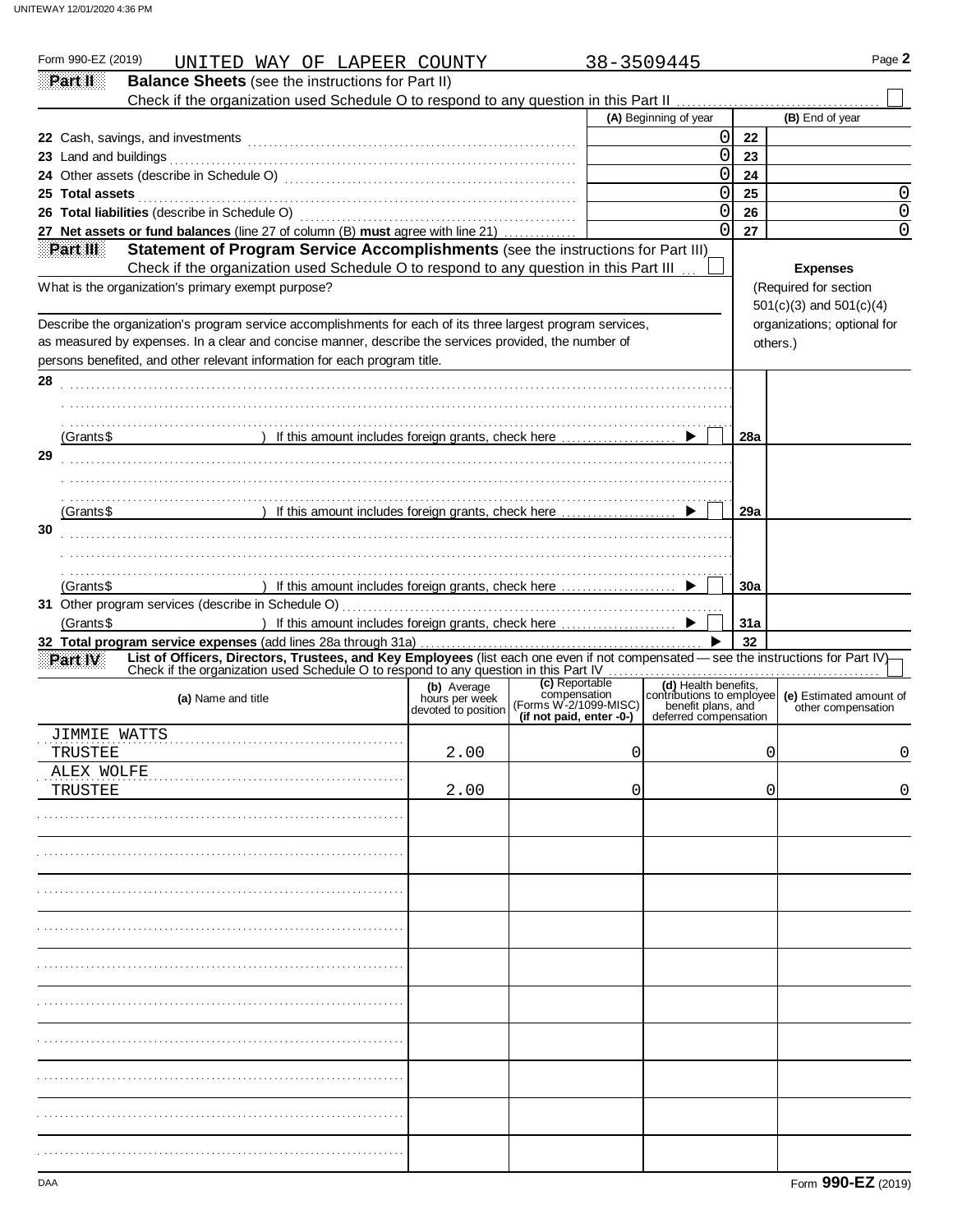| <b>SCHEDULE A</b><br>(Form 990 or 990-EZ) |                                                            | <b>Public Charity Status and Public Support</b>                                                                                                                                                                                                     |                                                      |    |                                        | OMB No. 1545-0047                     |  |  |  |
|-------------------------------------------|------------------------------------------------------------|-----------------------------------------------------------------------------------------------------------------------------------------------------------------------------------------------------------------------------------------------------|------------------------------------------------------|----|----------------------------------------|---------------------------------------|--|--|--|
|                                           |                                                            | Complete if the organization is a section 501(c)(3) organization or a section 4947(a)(1) nonexempt charitable trust.                                                                                                                                |                                                      |    |                                        | 2019                                  |  |  |  |
| Department of the Treasury                |                                                            | Attach to Form 990 or Form 990-EZ.<br><b>Open to Public</b><br>Inspection                                                                                                                                                                           |                                                      |    |                                        |                                       |  |  |  |
| Internal Revenue Service                  |                                                            | Go to www.irs.gov/Form990 for instructions and the latest information.                                                                                                                                                                              |                                                      |    |                                        |                                       |  |  |  |
| Name of the organization                  |                                                            | UNITED WAY OF LAPEER COUNTY                                                                                                                                                                                                                         |                                                      |    |                                        | <b>Employer identification number</b> |  |  |  |
| <b>Part I</b>                             |                                                            | Reason for Public Charity Status (All organizations must complete this part.) See instructions.                                                                                                                                                     |                                                      |    |                                        | 38-3509445                            |  |  |  |
|                                           |                                                            | The organization is not a private foundation because it is: (For lines 1 through 12, check only one box.)                                                                                                                                           |                                                      |    |                                        |                                       |  |  |  |
| 1                                         |                                                            | A church, convention of churches, or association of churches described in section 170(b)(1)(A)(i).                                                                                                                                                  |                                                      |    |                                        |                                       |  |  |  |
| $\mathbf{2}$                              |                                                            | A school described in section 170(b)(1)(A)(ii). (Attach Schedule E (Form 990 or 990-EZ).)                                                                                                                                                           |                                                      |    |                                        |                                       |  |  |  |
| 3                                         |                                                            | A hospital or a cooperative hospital service organization described in section 170(b)(1)(A)(iii).                                                                                                                                                   |                                                      |    |                                        |                                       |  |  |  |
| 4<br>city, and state:                     |                                                            | A medical research organization operated in conjunction with a hospital described in section 170(b)(1)(A)(iii). Enter the hospital's name,                                                                                                          |                                                      |    |                                        |                                       |  |  |  |
| 5                                         |                                                            | An organization operated for the benefit of a college or university owned or operated by a governmental unit described in                                                                                                                           |                                                      |    |                                        |                                       |  |  |  |
|                                           | section 170(b)(1)(A)(iv). (Complete Part II.)              |                                                                                                                                                                                                                                                     |                                                      |    |                                        |                                       |  |  |  |
| 6                                         |                                                            | A federal, state, or local government or governmental unit described in section 170(b)(1)(A)(v).                                                                                                                                                    |                                                      |    |                                        |                                       |  |  |  |
| $\overline{\mathrm{x}}$<br>7              |                                                            | An organization that normally receives a substantial part of its support from a governmental unit or from the general public                                                                                                                        |                                                      |    |                                        |                                       |  |  |  |
| 8                                         | described in section 170(b)(1)(A)(vi). (Complete Part II.) | A community trust described in section 170(b)(1)(A)(vi). (Complete Part II.)                                                                                                                                                                        |                                                      |    |                                        |                                       |  |  |  |
| 9                                         |                                                            | An agricultural research organization described in section 170(b)(1)(A)(ix) operated in conjunction with a land-grant college                                                                                                                       |                                                      |    |                                        |                                       |  |  |  |
| university:                               |                                                            | or university or a non-land-grant college of agriculture (see instructions). Enter the name, city, and state of the college or                                                                                                                      |                                                      |    |                                        |                                       |  |  |  |
| 10                                        |                                                            | An organization that normally receives: (1) more than 33 1/3% of its support from contributions, membership fees, and gross                                                                                                                         |                                                      |    |                                        |                                       |  |  |  |
|                                           |                                                            | receipts from activities related to its exempt functions—subject to certain exceptions, and (2) no more than 33 1/3% of its                                                                                                                         |                                                      |    |                                        |                                       |  |  |  |
|                                           |                                                            | support from gross investment income and unrelated business taxable income (less section 511 tax) from businesses<br>acquired by the organization after June 30, 1975. See section 509(a)(2). (Complete Part III.)                                  |                                                      |    |                                        |                                       |  |  |  |
| 11                                        |                                                            | An organization organized and operated exclusively to test for public safety. See section 509(a)(4).                                                                                                                                                |                                                      |    |                                        |                                       |  |  |  |
| 12                                        |                                                            | An organization organized and operated exclusively for the benefit of, to perform the functions of, or to carry out the purposes                                                                                                                    |                                                      |    |                                        |                                       |  |  |  |
|                                           |                                                            | of one or more publicly supported organizations described in section 509(a)(1) or section 509(a)(2). See section 509(a)(3).                                                                                                                         |                                                      |    |                                        |                                       |  |  |  |
|                                           |                                                            | Check the box in lines 12a through 12d that describes the type of supporting organization and complete lines 12e, 12f, and 12g.                                                                                                                     |                                                      |    |                                        |                                       |  |  |  |
| a                                         |                                                            | Type I. A supporting organization operated, supervised, or controlled by its supported organization(s), typically by giving<br>the supported organization(s) the power to regularly appoint or elect a majority of the directors or trustees of the |                                                      |    |                                        |                                       |  |  |  |
|                                           |                                                            | supporting organization. You must complete Part IV, Sections A and B.                                                                                                                                                                               |                                                      |    |                                        |                                       |  |  |  |
| b                                         |                                                            | Type II. A supporting organization supervised or controlled in connection with its supported organization(s), by having                                                                                                                             |                                                      |    |                                        |                                       |  |  |  |
|                                           |                                                            | control or management of the supporting organization vested in the same persons that control or manage the supported                                                                                                                                |                                                      |    |                                        |                                       |  |  |  |
|                                           |                                                            | organization(s). You must complete Part IV, Sections A and C.                                                                                                                                                                                       |                                                      |    |                                        |                                       |  |  |  |
|                                           |                                                            | Type III functionally integrated. A supporting organization operated in connection with, and functionally integrated with,<br>its supported organization(s) (see instructions). You must complete Part IV, Sections A, D, and E.                    |                                                      |    |                                        |                                       |  |  |  |
| d                                         |                                                            | Type III non-functionally integrated. A supporting organization operated in connection with its supported organization(s)                                                                                                                           |                                                      |    |                                        |                                       |  |  |  |
|                                           |                                                            | that is not functionally integrated. The organization generally must satisfy a distribution requirement and an attentiveness                                                                                                                        |                                                      |    |                                        |                                       |  |  |  |
|                                           |                                                            | requirement (see instructions). You must complete Part IV, Sections A and D, and Part V.<br>Check this box if the organization received a written determination from the IRS that it is a Type I, Type II, Type III                                 |                                                      |    |                                        |                                       |  |  |  |
| е                                         |                                                            | functionally integrated, or Type III non-functionally integrated supporting organization.                                                                                                                                                           |                                                      |    |                                        |                                       |  |  |  |
| f                                         | Enter the number of supported organizations                |                                                                                                                                                                                                                                                     |                                                      |    |                                        |                                       |  |  |  |
| g                                         |                                                            | Provide the following information about the supported organization(s).                                                                                                                                                                              |                                                      |    |                                        |                                       |  |  |  |
| (i) Name of supported<br>organization     | (ii) EIN                                                   | (iii) Type of organization<br>(described on lines 1-10                                                                                                                                                                                              | (iv) Is the organization<br>listed in your governing |    | (v) Amount of monetary<br>support (see | (vi) Amount of<br>other support (see  |  |  |  |
|                                           |                                                            | above (see instructions))                                                                                                                                                                                                                           | document?                                            |    | instructions)                          | instructions)                         |  |  |  |
|                                           |                                                            |                                                                                                                                                                                                                                                     | Yes                                                  | No |                                        |                                       |  |  |  |
| (A)                                       |                                                            |                                                                                                                                                                                                                                                     |                                                      |    |                                        |                                       |  |  |  |
| (B)                                       |                                                            |                                                                                                                                                                                                                                                     |                                                      |    |                                        |                                       |  |  |  |
| (C)                                       |                                                            |                                                                                                                                                                                                                                                     |                                                      |    |                                        |                                       |  |  |  |
|                                           |                                                            |                                                                                                                                                                                                                                                     |                                                      |    |                                        |                                       |  |  |  |
| (D)                                       |                                                            |                                                                                                                                                                                                                                                     |                                                      |    |                                        |                                       |  |  |  |
| (E)                                       |                                                            |                                                                                                                                                                                                                                                     |                                                      |    |                                        |                                       |  |  |  |
|                                           |                                                            |                                                                                                                                                                                                                                                     |                                                      |    |                                        |                                       |  |  |  |

**For Paperwork Reduction Act Notice, see the Instructions for Form 990 or 990-EZ.**

**Schedule A (Form 990 or 990-EZ) 2019**

**Total**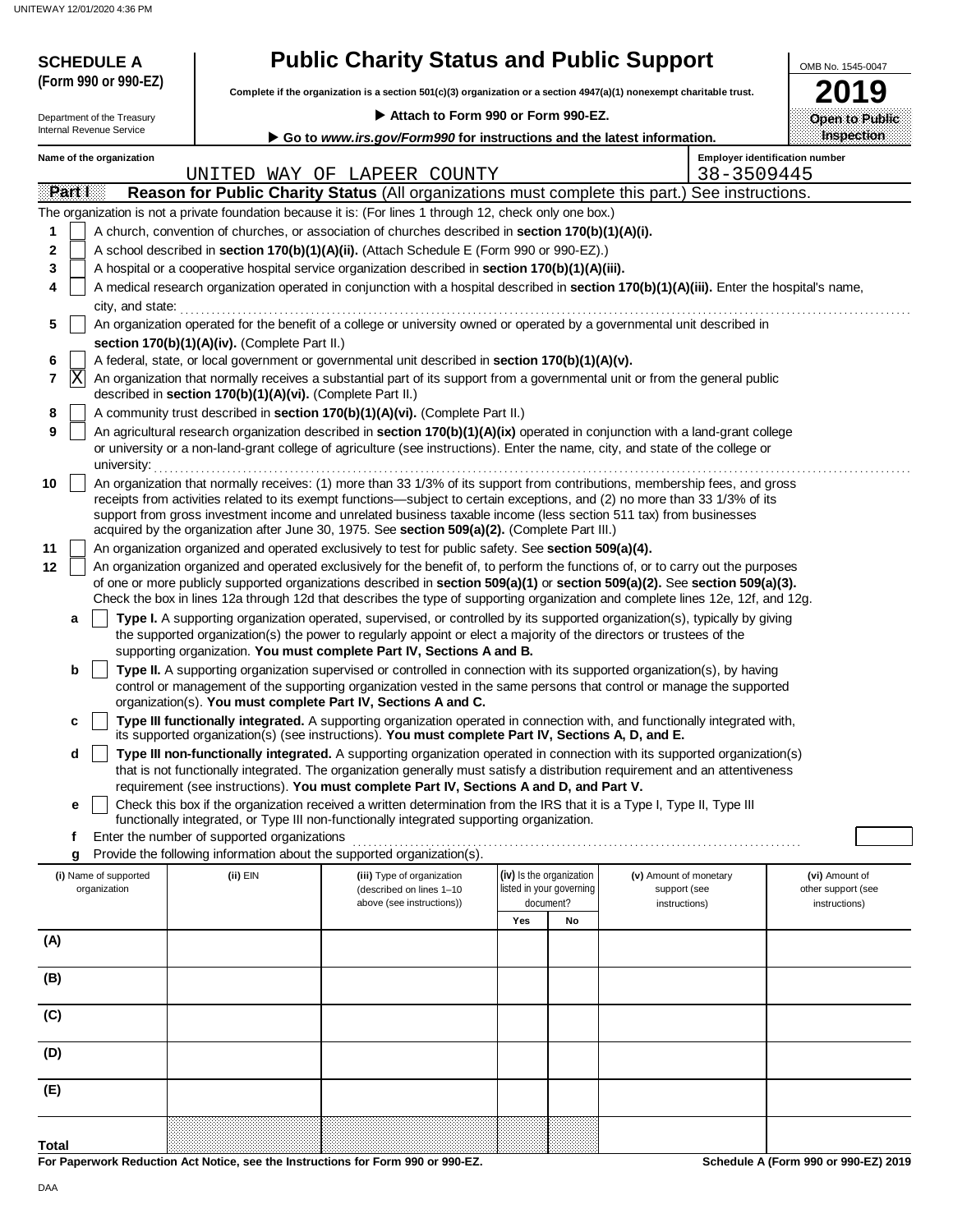|              | Schedule A (Form 990 or 990-EZ) 2019                                                                                               | UNITED WAY OF LAPEER COUNTY |          |            |            | 38-3509445 | Page 2                             |
|--------------|------------------------------------------------------------------------------------------------------------------------------------|-----------------------------|----------|------------|------------|------------|------------------------------------|
|              | Support Schedule for Organizations Described in Sections 170(b)(1)(A)(iv) and 170(b)(1)(A)(vi)<br>Part II                          |                             |          |            |            |            |                                    |
|              | (Complete only if you checked the box on line 5, 7, or 8 of Part I or if the organization failed to qualify under                  |                             |          |            |            |            |                                    |
|              | Part III. If the organization fails to qualify under the tests listed below, please complete Part III.)                            |                             |          |            |            |            |                                    |
|              | <b>Section A. Public Support</b>                                                                                                   |                             |          |            |            |            |                                    |
|              | Calendar year (or fiscal year beginning in)<br>$\blacktriangleright$                                                               | (a) 2015                    | (b) 2016 | (c) 2017   | $(d)$ 2018 | (e) 2019   | (f) Total                          |
| 1            | Gifts, grants, contributions, and                                                                                                  |                             |          |            |            |            |                                    |
|              | membership fees received. (Do not                                                                                                  |                             |          |            |            |            |                                    |
|              | include any "unusual grants.")                                                                                                     | 148,696                     | 162,145  | 160,364    | 166,412    | 152,513    | 790,130                            |
| $\mathbf{2}$ | Tax revenues levied for the                                                                                                        |                             |          |            |            |            |                                    |
|              | organization's benefit and either paid                                                                                             |                             |          |            |            |            |                                    |
|              | to or expended on its behalf                                                                                                       |                             |          |            |            |            |                                    |
|              |                                                                                                                                    |                             |          |            |            |            |                                    |
| 3            | The value of services or facilities<br>furnished by a governmental unit to the                                                     |                             |          |            |            |            |                                    |
|              | organization without charge                                                                                                        |                             |          |            |            |            |                                    |
| 4            | Total. Add lines 1 through 3                                                                                                       | 148,696                     | 162,145  | 160,364    | 166,412    | 152,513    | 790,130                            |
| 5            | The portion of total contributions by                                                                                              |                             |          |            |            |            |                                    |
|              | each person (other than a                                                                                                          |                             |          |            |            |            |                                    |
|              | governmental unit or publicly                                                                                                      |                             |          |            |            |            |                                    |
|              | supported organization) included on                                                                                                |                             |          |            |            |            |                                    |
|              | line 1 that exceeds 2% of the amount<br>shown on line 11, column (f)                                                               |                             |          |            |            |            |                                    |
| 6            | Public support. Subtract line 5 from line 4                                                                                        |                             |          |            |            |            | 790,130                            |
|              | <b>Section B. Total Support</b>                                                                                                    |                             |          |            |            |            |                                    |
|              | Calendar year (or fiscal year beginning in)<br>$\blacktriangleright$                                                               | (a) 2015                    | (b) 2016 | $(c)$ 2017 | $(d)$ 2018 | (e) 2019   | (f) Total                          |
| 7            | Amounts from line 4                                                                                                                | 148,696                     | 162,145  | 160,364    | 166,412    | 152,513    | 790,130                            |
| 8            | Gross income from interest, dividends,                                                                                             |                             |          |            |            |            |                                    |
|              | payments received on securities loans,                                                                                             |                             |          |            |            |            |                                    |
|              | rents, royalties, and income from                                                                                                  | 44                          | 18       | 52         | 75         | 59         | 248                                |
|              | similar sources                                                                                                                    |                             |          |            |            |            |                                    |
| 9            | Net income from unrelated business                                                                                                 |                             |          |            |            |            |                                    |
|              | activities, whether or not the business                                                                                            |                             |          |            |            |            |                                    |
|              | is regularly carried on                                                                                                            |                             |          |            |            |            |                                    |
| 10           | Other income. Do not include gain or                                                                                               |                             |          |            |            |            |                                    |
|              | loss from the sale of capital assets                                                                                               |                             |          |            |            |            |                                    |
|              | (Explain in Part VI.)                                                                                                              | 14,352                      | 7,459    | 9,193      | 7.592      |            | 38,596                             |
| 11           | Total support. Add lines 7 through 10                                                                                              |                             |          |            |            |            | 828,974                            |
| 12           | Gross receipts from related activities, etc. (see instructions)                                                                    |                             |          |            |            | 12         | 25,028                             |
| 13           | First five years. If the Form 990 is for the organization's first, second, third, fourth, or fifth tax year as a section 501(c)(3) |                             |          |            |            |            | $\blacksquare$                     |
|              | Section C. Computation of Public Support Percentage                                                                                |                             |          |            |            |            |                                    |
|              |                                                                                                                                    |                             |          |            |            |            |                                    |
| 14           |                                                                                                                                    |                             |          |            |            | 14         | 95.31%                             |
| 15           | Public support percentage from 2018 Schedule A, Part II, line 14                                                                   |                             |          |            |            | 15         | 94.29%                             |
| 16a          | 33 1/3% support test-2019. If the organization did not check the box on line 13, and line 14 is 33 1/3% or more, check this        |                             |          |            |            |            |                                    |
|              | box and stop here. The organization qualifies as a publicly supported organization                                                 |                             |          |            |            |            | $\blacktriangleright$ $\mathbf{X}$ |
| b            | 33 1/3% support test-2018. If the organization did not check a box on line 13 or 16a, and line 15 is 33 1/3% or more, check        |                             |          |            |            |            |                                    |
|              | this box and stop here. The organization qualifies as a publicly supported organization                                            |                             |          |            |            |            |                                    |
|              | 17a 10%-facts-and-circumstances test-2019. If the organization did not check a box on line 13, 16a, or 16b, and line 14 is         |                             |          |            |            |            |                                    |
|              | 10% or more, and if the organization meets the "facts-and-circumstances" test, check this box and stop here. Explain in            |                             |          |            |            |            |                                    |
|              | Part VI how the organization meets the "facts-and-circumstances" test. The organization qualifies as a publicly supported          |                             |          |            |            |            |                                    |
|              | organization                                                                                                                       |                             |          |            |            |            |                                    |
| b            | 10%-facts-and-circumstances test-2018. If the organization did not check a box on line 13, 16a, 16b, or 17a, and line              |                             |          |            |            |            |                                    |
|              | 15 is 10% or more, and if the organization meets the "facts-and-circumstances" test, check this box and stop here.                 |                             |          |            |            |            |                                    |
|              | Explain in Part VI how the organization meets the "facts-and-circumstances" test. The organization qualifies as a publicly         |                             |          |            |            |            |                                    |
|              | supported organization                                                                                                             |                             |          |            |            |            |                                    |
| 18           | Private foundation. If the organization did not check a box on line 13, 16a, 16b, 17a, or 17b, check this box and see              |                             |          |            |            |            |                                    |
|              | instructions                                                                                                                       |                             |          |            |            |            |                                    |

**Schedule A (Form 990 or 990-EZ) 2019**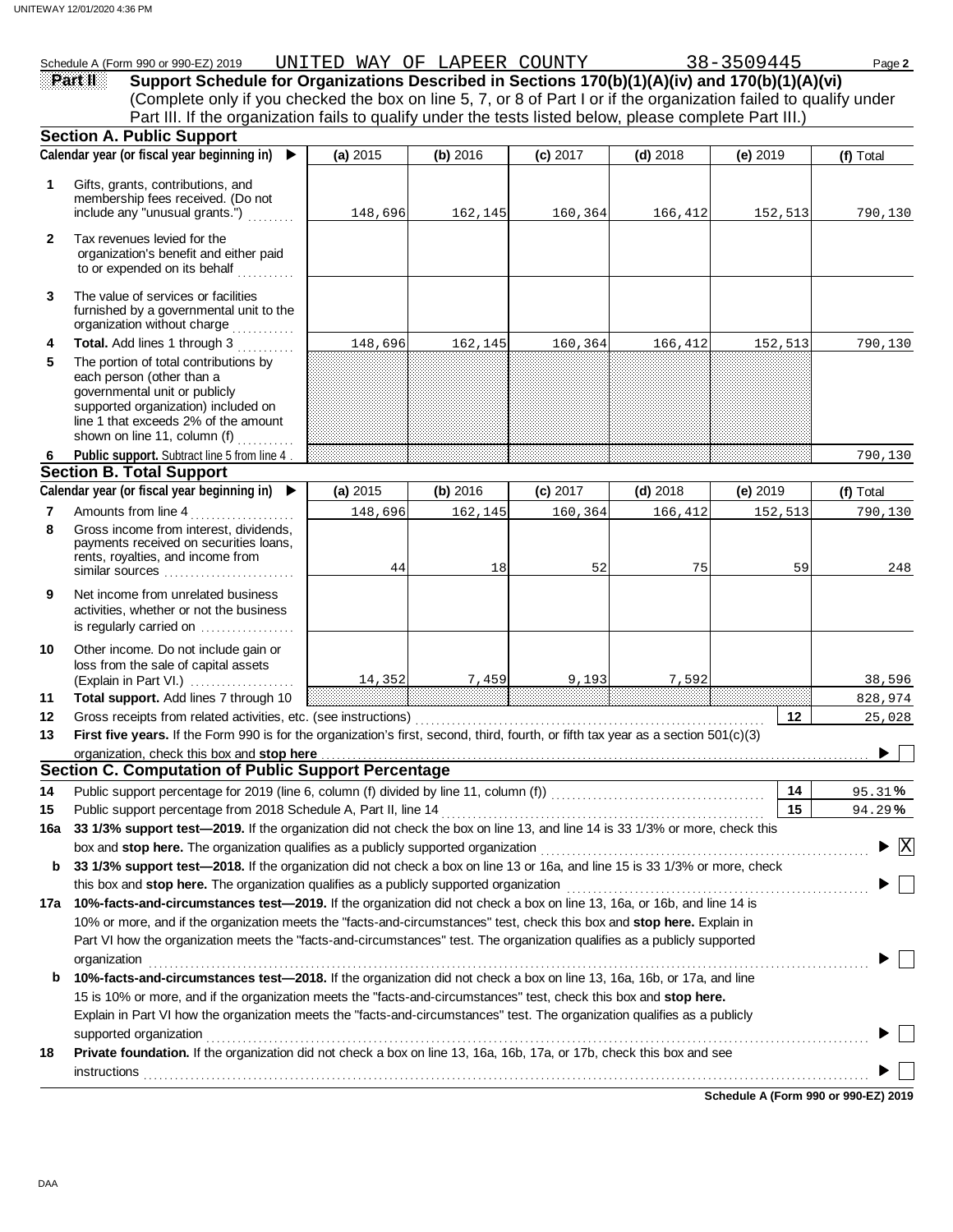|              | Schedule A (Form 990 or 990-EZ) 2019                                                                                                                                              | UNITED WAY OF LAPEER COUNTY |          |            |            | 38-3509445 | Page 3    |
|--------------|-----------------------------------------------------------------------------------------------------------------------------------------------------------------------------------|-----------------------------|----------|------------|------------|------------|-----------|
|              | Support Schedule for Organizations Described in Section 509(a)(2)<br><b>Part III</b>                                                                                              |                             |          |            |            |            |           |
|              | (Complete only if you checked the box on line 10 of Part I or if the organization failed to qualify under Part II.                                                                |                             |          |            |            |            |           |
|              | If the organization fails to qualify under the tests listed below, please complete Part II.)                                                                                      |                             |          |            |            |            |           |
|              | <b>Section A. Public Support</b>                                                                                                                                                  |                             |          |            |            |            |           |
|              | Calendar year (or fiscal year beginning in) $\blacktriangleright$                                                                                                                 | (a) 2015                    | (b) 2016 | $(c)$ 2017 | $(d)$ 2018 | $(e)$ 2019 | (f) Total |
| 1            | Gifts, grants, contributions, and membership fees<br>received. (Do not include any "unusual grants.")                                                                             |                             |          |            |            |            |           |
| $\mathbf{2}$ | Gross receipts from admissions, merchandise<br>sold or services performed, or facilities<br>furnished in any activity that is related to the<br>organization's tax-exempt purpose |                             |          |            |            |            |           |
| 3            | Gross receipts from activities that are not an<br>unrelated trade or business under section 513                                                                                   |                             |          |            |            |            |           |
| 4            | Tax revenues levied for the<br>organization's benefit and either paid<br>to or expended on its behalf                                                                             |                             |          |            |            |            |           |
| 5            | The value of services or facilities<br>furnished by a governmental unit to the<br>organization without charge<br>.                                                                |                             |          |            |            |            |           |
| 6            | Total. Add lines 1 through 5<br>.                                                                                                                                                 |                             |          |            |            |            |           |
| 7a           | Amounts included on lines 1, 2, and 3<br>received from disqualified persons                                                                                                       |                             |          |            |            |            |           |
| b            | Amounts included on lines 2 and 3<br>received from other than disqualified<br>persons that exceed the greater of \$5,000<br>or 1% of the amount on line 13 for the year           |                             |          |            |            |            |           |
| c            | Add lines 7a and 7b<br>.                                                                                                                                                          |                             |          |            |            |            |           |
| 8            | Public support. (Subtract line 7c from<br>line $6.$ )                                                                                                                             |                             |          |            |            |            |           |
|              |                                                                                                                                                                                   |                             |          |            |            |            |           |
|              | <b>Section B. Total Support</b>                                                                                                                                                   |                             |          |            |            |            |           |
|              | Calendar year (or fiscal year beginning in) $\blacktriangleright$                                                                                                                 | (a) 2015                    | (b) 2016 | $(c)$ 2017 | $(d)$ 2018 | $(e)$ 2019 | (f) Total |
| 9            | Amounts from line 6                                                                                                                                                               |                             |          |            |            |            |           |
| 10a          | Gross income from interest, dividends,<br>payments received on securities loans, rents,<br>royalties, and income from similar sources                                             |                             |          |            |            |            |           |
| b            | Unrelated business taxable income (less<br>section 511 taxes) from businesses<br>acquired after June 30, 1975                                                                     |                             |          |            |            |            |           |
| c            | Add lines 10a and 10b                                                                                                                                                             |                             |          |            |            |            |           |
| 11           | Net income from unrelated business<br>activities not included in line 10b, whether<br>or not the business is regularly carried on                                                 |                             |          |            |            |            |           |
| 12           | Other income. Do not include gain or<br>loss from the sale of capital assets                                                                                                      |                             |          |            |            |            |           |
| 13           | (Explain in Part VI.)<br>Total support. (Add lines 9, 10c, 11,                                                                                                                    |                             |          |            |            |            |           |
| 14           | and $12.$ )<br>First five years. If the Form 990 is for the organization's first, second, third, fourth, or fifth tax year as a section $501(c)(3)$                               |                             |          |            |            |            |           |
|              | organization, check this box and stop here                                                                                                                                        |                             |          |            |            |            |           |
|              | <b>Section C. Computation of Public Support Percentage</b>                                                                                                                        |                             |          |            |            |            |           |
| 15           |                                                                                                                                                                                   |                             |          |            |            | 15         | %         |
| 16           |                                                                                                                                                                                   |                             |          |            |            | 16         | $\%$      |
|              | Section D. Computation of Investment Income Percentage                                                                                                                            |                             |          |            |            |            |           |
| 17           |                                                                                                                                                                                   |                             |          |            |            | 17         | %         |
| 18           |                                                                                                                                                                                   |                             |          |            |            | 18         | $\%$      |
| 19a          | 33 1/3% support tests-2019. If the organization did not check the box on line 14, and line 15 is more than 33 1/3%, and line                                                      |                             |          |            |            |            |           |

**b 33 1/3% support tests—2018.** If the organization did not check a box on line 14 or line 19a, and line 16 is more than 33 1/3%, and line 18 is not more than 33 1/3%, check this box and **stop here.** The organization qualifies as a publicly supported organization . . . . . . . . . . . . . .

**20 Private foundation.** If the organization did not check a box on line 14, 19a, or 19b, check this box and see instructions . . . . . . . . . . . . . . . . . . . . . .

**Schedule A (Form 990 or 990-EZ) 2019**

 $\blacksquare$  $\blacktriangleright$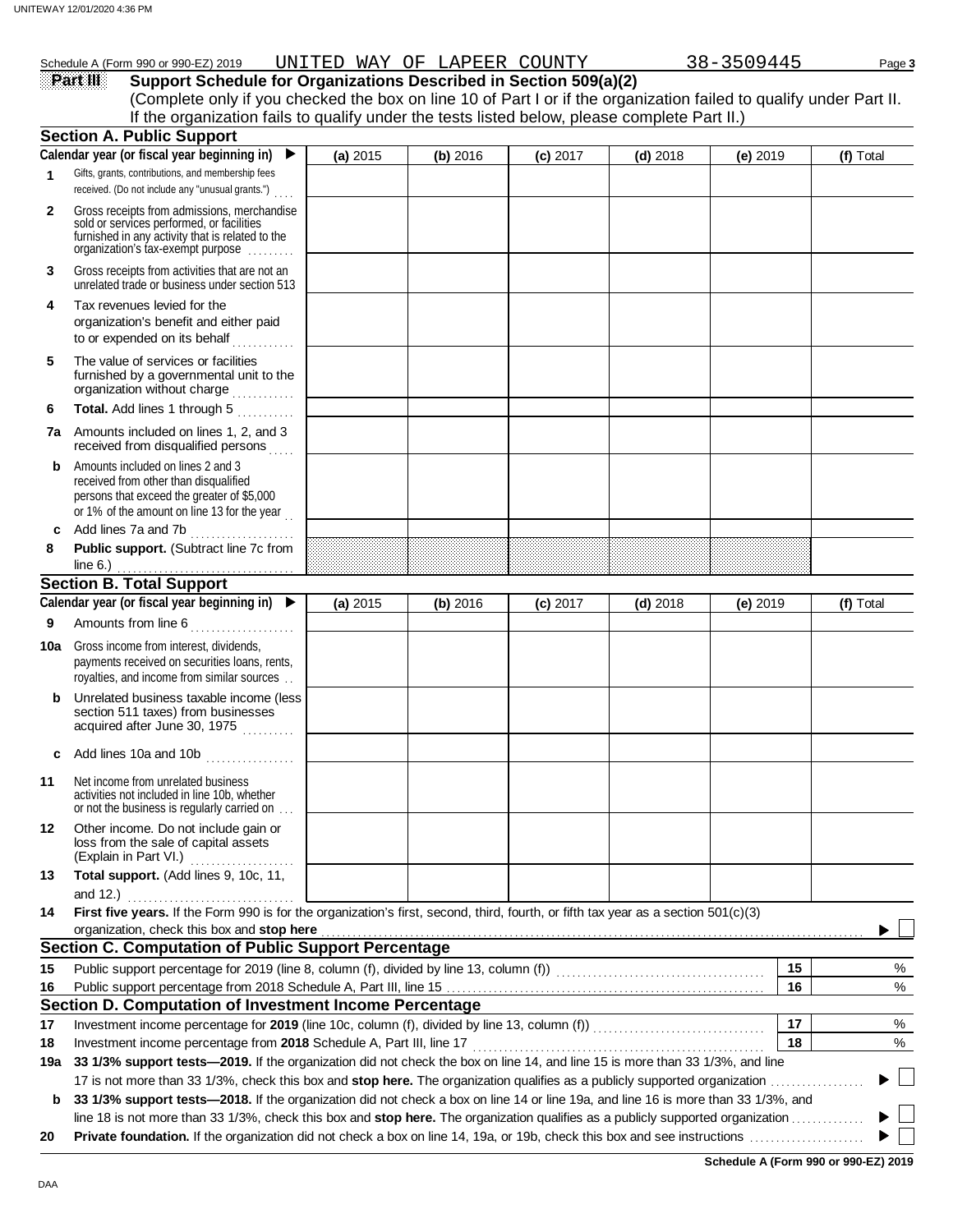**1**

**2**

**b**

**c**

**4a**

**b**

**c**

**5a**

**b**

**c 6**

**7**

**8**

**9a**

#### **Part IV** Supporting Organizations Sections A, D, and E. If you checked 12d of Part I, complete Sections A and D, and complete Part V.) Schedule A (Form 990 or 990-EZ) 2019 UNITED WAY OF LAPEER COUNTY 38-3509445 Page 4 **Section A. All Supporting Organizations** (Complete only if you checked a box in line 12 on Part I. If you checked 12a of Part I, complete Sections A and B. If you checked 12b of Part I, complete Sections A and C. If you checked 12c of Part I, complete Are all of the organization's supported organizations listed by name in the organization's governing documents? *If "No," describe in Part VI how the supported organizations are designated. If designated by class or purpose, describe the designation. If historic and continuing relationship, explain.* Did the organization have any supported organization that does not have an IRS determination of status under section 509(a)(1) or (2)? *If "Yes," explain in Part VI how the organization determined that the supported organization was described in section 509(a)(1) or (2).* **3a** Did the organization have a supported organization described in section 501(c)(4), (5), or (6)? *If "Yes," answer (b) and (c) below.* Did the organization confirm that each supported organization qualified under section 501(c)(4), (5), or (6) and satisfied the public support tests under section 509(a)(2)? *If "Yes," describe in Part VI when and how the organization made the determination.* Did the organization ensure that all support to such organizations was used exclusively for section  $170(c)(2)(B)$ purposes? *If "Yes," explain in Part VI what controls the organization put in place to ensure such use.* Was any supported organization not organized in the United States ("foreign supported organization")? *If "Yes," and if you checked 12a or 12b in Part I, answer (b) and (c) below.* Did the organization have ultimate control and discretion in deciding whether to make grants to the foreign supported organization? *If "Yes," describe in Part VI how the organization had such control and discretion despite being controlled or supervised by or in connection with its supported organizations.* Did the organization support any foreign supported organization that does not have an IRS determination under sections 501(c)(3) and 509(a)(1) or (2)? *If "Yes," explain in Part VI what controls the organization used to ensure that all support to the foreign supported organization was used exclusively for section 170(c)(2)(B) purposes.* Did the organization add, substitute, or remove any supported organizations during the tax year? *If "Yes,"* answer (b) and (c) below (if applicable). Also, provide detail in **Part VI**, *including (i)* the names and EIN *numbers of the supported organizations added, substituted, or removed; (ii) the reasons for each such action; (iii) the authority under the organization's organizing document authorizing such action; and (iv) how the action was accomplished (such as by amendment to the organizing document).* **Type I or Type II only.** Was any added or substituted supported organization part of a class already designated in the organization's organizing document? **Substitutions only.** Was the substitution the result of an event beyond the organization's control? Did the organization provide support (whether in the form of grants or the provision of services or facilities) to anyone other than (i) its supported organizations, (ii) individuals that are part of the charitable class benefited by one or more of its supported organizations, or (iii) other supporting organizations that also support or benefit one or more of the filing organization's supported organizations? *If "Yes," provide detail in Part VI.* Did the organization provide a grant, loan, compensation, or other similar payment to a substantial contributor (as defined in section 4958(c)(3)(C)), a family member of a substantial contributor, or a 35% controlled entity with regard to a substantial contributor? *If "Yes," complete Part I of Schedule L (Form 990 or 990-EZ).* Did the organization make a loan to a disqualified person (as defined in section 4958) not described in line 7? *If "Yes," complete Part I of Schedule L (Form 990 or 990-EZ).* Was the organization controlled directly or indirectly at any time during the tax year by one or more disqualified persons as defined in section 4946 (other than foundation managers and organizations described **Yes No 1 2 3a 3b 3c 4a 4b 4c 5a 5b 5c 6 7 8**

- **b** in section 509(a)(1) or (2))? *If "Yes," provide detail in Part VI.* Did one or more disqualified persons (as defined in line 9a) hold a controlling interest in any entity in which the supporting organization had an interest? *If "Yes," provide detail in Part VI.*
- **c** Did a disqualified person (as defined in line 9a) have an ownership interest in, or derive any personal benefit from, assets in which the supporting organization also had an interest? *If "Yes," provide detail in Part VI.*
- **10a** Was the organization subject to the excess business holdings rules of section 4943 because of section 4943(f) (regarding certain Type II supporting organizations, and all Type III non-functionally integrated supporting organizations)? *If "Yes," answer 10b below.*
- **b** Did the organization have any excess business holdings in the tax year? *(Use Schedule C, Form 4720, to determine whether the organization had excess business holdings.)*

**Schedule A (Form 990 or 990-EZ) 2019 10b**

**9a**

**9b**

**9c**

**10a**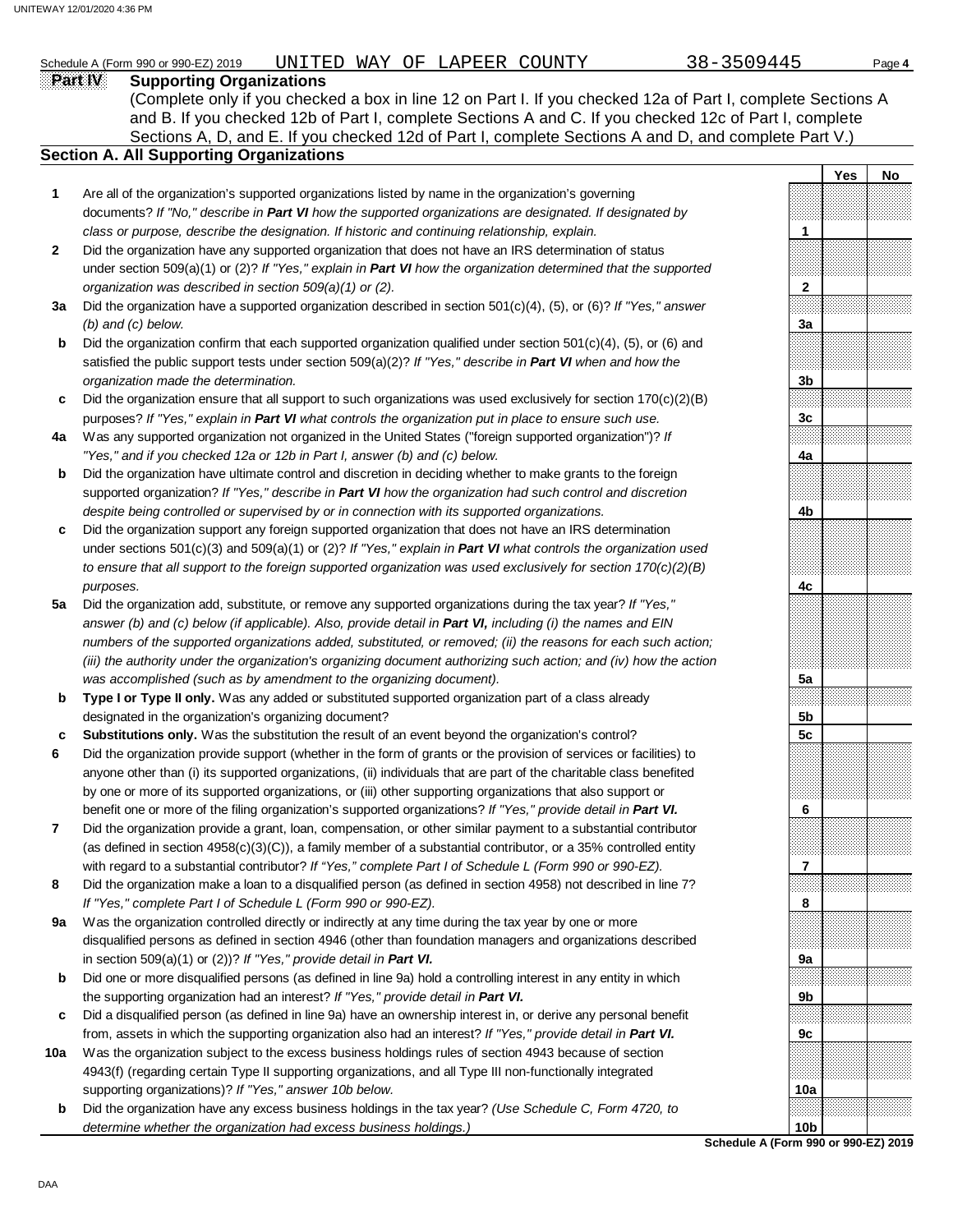|              | 38-3509445<br>UNITED WAY OF LAPEER COUNTY<br>Schedule A (Form 990 or 990-EZ) 2019                                                                                                                         |              |     | Page 5 |
|--------------|-----------------------------------------------------------------------------------------------------------------------------------------------------------------------------------------------------------|--------------|-----|--------|
|              | <b>Supporting Organizations (continued)</b><br>Part IV                                                                                                                                                    |              |     |        |
|              |                                                                                                                                                                                                           |              | Yes | No     |
| 11           | Has the organization accepted a gift or contribution from any of the following persons?                                                                                                                   |              |     |        |
| а            | A person who directly or indirectly controls, either alone or together with persons described in (b) and (c)                                                                                              |              |     |        |
|              | below, the governing body of a supported organization?                                                                                                                                                    | 11a          |     |        |
|              | <b>b</b> A family member of a person described in (a) above?                                                                                                                                              | 11b          |     |        |
| c            | A 35% controlled entity of a person described in (a) or (b) above? If "Yes" to a, b, or c, provide detail in Part VI.                                                                                     | 11c          |     |        |
|              | <b>Section B. Type I Supporting Organizations</b>                                                                                                                                                         |              |     |        |
|              |                                                                                                                                                                                                           |              | Yes | No     |
| 1            | Did the directors, trustees, or membership of one or more supported organizations have the power to                                                                                                       |              |     |        |
|              | regularly appoint or elect at least a majority of the organization's directors or trustees at all times during the                                                                                        |              |     |        |
|              | tax year? If "No," describe in Part VI how the supported organization(s) effectively operated, supervised, or                                                                                             |              |     |        |
|              | controlled the organization's activities. If the organization had more than one supported organization,                                                                                                   |              |     |        |
|              |                                                                                                                                                                                                           |              |     |        |
|              | describe how the powers to appoint and/or remove directors or trustees were allocated among the supported                                                                                                 |              |     |        |
|              | organizations and what conditions or restrictions, if any, applied to such powers during the tax year.                                                                                                    | 1            |     |        |
| $\mathbf{2}$ | Did the organization operate for the benefit of any supported organization other than the supported                                                                                                       |              |     |        |
|              | organization(s) that operated, supervised, or controlled the supporting organization? If "Yes," explain in Part                                                                                           |              |     |        |
|              | VI how providing such benefit carried out the purposes of the supported organization(s) that operated,                                                                                                    |              |     |        |
|              | supervised, or controlled the supporting organization.                                                                                                                                                    | $\mathbf{2}$ |     |        |
|              | <b>Section C. Type II Supporting Organizations</b>                                                                                                                                                        |              |     |        |
|              |                                                                                                                                                                                                           |              |     |        |
|              |                                                                                                                                                                                                           |              | Yes | No     |
| 1            | Were a majority of the organization's directors or trustees during the tax year also a majority of the directors                                                                                          |              |     |        |
|              | or trustees of each of the organization's supported organization(s)? If "No," describe in Part VI how control                                                                                             |              |     |        |
|              | or management of the supporting organization was vested in the same persons that controlled or managed                                                                                                    |              |     |        |
|              | the supported organization(s).                                                                                                                                                                            | 1            |     |        |
|              | <b>Section D. All Type III Supporting Organizations</b>                                                                                                                                                   |              |     |        |
|              |                                                                                                                                                                                                           |              | Yes | No     |
| 1            | Did the organization provide to each of its supported organizations, by the last day of the fifth month of the                                                                                            |              |     |        |
|              | organization's tax year, (i) a written notice describing the type and amount of support provided during the prior tax                                                                                     |              |     |        |
|              | year, (ii) a copy of the Form 990 that was most recently filed as of the date of notification, and (iii) copies of the                                                                                    |              |     |        |
|              | organization's governing documents in effect on the date of notification, to the extent not previously provided?                                                                                          | 1            |     |        |
| $\mathbf{2}$ | Were any of the organization's officers, directors, or trustees either (i) appointed or elected by the supported                                                                                          |              |     |        |
|              | organization(s) or (ii) serving on the governing body of a supported organization? If "No," explain in Part VI how                                                                                        |              |     |        |
|              | the organization maintained a close and continuous working relationship with the supported organization(s).                                                                                               | $\mathbf{2}$ |     |        |
|              |                                                                                                                                                                                                           |              |     |        |
| 3            | By reason of the relationship described in (2), did the organization's supported organizations have a                                                                                                     |              |     |        |
|              | significant voice in the organization's investment policies and in directing the use of the organization's                                                                                                |              |     |        |
|              | income or assets at all times during the tax year? If "Yes," describe in Part VI the role the organization's                                                                                              |              |     |        |
|              | supported organizations played in this regard.                                                                                                                                                            | 3            |     |        |
| 1            | Section E. Type III Functionally-Integrated Supporting Organizations<br>Check the box next to the method that the organization used to satisfy the Integral Part Test during the year (see instructions). |              |     |        |

- The organization satisfied the Activities Test. *Complete line 2 below.* **a**
	- The organization is the parent of each of its supported organizations. *Complete line 3 below.*
- The organization supported a governmental entity. *Describe in Part VI how you supported a government entity (see instructions).* **c**

- **a** Did substantially all of the organization's activities during the tax year directly further the exempt purposes of the supported organization(s) to which the organization was responsive? *If "Yes," then in Part VI identify those supported organizations and explain how these activities directly furthered their exempt purposes, how the organization was responsive to those supported organizations, and how the organization determined that these activities constituted substantially all of its activities.*
- **b** Did the activities described in (a) constitute activities that, but for the organization's involvement, one or more of the organization's supported organization(s) would have been engaged in? *If "Yes," explain in Part VI the reasons for the organization's position that its supported organization(s) would have engaged in these activities but for the organization's involvement.*
- **3** Parent of Supported Organizations. *Answer (a) and (b) below.*
- **a** Did the organization have the power to regularly appoint or elect a majority of the officers, directors, or trustees of each of the supported organizations? *Provide details in Part VI.*
- **b** Did the organization exercise a substantial degree of direction over the policies, programs, and activities of each of its supported organizations? *If "Yes," describe in Part VI the role played by the organization in this regard.*

**Yes No 2a 2b 3a 3b**

**b**

**<sup>2</sup>** Activities Test. *Answer (a) and (b) below.*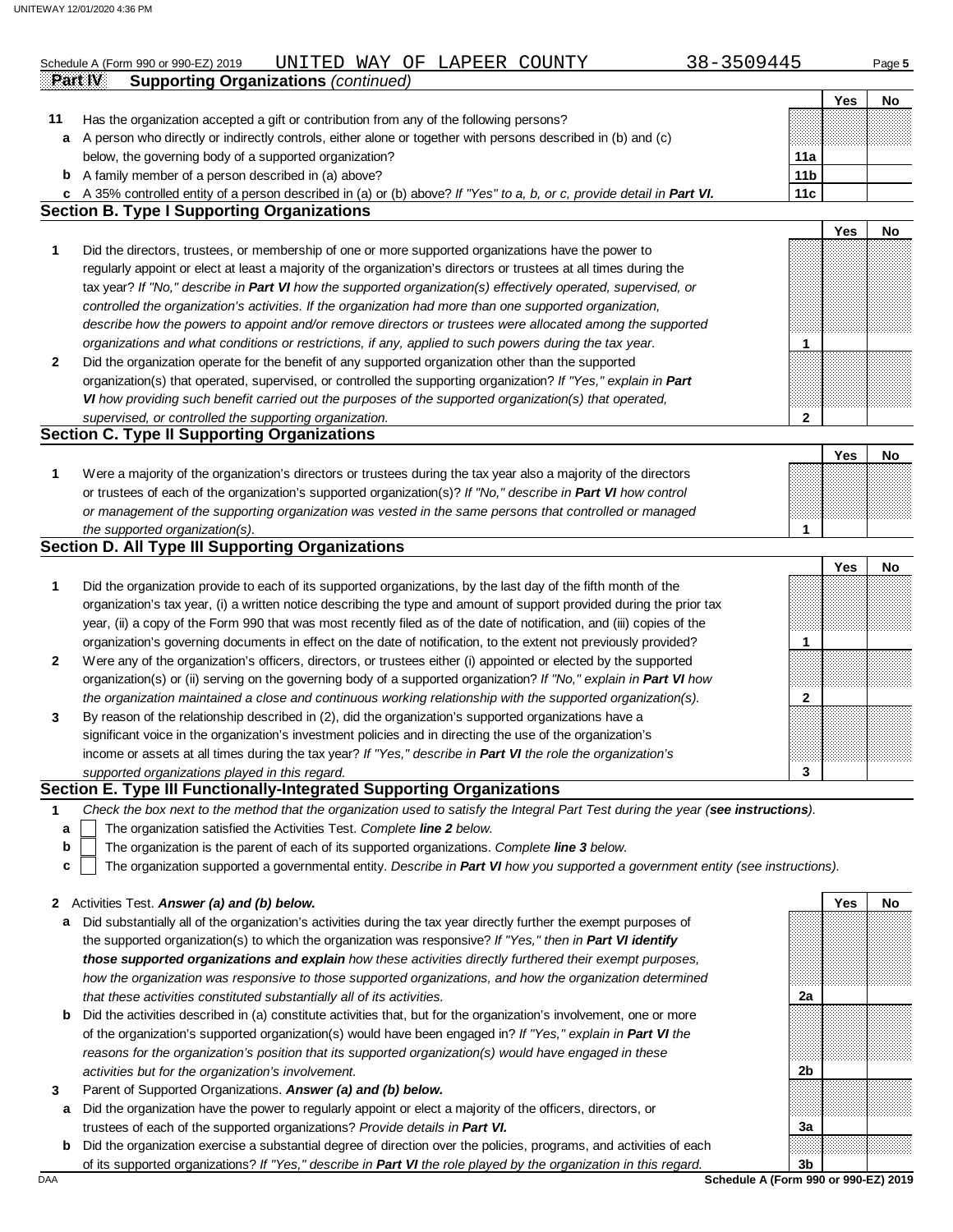|              | UNITED WAY OF LAPEER COUNTY<br>Schedule A (Form 990 or 990-EZ) 2019                                                              |                | 38-3509445     | Page 6                         |
|--------------|----------------------------------------------------------------------------------------------------------------------------------|----------------|----------------|--------------------------------|
| Pattev       | Type III Non-Functionally Integrated 509(a)(3) Supporting Organizations                                                          |                |                |                                |
| 1            | Check here if the organization satisfied the Integral Part Test as a qualifying trust on Nov. 20, 1970 (explain in Part VI). See |                |                |                                |
|              | instructions. All other Type III non-functionally integrated supporting organizations must complete Sections A through E.        |                |                |                                |
|              | Section A - Adjusted Net Income                                                                                                  |                | (A) Prior Year | (B) Current Year               |
|              |                                                                                                                                  |                |                | (optional)                     |
| 1            | Net short-term capital gain                                                                                                      | 1              |                |                                |
| $\mathbf{2}$ | Recoveries of prior-year distributions                                                                                           | $\overline{2}$ |                |                                |
| 3            | Other gross income (see instructions)                                                                                            | 3              |                |                                |
| 4            | Add lines 1 through 3.                                                                                                           | 4              |                |                                |
| 5            | Depreciation and depletion                                                                                                       | 5              |                |                                |
| 6            | Portion of operating expenses paid or incurred for production or                                                                 |                |                |                                |
|              | collection of gross income or for management, conservation, or                                                                   |                |                |                                |
|              | maintenance of property held for production of income (see instructions)                                                         | 6              |                |                                |
| 7            | Other expenses (see instructions)                                                                                                | $\overline{7}$ |                |                                |
| 8            | Adjusted Net Income (subtract lines 5, 6, and 7 from line 4)                                                                     | 8              |                |                                |
|              | <b>Section B - Minimum Asset Amount</b>                                                                                          |                | (A) Prior Year | (B) Current Year<br>(optional) |
| 1            | Aggregate fair market value of all non-exempt-use assets (see                                                                    |                |                |                                |
|              | instructions for short tax year or assets held for part of year):                                                                |                |                |                                |
|              | Average monthly value of securities<br>a                                                                                         | 1a             |                |                                |
|              | <b>b</b> Average monthly cash balances                                                                                           | 1b             |                |                                |
|              | <b>c</b> Fair market value of other non-exempt-use assets                                                                        | 1 <sub>c</sub> |                |                                |
|              | Total (add lines 1a, 1b, and 1c)<br>d                                                                                            | 1d             |                |                                |
|              | Discount claimed for blockage or other<br>e                                                                                      |                |                |                                |
|              | factors (explain in detail in Part VI):                                                                                          |                |                |                                |
| $\mathbf{2}$ | Acquisition indebtedness applicable to non-exempt-use assets                                                                     | $\mathbf{2}$   |                |                                |
| 3            | Subtract line 2 from line 1d.                                                                                                    | 3              |                |                                |
| 4            | Cash deemed held for exempt use. Enter 1-1/2% of line 3 (for greater amount,                                                     |                |                |                                |
|              | see instructions)                                                                                                                | 4              |                |                                |
| 5            | Net value of non-exempt-use assets (subtract line 4 from line 3)                                                                 | 5              |                |                                |
| 6            | Multiply line 5 by .035.                                                                                                         | 6              |                |                                |
| 7            | Recoveries of prior-year distributions                                                                                           | $\overline{7}$ |                |                                |
| 8            | Minimum Asset Amount (add line 7 to line 6)                                                                                      | 8              |                |                                |
|              | <b>Section C - Distributable Amount</b>                                                                                          |                |                | <b>Current Year</b>            |
| 1            | Adjusted net income for prior year (from Section A, line 8, Column A)                                                            | 1              |                |                                |
| $\mathbf{2}$ | Enter 85% of line 1.                                                                                                             | $\mathbf{2}$   |                |                                |
| 3            | Minimum asset amount for prior year (from Section B, line 8, Column A)                                                           | 3              |                |                                |
| 4            | Enter greater of line 2 or line 3.                                                                                               | 4              |                |                                |
| 5            | Income tax imposed in prior year                                                                                                 | 5              |                |                                |
| 6            | <b>Distributable Amount.</b> Subtract line 5 from line 4, unless subject to                                                      |                |                |                                |
|              | emergency temporary reduction (see instructions).                                                                                | 6              |                |                                |
|              |                                                                                                                                  |                |                |                                |

**7**  $\,$   $\,$   $\,$   $\,$   $\,$   $\,$   $\,$  Check here if the current year is the organization's first as a non-functionally integrated Type III supporting organization (see instructions).

**Schedule A (Form 990 or 990-EZ) 2019**

DAA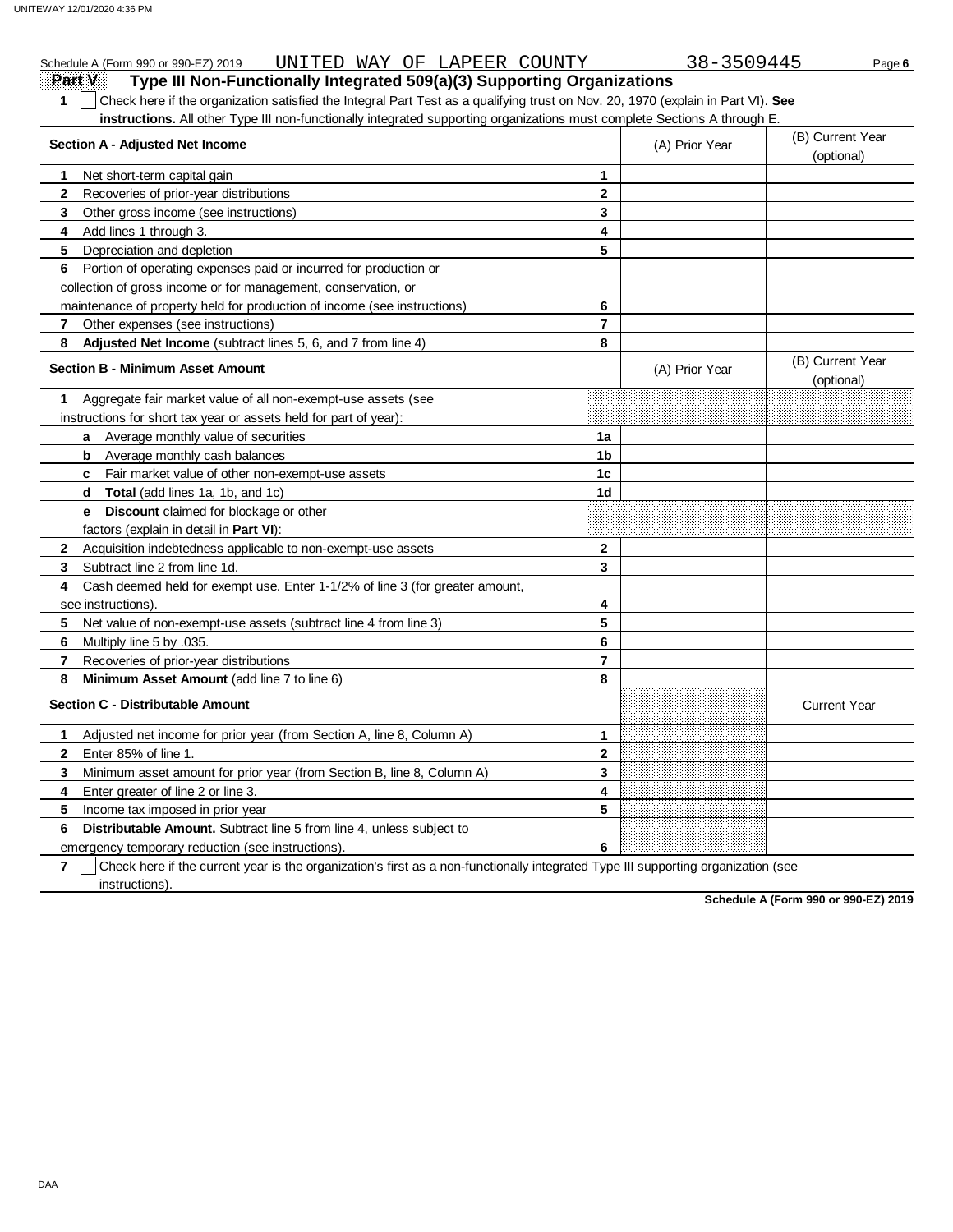|              | Schedule A (Form 990 or 990-EZ) 2019                                                                       | UNITED WAY OF LAPEER COUNTY        | 38-3509445                                    | Page 7                                           |
|--------------|------------------------------------------------------------------------------------------------------------|------------------------------------|-----------------------------------------------|--------------------------------------------------|
| Part V       | Type III Non-Functionally Integrated 509(a)(3) Supporting Organizations (continued)                        |                                    |                                               |                                                  |
|              | <b>Section D - Distributions</b>                                                                           |                                    |                                               | <b>Current Year</b>                              |
| 1            | Amounts paid to supported organizations to accomplish exempt purposes                                      |                                    |                                               |                                                  |
| $\mathbf{2}$ | Amounts paid to perform activity that directly furthers exempt purposes of supported                       |                                    |                                               |                                                  |
|              | organizations, in excess of income from activity                                                           |                                    |                                               |                                                  |
| 3            | Administrative expenses paid to accomplish exempt purposes of supported organizations                      |                                    |                                               |                                                  |
| 4            | Amounts paid to acquire exempt-use assets                                                                  |                                    |                                               |                                                  |
| 5            | Qualified set-aside amounts (prior IRS approval required)                                                  |                                    |                                               |                                                  |
| 6            | Other distributions (describe in Part VI). See instructions.                                               |                                    |                                               |                                                  |
| 7            | Total annual distributions. Add lines 1 through 6.                                                         |                                    |                                               |                                                  |
| 8            | Distributions to attentive supported organizations to which the organization is responsive                 |                                    |                                               |                                                  |
|              | (provide details in Part VI). See instructions.                                                            |                                    |                                               |                                                  |
| 9            | Distributable amount for 2019 from Section C, line 6                                                       |                                    |                                               |                                                  |
| 10           | Line 8 amount divided by line 9 amount                                                                     |                                    |                                               |                                                  |
|              | Section E - Distribution Allocations (see instructions)                                                    | (i)<br><b>Excess Distributions</b> | (ii)<br><b>Underdistributions</b><br>Pre-2019 | (iii)<br><b>Distributable</b><br>Amount for 2019 |
| 1            | Distributable amount for 2019 from Section C, line 6                                                       |                                    |                                               |                                                  |
| $\mathbf{2}$ | Underdistributions, if any, for years prior to 2019<br>(reasonable cause required-explain in Part VI). See |                                    |                                               |                                                  |
| 3            | instructions.<br>Excess distributions carryover, if any, to 2019                                           |                                    |                                               |                                                  |
|              |                                                                                                            |                                    |                                               |                                                  |
|              |                                                                                                            |                                    |                                               |                                                  |
|              |                                                                                                            |                                    |                                               |                                                  |
|              |                                                                                                            |                                    |                                               |                                                  |
|              |                                                                                                            |                                    |                                               |                                                  |
|              |                                                                                                            |                                    |                                               |                                                  |
|              | f Total of lines 3a through e<br>g Applied to underdistributions of prior years                            |                                    |                                               |                                                  |
|              | h Applied to 2019 distributable amount                                                                     |                                    |                                               |                                                  |
|              | Carryover from 2014 not applied (see instructions)                                                         |                                    |                                               |                                                  |
| Ť.           | Remainder. Subtract lines 3g, 3h, and 3i from 3f.                                                          |                                    |                                               |                                                  |
| 4            | Distributions for 2019 from                                                                                |                                    |                                               |                                                  |
|              | Section D. line 7:<br>\$                                                                                   |                                    |                                               |                                                  |
|              |                                                                                                            |                                    |                                               |                                                  |
|              | a Applied to underdistributions of prior years<br><b>b</b> Applied to 2019 distributable amount            |                                    |                                               |                                                  |
|              | c Remainder. Subtract lines 4a and 4b from 4.                                                              |                                    |                                               |                                                  |
| 5            | Remaining underdistributions for years prior to 2019, if                                                   |                                    |                                               |                                                  |
|              | any. Subtract lines 3g and 4a from line 2. For result                                                      |                                    |                                               |                                                  |
|              | greater than zero, explain in Part VI. See instructions.                                                   |                                    |                                               |                                                  |
| 6            | Remaining underdistributions for 2019. Subtract lines 3h                                                   |                                    |                                               |                                                  |
|              |                                                                                                            |                                    |                                               |                                                  |
|              | and 4b from line 1. For result greater than zero, explain in                                               |                                    |                                               |                                                  |
|              | Part VI. See instructions.                                                                                 |                                    |                                               |                                                  |
| 7            | Excess distributions carryover to 2020. Add lines 3j                                                       |                                    |                                               |                                                  |
| 8            | and 4c.<br>Breakdown of line 7:                                                                            |                                    |                                               |                                                  |
|              |                                                                                                            |                                    |                                               |                                                  |
|              |                                                                                                            |                                    |                                               |                                                  |
|              | <b>b</b> Excess from 2016                                                                                  |                                    |                                               |                                                  |
|              |                                                                                                            |                                    |                                               |                                                  |
|              |                                                                                                            |                                    |                                               |                                                  |
|              |                                                                                                            |                                    |                                               |                                                  |

**Schedule A (Form 990 or 990-EZ) 2019**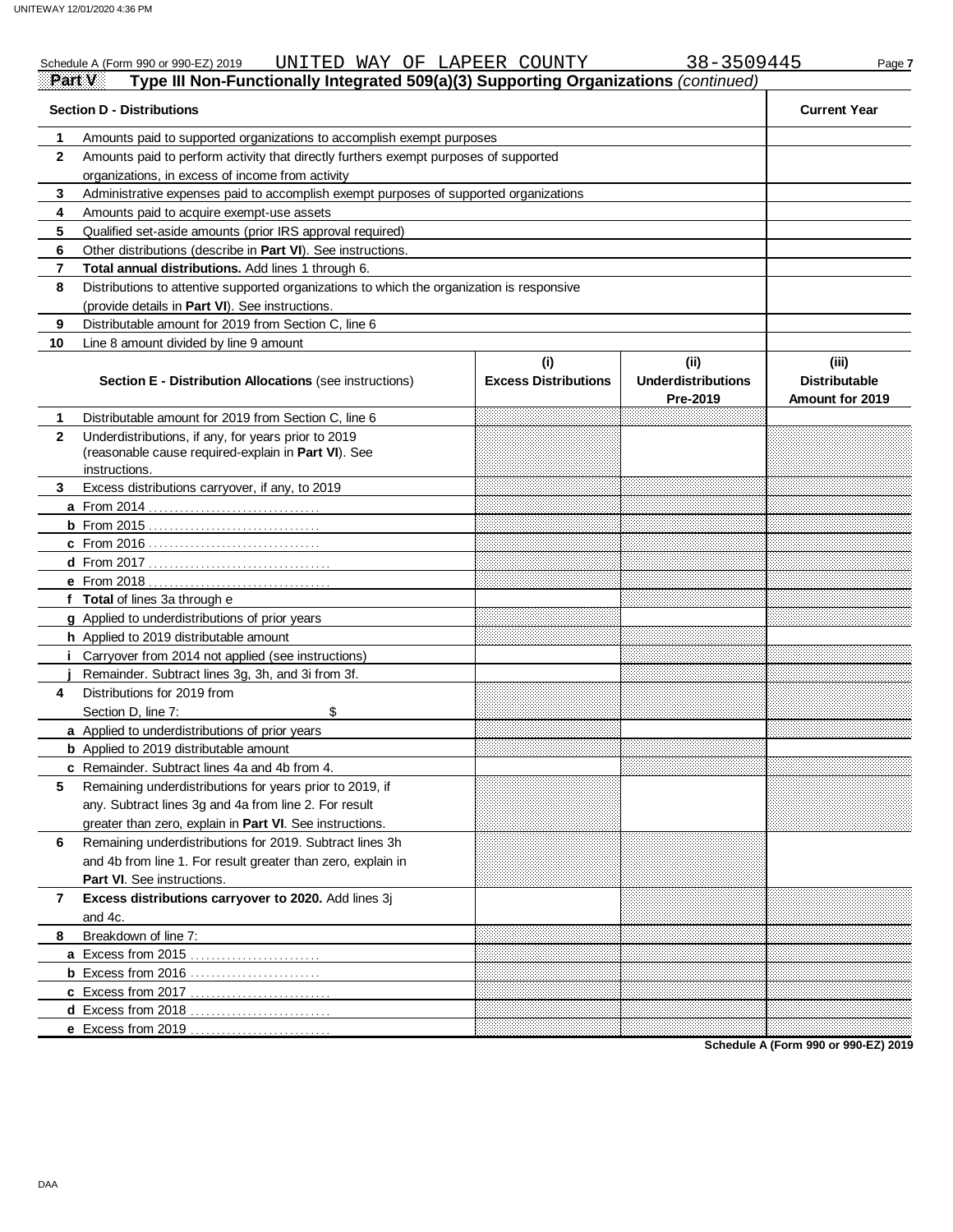|         | Schedule A (Form 990 or 990-EZ) 2019                                                                                                                                                                                                                                                                                                                                                                                                                                                                                                                                                        | UNITED WAY OF LAPEER COUNTY |                      | 38-3509445 | Page 8 |
|---------|---------------------------------------------------------------------------------------------------------------------------------------------------------------------------------------------------------------------------------------------------------------------------------------------------------------------------------------------------------------------------------------------------------------------------------------------------------------------------------------------------------------------------------------------------------------------------------------------|-----------------------------|----------------------|------------|--------|
| Part VI | Supplemental Information. Provide the explanations required by Part II, line 10; Part II, line 17a or 17b; Part<br>III, line 12; Part IV, Section A, lines 1, 2, 3b, 3c, 4b, 4c, 5a, 6, 9a, 9b, 9c, 11a, 11b, and 11c; Part IV, Section<br>B, lines 1 and 2; Part IV, Section C, line 1; Part IV, Section D, lines 2 and 3; Part IV, Section E, lines 1c, 2a, 2b,<br>3a, and 3b; Part V, line 1; Part V, Section B, line 1e; Part V, Section D, lines 5, 6, and 8; and Part V, Section E,<br>lines 2, 5, and 6. Also complete this part for any additional information. (See instructions.) |                             |                      |            |        |
|         |                                                                                                                                                                                                                                                                                                                                                                                                                                                                                                                                                                                             |                             |                      |            |        |
|         | PART II, LINE 10 - OTHER INCOME DETAIL                                                                                                                                                                                                                                                                                                                                                                                                                                                                                                                                                      |                             |                      |            |        |
|         | OTHER INCOME                                                                                                                                                                                                                                                                                                                                                                                                                                                                                                                                                                                | \$                          | 58                   |            |        |
|         | SPECIAL EVENT INCOME                                                                                                                                                                                                                                                                                                                                                                                                                                                                                                                                                                        | . \$.                       | 17,992               |            |        |
|         | MISCELLANEOUS INCOME                                                                                                                                                                                                                                                                                                                                                                                                                                                                                                                                                                        |                             | $\frac{1}{5}$ 20,546 |            |        |
|         | PROGRAM SERVICE REVENUE                                                                                                                                                                                                                                                                                                                                                                                                                                                                                                                                                                     | \$                          | $\mathsf{O}$         |            |        |
|         |                                                                                                                                                                                                                                                                                                                                                                                                                                                                                                                                                                                             |                             |                      |            |        |
|         |                                                                                                                                                                                                                                                                                                                                                                                                                                                                                                                                                                                             |                             |                      |            |        |
|         |                                                                                                                                                                                                                                                                                                                                                                                                                                                                                                                                                                                             |                             |                      |            |        |
|         |                                                                                                                                                                                                                                                                                                                                                                                                                                                                                                                                                                                             |                             |                      |            |        |
|         |                                                                                                                                                                                                                                                                                                                                                                                                                                                                                                                                                                                             |                             |                      |            |        |
|         |                                                                                                                                                                                                                                                                                                                                                                                                                                                                                                                                                                                             |                             |                      |            |        |
|         |                                                                                                                                                                                                                                                                                                                                                                                                                                                                                                                                                                                             |                             |                      |            |        |
|         |                                                                                                                                                                                                                                                                                                                                                                                                                                                                                                                                                                                             |                             |                      |            |        |
|         |                                                                                                                                                                                                                                                                                                                                                                                                                                                                                                                                                                                             |                             |                      |            |        |
|         |                                                                                                                                                                                                                                                                                                                                                                                                                                                                                                                                                                                             |                             |                      |            |        |
|         |                                                                                                                                                                                                                                                                                                                                                                                                                                                                                                                                                                                             |                             |                      |            |        |
|         |                                                                                                                                                                                                                                                                                                                                                                                                                                                                                                                                                                                             |                             |                      |            |        |
|         |                                                                                                                                                                                                                                                                                                                                                                                                                                                                                                                                                                                             |                             |                      |            |        |
|         |                                                                                                                                                                                                                                                                                                                                                                                                                                                                                                                                                                                             |                             |                      |            |        |
|         |                                                                                                                                                                                                                                                                                                                                                                                                                                                                                                                                                                                             |                             |                      |            |        |
|         |                                                                                                                                                                                                                                                                                                                                                                                                                                                                                                                                                                                             |                             |                      |            |        |
|         |                                                                                                                                                                                                                                                                                                                                                                                                                                                                                                                                                                                             |                             |                      |            |        |
|         |                                                                                                                                                                                                                                                                                                                                                                                                                                                                                                                                                                                             |                             |                      |            |        |
|         |                                                                                                                                                                                                                                                                                                                                                                                                                                                                                                                                                                                             |                             |                      |            |        |
|         |                                                                                                                                                                                                                                                                                                                                                                                                                                                                                                                                                                                             |                             |                      |            |        |
|         |                                                                                                                                                                                                                                                                                                                                                                                                                                                                                                                                                                                             |                             |                      |            |        |
|         |                                                                                                                                                                                                                                                                                                                                                                                                                                                                                                                                                                                             |                             |                      |            |        |
|         |                                                                                                                                                                                                                                                                                                                                                                                                                                                                                                                                                                                             |                             |                      |            |        |
|         |                                                                                                                                                                                                                                                                                                                                                                                                                                                                                                                                                                                             |                             |                      |            |        |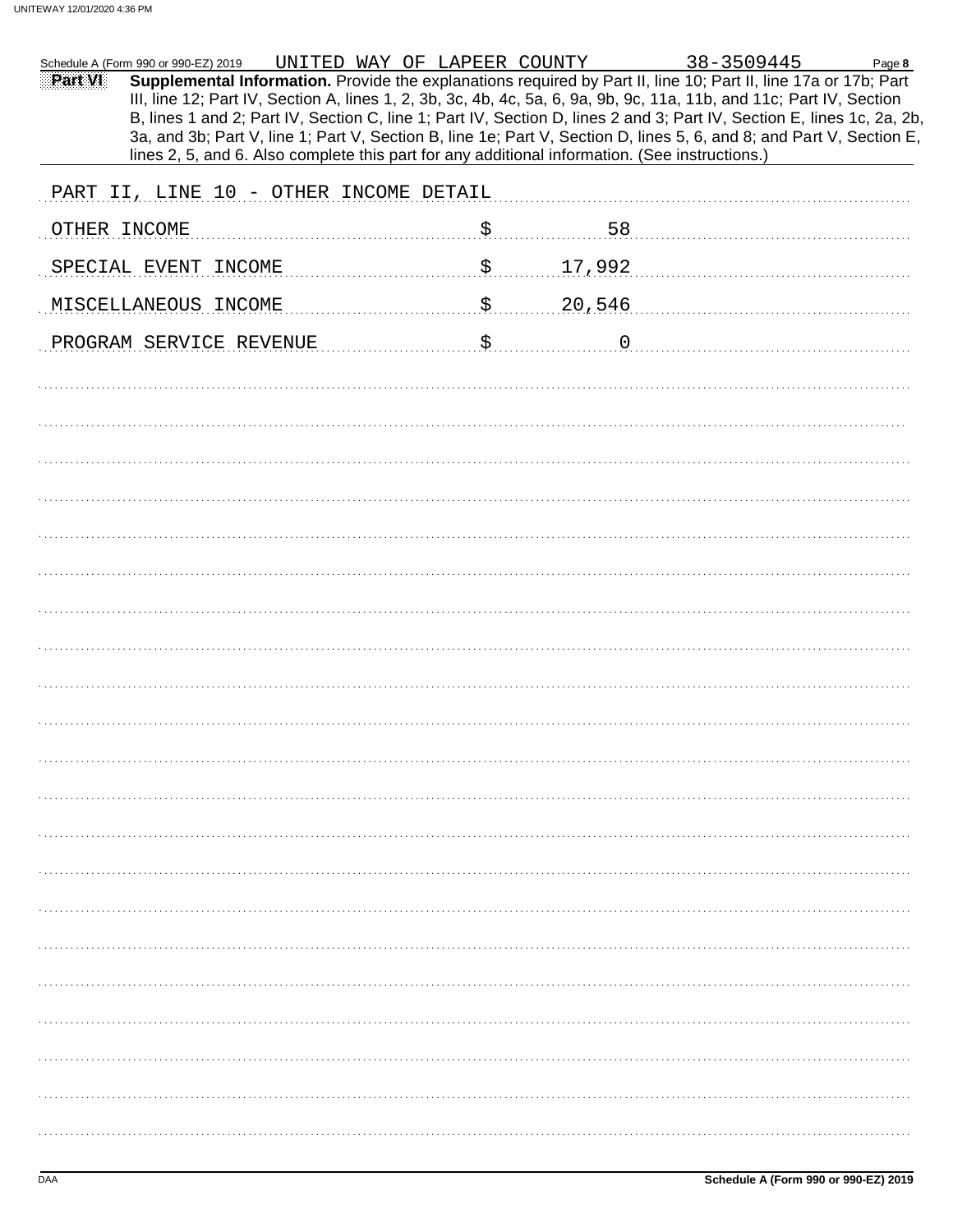| <b>SCHEDULE O</b>                                      |                                                                          | Supplemental Information to Form 990 or 990-EZ                                                                                         |                                     | OMB No. 1545-0047                                   |
|--------------------------------------------------------|--------------------------------------------------------------------------|----------------------------------------------------------------------------------------------------------------------------------------|-------------------------------------|-----------------------------------------------------|
| (Form 990 or 990-EZ)                                   |                                                                          | Complete to provide information for responses to specific questions on<br>Form 990 or 990-EZ or to provide any additional information. |                                     | 2019                                                |
| Department of the Treasury<br>Internal Revenue Service |                                                                          | Attach to Form 990 or 990-EZ.<br>Go to www.irs.gov/Form990 for the latest information.                                                 | <b>Open to Public</b><br>Inspection |                                                     |
| Name of the organization                               | UNITED<br>WAY<br>ΟF                                                      | LAPEER COUNTY                                                                                                                          |                                     | <b>Employer identification number</b><br>38-3509445 |
|                                                        |                                                                          |                                                                                                                                        |                                     |                                                     |
|                                                        | FORM 990-EZ, PART I, LINE 8 - OTHER REVENUE                              |                                                                                                                                        |                                     |                                                     |
| DESCRIPTION                                            |                                                                          |                                                                                                                                        | <b>AMOUNT</b>                       |                                                     |
| MISCELLANEOUS                                          |                                                                          | \$.                                                                                                                                    | 488                                 |                                                     |
|                                                        |                                                                          | TOTAL \$                                                                                                                               | 488                                 |                                                     |
|                                                        | FORM 990-EZ, PART I, LINE 10 - GRANTS/SIMILAR AMTS PAID TO INDIVIDUALS   |                                                                                                                                        |                                     |                                                     |
| CASH CONTRIBUTION: 7,222                               |                                                                          |                                                                                                                                        |                                     |                                                     |
|                                                        | CASH CONTRIBUTION: 10,456                                                |                                                                                                                                        |                                     |                                                     |
| CASH CONTRIBUTION: 9,600                               |                                                                          |                                                                                                                                        |                                     |                                                     |
|                                                        | FORM 990-EZ, PART I, LINE 10 - GRANTS/SIMILAR AMTS PAID TO ORGANIZATIONS |                                                                                                                                        |                                     |                                                     |
|                                                        | NAME: CHILD ADVOCACY CENTER                                              |                                                                                                                                        |                                     |                                                     |
| ADDRESS: 15 E GENESEE ST                               |                                                                          |                                                                                                                                        |                                     |                                                     |
|                                                        | LAPEER, MI 48446                                                         |                                                                                                                                        |                                     |                                                     |
| CASH CONTRIBUTION: 5,005                               |                                                                          |                                                                                                                                        |                                     |                                                     |
|                                                        |                                                                          |                                                                                                                                        |                                     |                                                     |
|                                                        | NAME: FAMILY LITERACY CENTER                                             |                                                                                                                                        |                                     |                                                     |
| ADDRESS: PO BOX 485                                    |                                                                          |                                                                                                                                        |                                     |                                                     |
|                                                        | LAPEER, MI 48446                                                         |                                                                                                                                        |                                     |                                                     |
| CASH CONTRIBUTION: 5,210                               |                                                                          |                                                                                                                                        |                                     |                                                     |
|                                                        |                                                                          |                                                                                                                                        |                                     |                                                     |
|                                                        |                                                                          |                                                                                                                                        |                                     |                                                     |
| NAME: LACADA                                           |                                                                          |                                                                                                                                        |                                     |                                                     |
| ADDRESS: PO BOX 356                                    |                                                                          |                                                                                                                                        |                                     |                                                     |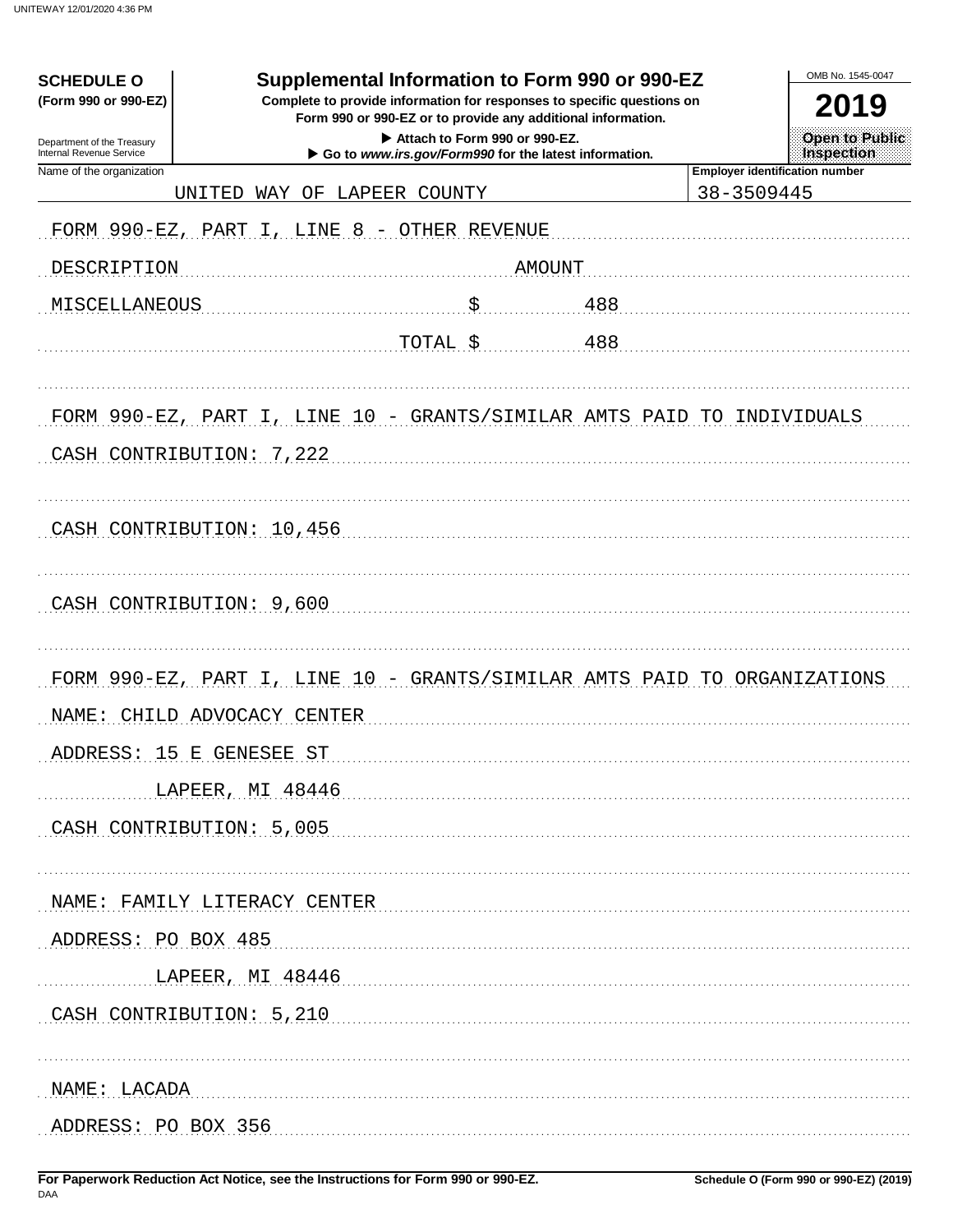Schedule O (Form 990 or 990-EZ) (2019)<br>Name of the organization

| UNITED<br>WAY OF LAPEER COUNTY                |                 | 38-3509445                           |                |
|-----------------------------------------------|-----------------|--------------------------------------|----------------|
| LAPEER, MI 48446                              |                 |                                      |                |
| CASH CONTRIBUTION: 5,801                      |                 |                                      |                |
| FORM 990-EZ, PART I, LINE 16 - OTHER EXPENSES |                 |                                      |                |
| DESCRIPTION                                   | <b>AMOUNT</b>   |                                      |                |
| EXPENSES                                      |                 |                                      |                |
|                                               | \$<br>820       |                                      |                |
| OFFICE SUPPLIES                               | \$<br>767       |                                      |                |
| PRINTING                                      | \$<br>751       |                                      |                |
| TELEPHONE                                     | \$<br>1,574     |                                      |                |
|                                               | \$<br>163       |                                      |                |
|                                               | \$<br>8         |                                      |                |
|                                               | \$<br>2,030     |                                      |                |
| DUES & SUBSCRIPTIONS                          | \$<br>1,194     |                                      |                |
| PAYMENTS TO UW WORLDWIDE                      | \$<br>1,726     |                                      |                |
| REPAIRS AND MAINTENANCE                       | \$<br>400       |                                      |                |
| MISCELLANEOUS                                 | \$<br>2,158     |                                      |                |
| NON-INVESTMENT DEPRECIATION                   | \$<br>89        |                                      |                |
|                                               | TOTAL \$ 11,680 |                                      |                |
| FORM 990-EZ, PART II, LINE 24 - OTHER ASSETS  |                 |                                      |                |
| DESCRIPTION                                   |                 | BEG. OF YEAR END OF YEAR END OF YEAR |                |
| PLEDGES RECEIVABLE                            |                 | 63,206 \$ 47,883                     |                |
| LESS ALLOWANCE                                |                 | $\frac{1}{5}$ 8,206 \$ 6,512         |                |
| $\ddot{s}$<br>NET                             |                 | $55,000$ \$ 41,371                   |                |
| GRANTS RECEIVABLE                             |                 | $\mathbf{s}$ 2,500 \$                | $\overline{0}$ |
| PREPAID EXPENSES AND DEFERRED CHARGES         | \$              | $62 \quad$ \$                        |                |
|                                               |                 | PAGE 1 OF 2                          |                |

Schedule O (Form 990 or 990-EZ) (2019)

**Employer identification number** 

Page 2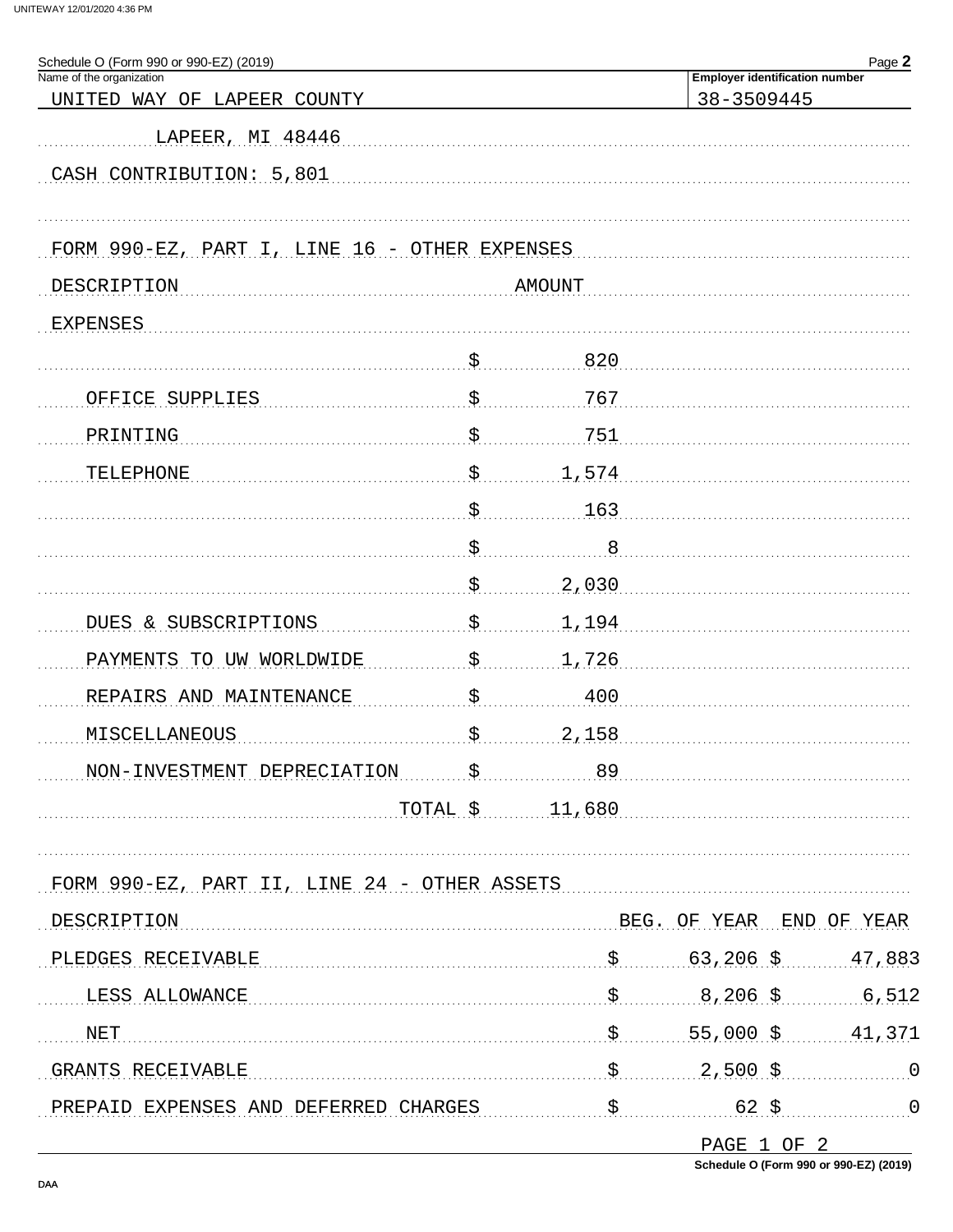UNITEWAY 12/01/2020 4:36 PM

| Schedule O (Form 990 or 990-EZ) (2019)<br>Name of the organization |         | <b>Employer identification number</b> | Page 2      |
|--------------------------------------------------------------------|---------|---------------------------------------|-------------|
| UNITED WAY OF LAPEER COUNTY                                        |         | 38-3509445                            |             |
|                                                                    | \$      | $6,490$ \$                            | 6,490       |
| LESS ACCUMULATED DEPRECIATION                                      | \$      | $6,401$ \$                            | 6,490       |
|                                                                    | TOTAL S | $57,651$ \$                           | 41,371      |
| FORM 990-EZ, PART II, LINE 26 - OTHER LIABILITIES                  |         |                                       |             |
| DESCRIPTION                                                        |         | BEG. OF YEAR                          | END OF YEAR |
| ACCOUNTS PAYABLE AND ACCRUED EXPENSES                              | $S$     | $2,723$ \$                            | 3,525       |
| DEFERRED REVENUE                                                   | \$      | $23,711$ \$                           | 43,747      |
| FORM 990-EZ, PART III - PRIMARY EXEMPT PURPOSE                     |         |                                       |             |
| TO UNITE THE<br>COMMUNITY BY DEVELOPING RESOURCES TO MEET          |         | THE<br>COMMUNITY                      |             |
| NEEDS.                                                             |         |                                       |             |
|                                                                    |         |                                       |             |
|                                                                    |         |                                       |             |
|                                                                    |         |                                       |             |
|                                                                    |         |                                       |             |
|                                                                    |         |                                       |             |
|                                                                    |         |                                       |             |
|                                                                    |         |                                       |             |
|                                                                    |         |                                       |             |
|                                                                    |         |                                       |             |
|                                                                    |         |                                       |             |
|                                                                    |         |                                       |             |
|                                                                    |         |                                       |             |
|                                                                    |         |                                       |             |
|                                                                    |         |                                       |             |
|                                                                    |         |                                       |             |
|                                                                    |         |                                       |             |

| PAGE 2 OF 2 |  |                                        |
|-------------|--|----------------------------------------|
|             |  | Schedule O (Form 990 or 990-EZ) (2019) |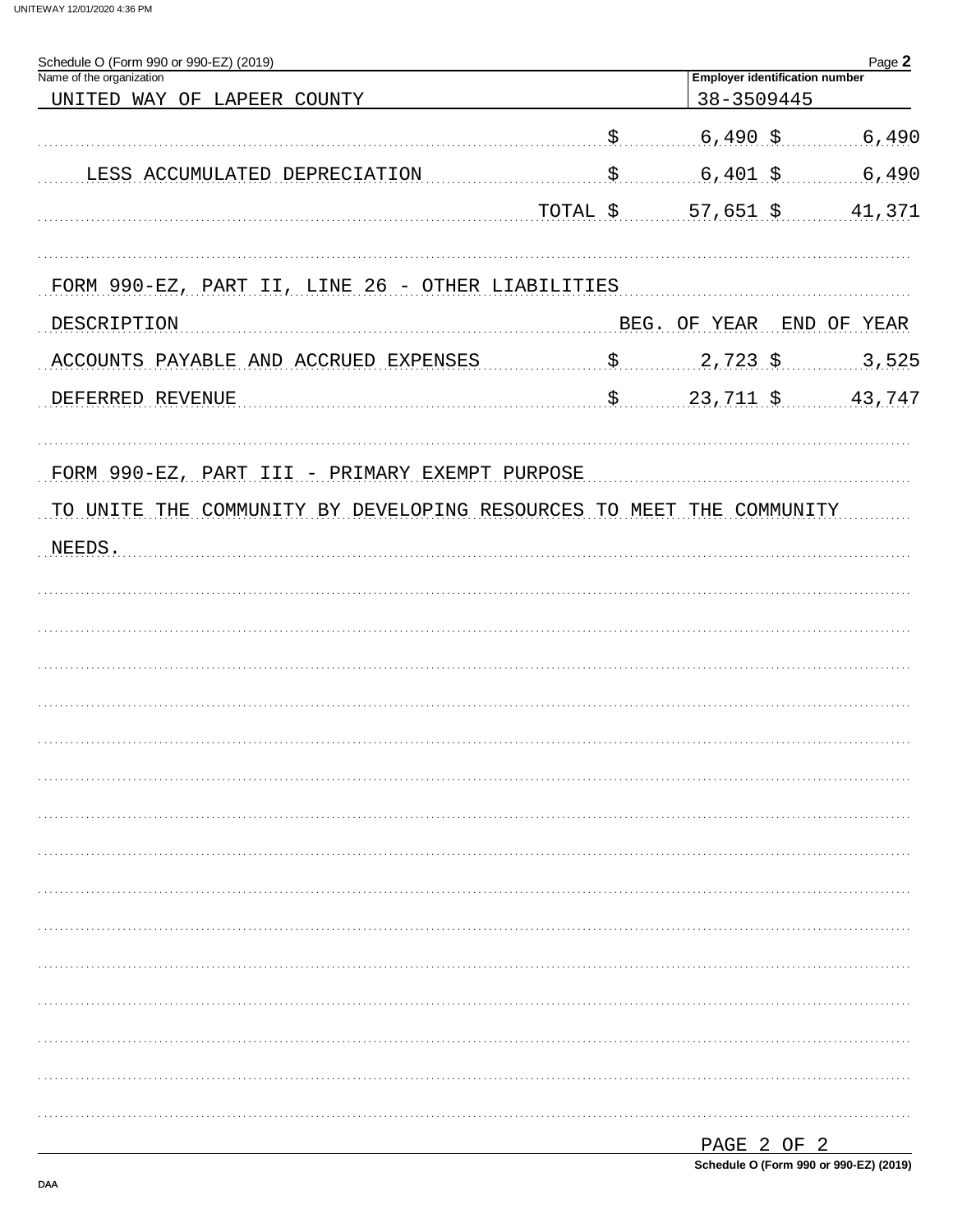UNITEWAY 12/01/2020 4:36 PM

Form 4562

| 4562                | <b>Depreciation and Amortization</b>       | OMB No. 1545-01 |
|---------------------|--------------------------------------------|-----------------|
|                     | (Including Information on Listed Property) | 2019            |
| ant of the Tressury | Attach to your tax return.                 |                 |

OMB No. 1545-0172

|          | Department of the Treasury<br>(99)<br>Internal Revenue Service                                                                                                                                                |                                 | Go to www.irs.gov/Form4562 for instructions and the latest information.                                  |                              |                |                |                  |                   | Attachment<br>Sequence No. | 179 |
|----------|---------------------------------------------------------------------------------------------------------------------------------------------------------------------------------------------------------------|---------------------------------|----------------------------------------------------------------------------------------------------------|------------------------------|----------------|----------------|------------------|-------------------|----------------------------|-----|
|          | Name(s) shown on return                                                                                                                                                                                       |                                 |                                                                                                          |                              |                |                |                  |                   | <b>Identifying number</b>  |     |
|          |                                                                                                                                                                                                               | UNITED WAY OF LAPEER COUNTY     |                                                                                                          |                              |                |                |                  |                   | 38-3509445                 |     |
|          | Business or activity to which this form relates                                                                                                                                                               |                                 |                                                                                                          |                              |                |                |                  |                   |                            |     |
|          | INDIRECT DEPRECIATION                                                                                                                                                                                         |                                 |                                                                                                          |                              |                |                |                  |                   |                            |     |
|          | Part I                                                                                                                                                                                                        |                                 | <b>Election To Expense Certain Property Under Section 179</b>                                            |                              |                |                |                  |                   |                            |     |
|          |                                                                                                                                                                                                               |                                 | Note: If you have any listed property, complete Part V before you complete Part I.                       |                              |                |                |                  |                   |                            |     |
| 1        | Maximum amount (see instructions)                                                                                                                                                                             |                                 |                                                                                                          |                              |                |                |                  | 1                 | 1,020,000                  |     |
| 2        |                                                                                                                                                                                                               |                                 |                                                                                                          |                              |                |                |                  | $\mathbf{2}$<br>3 |                            |     |
| 3<br>4   | Reduction in limitation. Subtract line 3 from line 2. If zero or less, enter -0-                                                                                                                              |                                 |                                                                                                          |                              |                |                |                  | 4                 | 2,550,000                  |     |
| 5        | Dollar limitation for tax year. Subtract line 4 from line 1. If zero or less, enter -0-. If married filing separately, see instructions                                                                       |                                 |                                                                                                          |                              |                |                |                  | 5                 |                            |     |
| 6        |                                                                                                                                                                                                               | (a) Description of property     |                                                                                                          | (b) Cost (business use only) |                |                | (c) Elected cost |                   |                            |     |
|          |                                                                                                                                                                                                               |                                 |                                                                                                          |                              |                |                |                  |                   |                            |     |
|          |                                                                                                                                                                                                               |                                 |                                                                                                          |                              |                |                |                  |                   |                            |     |
| 7        | Listed property. Enter the amount from line 29                                                                                                                                                                |                                 |                                                                                                          |                              | $\overline{7}$ |                |                  |                   |                            |     |
| 8        | Total elected cost of section 179 property. Add amounts in column (c), lines 6 and 7 [[[[[[[[[[[[[[[[[[[[[[[[[                                                                                                |                                 |                                                                                                          |                              |                |                |                  | 8                 |                            |     |
| 9        | Tentative deduction. Enter the smaller of line 5 or line 8                                                                                                                                                    |                                 |                                                                                                          |                              |                |                |                  | 9                 |                            |     |
| 10       | Carryover of disallowed deduction from line 13 of your 2018 Form 4562                                                                                                                                         |                                 |                                                                                                          |                              |                |                |                  | 10                |                            |     |
| 11       | Business income limitation. Enter the smaller of business income (not less than zero) or line 5. See instructions                                                                                             |                                 |                                                                                                          |                              |                |                |                  | 11                |                            |     |
| 12       | Section 179 expense deduction. Add lines 9 and 10, but don't enter more than line 11                                                                                                                          |                                 |                                                                                                          |                              |                |                |                  | 12                |                            |     |
| 13       | Carryover of disallowed deduction to 2020. Add lines 9 and 10, less line 12                                                                                                                                   |                                 |                                                                                                          |                              | 13             |                |                  |                   |                            |     |
|          | Note: Don't use Part II or Part III below for listed property. Instead, use Part V.                                                                                                                           |                                 |                                                                                                          |                              |                |                |                  |                   |                            |     |
|          | Part II                                                                                                                                                                                                       |                                 | Special Depreciation Allowance and Other Depreciation (Don't include listed property. See instructions.) |                              |                |                |                  |                   |                            |     |
| 14       | Special depreciation allowance for qualified property (other than listed property) placed in service                                                                                                          |                                 |                                                                                                          |                              |                |                |                  |                   |                            |     |
|          | during the tax year. See instructions<br>Property subject to section 168(f)(1) election                                                                                                                       |                                 |                                                                                                          |                              |                |                |                  | 14<br>15          |                            |     |
| 15<br>16 |                                                                                                                                                                                                               |                                 |                                                                                                          |                              |                |                |                  | 16                |                            | 89  |
|          | Part III                                                                                                                                                                                                      |                                 | MACRS Depreciation (Don't include listed property. See instructions.)                                    |                              |                |                |                  |                   |                            |     |
|          |                                                                                                                                                                                                               |                                 | <b>Section A</b>                                                                                         |                              |                |                |                  |                   |                            |     |
| 17       |                                                                                                                                                                                                               |                                 |                                                                                                          |                              |                |                |                  | 17                |                            | 0   |
| 18       | If you are electing to group any assets placed in service during the tax year into one or more general asset accounts, check here                                                                             |                                 |                                                                                                          |                              |                |                |                  |                   |                            |     |
|          |                                                                                                                                                                                                               |                                 | Section B-Assets Placed in Service During 2019 Tax Year Using the General Depreciation System            |                              |                |                |                  |                   |                            |     |
|          | (a) Classification of property                                                                                                                                                                                | (b) Month and year<br>placed in | (c) Basis for depreciation<br>(business/investment use                                                   | (d) Recovery                 |                | (e) Convention | (f) Method       |                   | (g) Depreciation deduction |     |
|          |                                                                                                                                                                                                               | service                         | only-see instructions)                                                                                   | period                       |                |                |                  |                   |                            |     |
| 19a      | 3-year property                                                                                                                                                                                               |                                 |                                                                                                          |                              |                |                |                  |                   |                            |     |
| b        | 5-year property                                                                                                                                                                                               |                                 |                                                                                                          |                              |                |                |                  |                   |                            |     |
| c        | 7-year property<br>$\overline{d}$ 10-year property                                                                                                                                                            |                                 |                                                                                                          |                              |                |                |                  |                   |                            |     |
| е        | 15-year property                                                                                                                                                                                              |                                 |                                                                                                          |                              |                |                |                  |                   |                            |     |
| f        | 20-year property                                                                                                                                                                                              |                                 |                                                                                                          |                              |                |                |                  |                   |                            |     |
| g        | 25-year property                                                                                                                                                                                              |                                 |                                                                                                          | 25 yrs.                      |                |                | S/L              |                   |                            |     |
|          | h Residential rental                                                                                                                                                                                          |                                 |                                                                                                          | 27.5 yrs.                    |                | <b>MM</b>      | S/L              |                   |                            |     |
|          | property                                                                                                                                                                                                      |                                 |                                                                                                          | 27.5 yrs.                    |                | <b>MM</b>      | S/L              |                   |                            |     |
| j.       | Nonresidential real                                                                                                                                                                                           |                                 |                                                                                                          | 39 yrs.                      |                | <b>MM</b>      | S/L              |                   |                            |     |
|          | property                                                                                                                                                                                                      |                                 |                                                                                                          |                              |                | <b>MM</b>      | S/L              |                   |                            |     |
|          |                                                                                                                                                                                                               |                                 | Section C-Assets Placed in Service During 2019 Tax Year Using the Alternative Depreciation System        |                              |                |                |                  |                   |                            |     |
| 20a      | Class life                                                                                                                                                                                                    |                                 |                                                                                                          |                              |                |                | S/L              |                   |                            |     |
| b        | 12-year                                                                                                                                                                                                       |                                 |                                                                                                          | 12 yrs.                      |                |                | S/L              |                   |                            |     |
| C        | 30-year                                                                                                                                                                                                       |                                 |                                                                                                          | 30 yrs.                      |                | <b>MM</b>      | S/L              |                   |                            |     |
| d        | 40-year                                                                                                                                                                                                       |                                 |                                                                                                          | 40 yrs.                      |                | <b>MM</b>      | S/L              |                   |                            |     |
|          | Partiv<br><b>Summary</b> (See instructions.)                                                                                                                                                                  |                                 |                                                                                                          |                              |                |                |                  |                   |                            |     |
| 21       | Listed property. Enter amount from line 28                                                                                                                                                                    |                                 |                                                                                                          |                              |                |                |                  | 21                |                            |     |
| 22       | Total. Add amounts from line 12, lines 14 through 17, lines 19 and 20 in column (g), and line 21. Enter<br>here and on the appropriate lines of your return. Partnerships and S corporations—see instructions |                                 |                                                                                                          |                              |                |                |                  | 22                |                            | 89  |
| 23       | For assets shown above and placed in service during the current year, enter the                                                                                                                               |                                 |                                                                                                          |                              |                |                |                  |                   |                            |     |
|          |                                                                                                                                                                                                               |                                 |                                                                                                          |                              | 23             |                |                  |                   |                            |     |

**For Paperwork Reduction Act Notice, see separate instructions.**

Form **4562** (2019)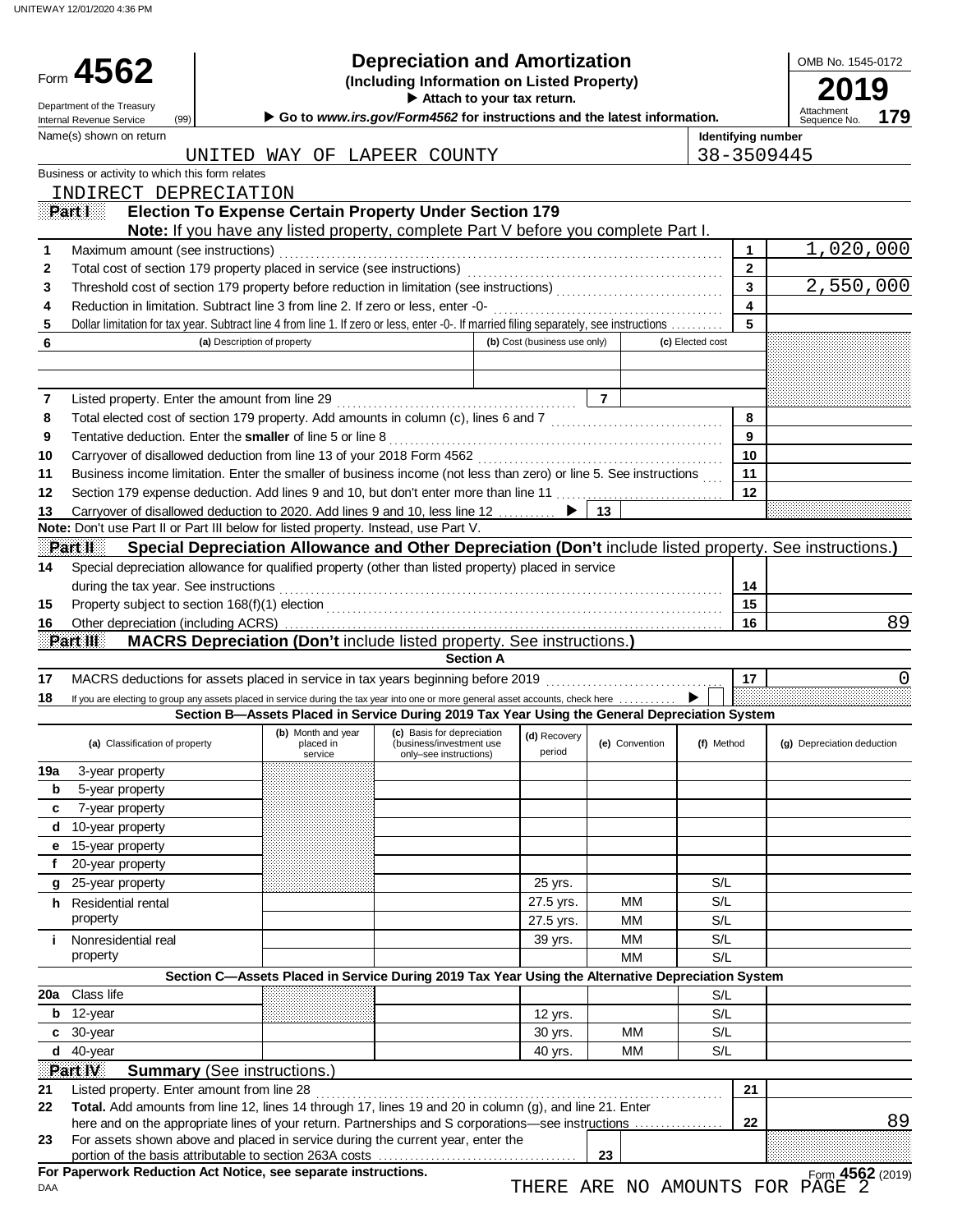### **Filing Instructions**

## **United Way of Lapeer County**

# **Michigan Charitable Organization Registration / Request For Exemption / Dissolution**

# **Taxable Year Ended June 30, 2020**

- **Date Due:** December 31, 2020
- **Remittance:** None is required.
- **Mail To:** Department of Attorney General Charitable Trust Section PO Box 30214 Lansing, MI 48909
- **Signature:** The form(s) should be signed and dated as required.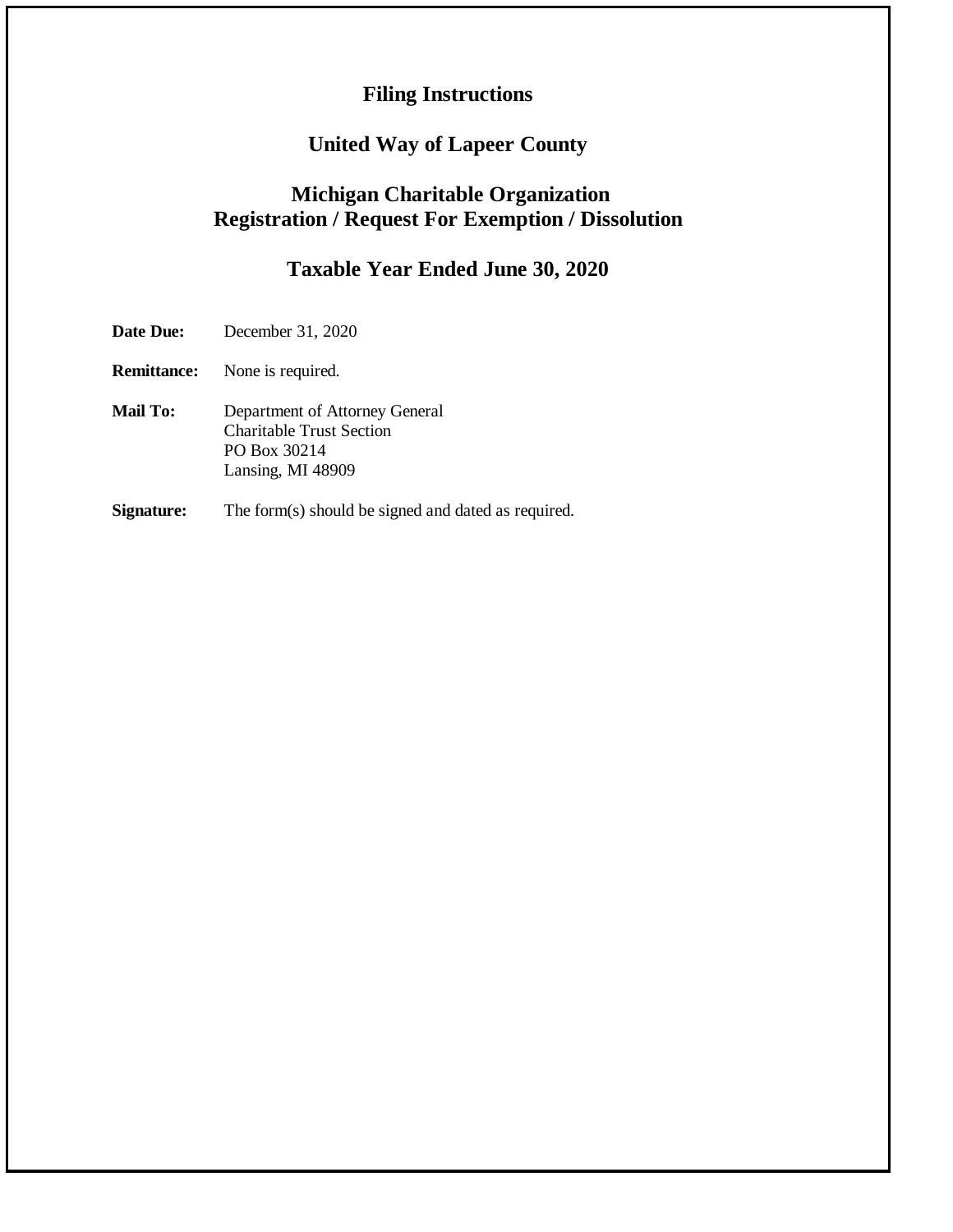CTS - 02<br>AUTHORITY 1975 PA 169<br>PENALTY: civil, criminal

### **RENEWAL SOLICITATION FORM**

| Full legal name of organization                                                                                                                                                   |                                        |                      |                         |                   |
|-----------------------------------------------------------------------------------------------------------------------------------------------------------------------------------|----------------------------------------|----------------------|-------------------------|-------------------|
| UNITED WAY OF LAPEER COUNTY                                                                                                                                                       |                                        |                      |                         |                   |
| All other names under which you intend to solicit                                                                                                                                 |                                        |                      |                         |                   |
|                                                                                                                                                                                   |                                        |                      |                         |                   |
| <b>Attorney General File Number</b>                                                                                                                                               | Telephone number                       |                      | Fax number              |                   |
| 23865                                                                                                                                                                             | 810-667-2912                           |                      |                         |                   |
| Employer Identification No. (EIN Organization email address                                                                                                                       |                                        | Organization website |                         |                   |
| 38-3509445<br>KHEBBERD@UNITEDWAYLAPEER.ROG                                                                                                                                        |                                        |                      | WWW.UNITEDWAYLAPEER.ORG |                   |
|                                                                                                                                                                                   |                                        |                      |                         |                   |
| All items must be answered. Provide additional sheets if necessary. If you have questions, see the instructions.                                                                  |                                        |                      |                         |                   |
|                                                                                                                                                                                   |                                        |                      |                         |                   |
| 1. Organization addresses -                                                                                                                                                       |                                        |                      |                         |                   |
| A. Street address of principal office. If you do not have a principal office, provide the name and address of the<br>person having custody of the financial records.              |                                        |                      |                         |                   |
|                                                                                                                                                                                   |                                        |                      |                         |                   |
| 3333 JOHN CONLEY DR STE 102<br>B. Organization mailing address, if different.                                                                                                     | LAPEER                                 |                      | MI 48446                |                   |
|                                                                                                                                                                                   |                                        |                      |                         |                   |
| C. Provide the address of all other offices in Michigan.                                                                                                                          |                                        |                      |                         |                   |
|                                                                                                                                                                                   |                                        |                      |                         |                   |
|                                                                                                                                                                                   |                                        |                      |                         |                   |
|                                                                                                                                                                                   |                                        |                      | Yes                     | No                |
| 2. Has there been any change in the organization's purposes?<br>If yes, summarize organization's current purposes below in 50 words or less. This summary appears on our website. |                                        |                      |                         | X                 |
|                                                                                                                                                                                   |                                        |                      |                         |                   |
|                                                                                                                                                                                   |                                        |                      |                         |                   |
|                                                                                                                                                                                   |                                        |                      |                         |                   |
| 3. You <b>must</b> designate a resident agent located in Michigan authorized to receive official mail sent to your organization.                                                  |                                        |                      |                         |                   |
| KIM HEBBERD<br>Name                                                                                                                                                               |                                        |                      |                         |                   |
| Address (Michigan street address, not PO box)                                                                                                                                     | 3333 JOHN CONLEY DR, STE 102<br>LAPEER |                      | MΙ<br>48446             |                   |
|                                                                                                                                                                                   |                                        |                      |                         |                   |
| 4. Methods of solicitation. Check all that apply.                                                                                                                                 |                                        |                      |                         |                   |
| $ {\rm X} $<br>Mail<br>Personal contact<br>ΙX                                                                                                                                     | Special events<br>ΙX                   |                      |                         |                   |
| ΙX<br>ΙX<br>Telephone<br>Radio / television                                                                                                                                       | ΙX<br>Newspaper/magazines              | None (explain)       |                         |                   |
| Internet<br>Email                                                                                                                                                                 |                                        |                      |                         |                   |
| 5. Has there been a change in the organization's tax status with the IRS since your last filing?                                                                                  |                                        |                      | Yes                     | No<br>$\mathbf X$ |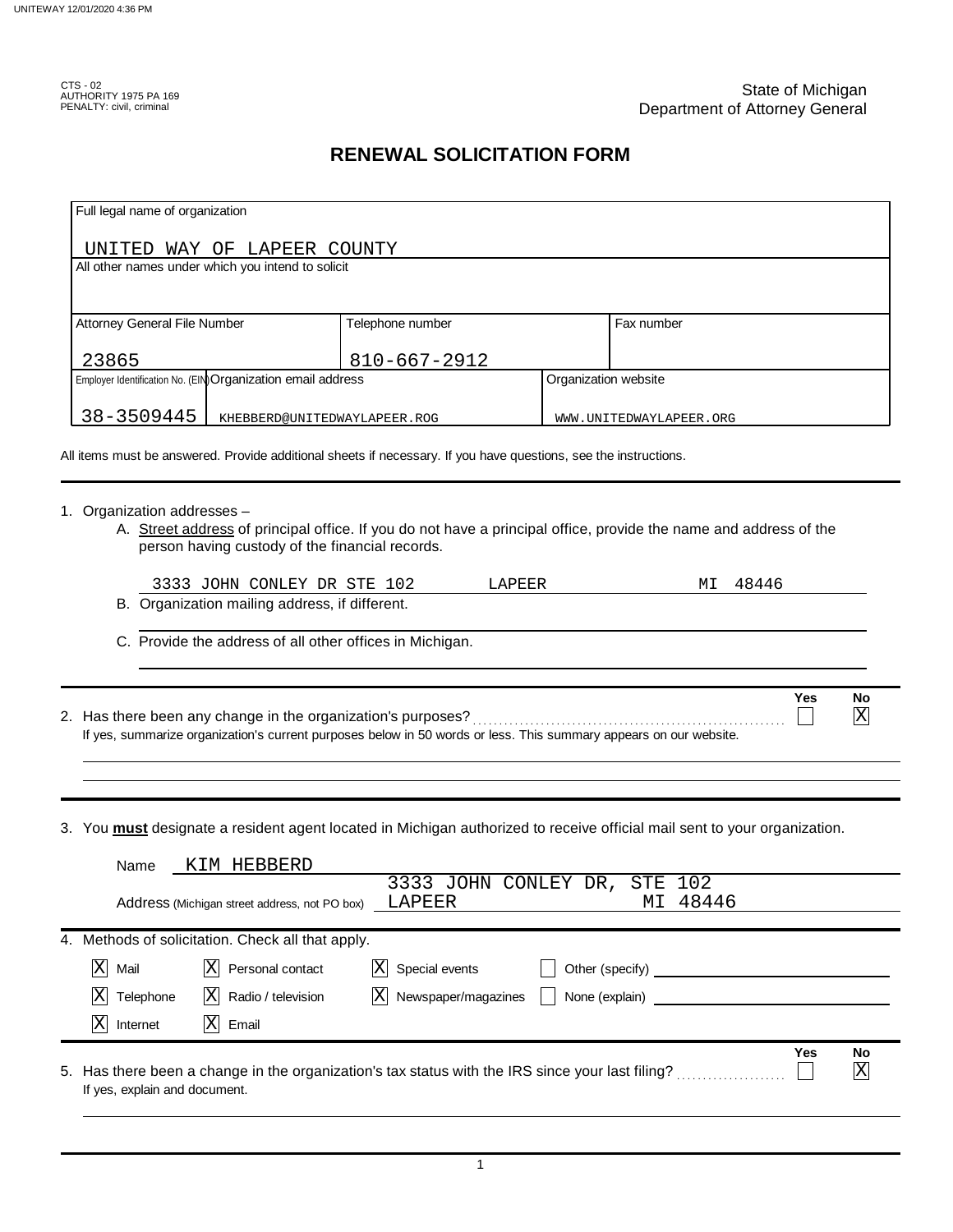#### UNITED WAY OF LAPEER COUNTY 38-3509445

person is an officer, director, or both. Provide an additional sheet if necessary. 6. List all current officers and directors unless they are included on your IRS return. Mark the box to indicate whether the

|    | Name:                                                                                                                | <b>Officer</b> | <b>Director</b> | Name | Officer | Director                  |
|----|----------------------------------------------------------------------------------------------------------------------|----------------|-----------------|------|---------|---------------------------|
|    |                                                                                                                      |                |                 |      |         |                           |
|    |                                                                                                                      |                |                 |      |         |                           |
|    |                                                                                                                      |                |                 |      |         |                           |
|    |                                                                                                                      |                |                 |      |         |                           |
|    |                                                                                                                      |                |                 |      |         |                           |
|    |                                                                                                                      |                |                 |      | Yes     | No                        |
|    | 7. Is there any officer or director who cannot be reached at the organization's mailing address?                     |                |                 |      |         | $\overline{\text{x}}$     |
|    | If "yes," provide the names and addresses on an additional sheet.                                                    |                |                 |      |         |                           |
|    |                                                                                                                      |                |                 |      |         |                           |
| 8. | Since your last registration form, has the organization or any of its officers, directors, employees or fundraisers: |                |                 |      | Yes     | No                        |
|    |                                                                                                                      |                |                 |      |         |                           |
|    |                                                                                                                      |                |                 |      |         | $\overline{\text{X}}$     |
|    |                                                                                                                      |                |                 |      |         | $\overline{\text{X}}$     |
|    |                                                                                                                      |                |                 |      |         | $\overline{\text{X}}$     |
|    | D. Entered into a voluntary agreement of compliance with a government agency or in a case                            |                |                 |      |         |                           |
|    |                                                                                                                      |                |                 |      |         | $\overline{\text{X}}$     |
|    |                                                                                                                      |                |                 |      |         |                           |
|    | If any "yes" box is checked, provide a complete explanation on a separate sheet.                                     |                |                 |      |         |                           |
|    | 9. Has the organization engaged a professional fundraiser (PFR) for Michigan                                         |                |                 |      | Yes     | No                        |
|    | fundraising activity for either the financial accounting period reported in item 10                                  |                |                 |      |         | X                         |
|    | or the current period? See instructions for definition of "professional fundraiser."                                 |                |                 |      |         | If no, go to question 10. |
|    | A consultant is not a PFR.                                                                                           |                |                 |      |         |                           |

If yes, in the chart below list all PFRs that your organization has engaged for Michigan fundraising activity. Provide additional sheets if necessary. Provide copies of contracts for each PFR listed if not already provided.

*Note – You are required to verify that all PFRs under contract for Michigan campaigns are currently licensed.*

### **Professional Fundraisers Under Contract for Michigan Campaigns**

| Name | <b>Mailing address</b> | Sum of all payments<br>to / retained by PFR<br>during year reported | Is contract<br>in effect.<br>now (as you<br>complete<br>the form)? | If no, enter<br>date contract<br>ended |  |
|------|------------------------|---------------------------------------------------------------------|--------------------------------------------------------------------|----------------------------------------|--|
|      |                        |                                                                     | v<br>n                                                             | End date:                              |  |
|      |                        |                                                                     | V<br>n                                                             | End date:                              |  |
|      |                        |                                                                     | v<br>n                                                             | End date:                              |  |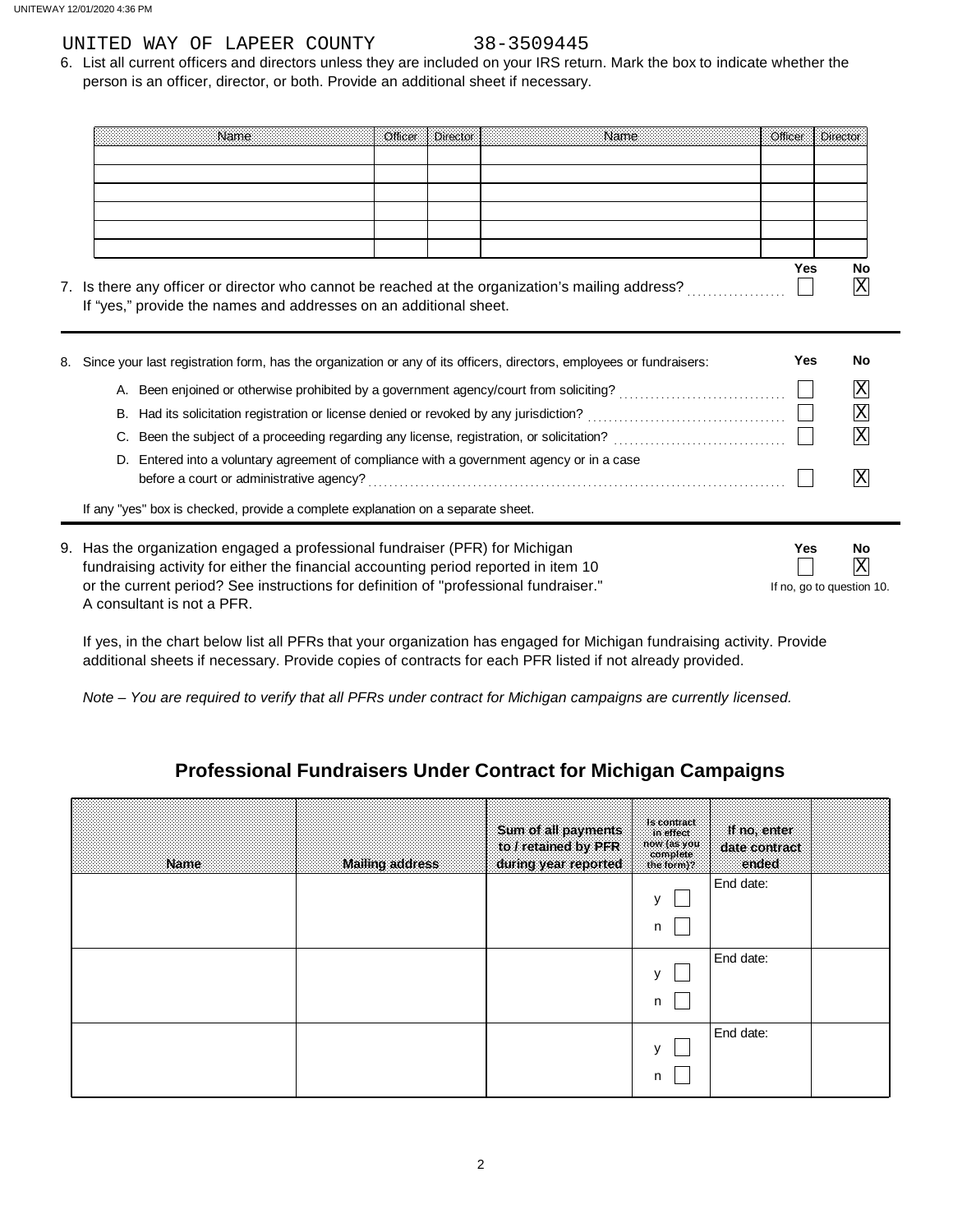| 38-3509445<br>OF LAPEER COUNTY<br>ח:ד"<br>WAY                                                                                                                                            |
|------------------------------------------------------------------------------------------------------------------------------------------------------------------------------------------|
| 10. All organizations must report on their most recently completed financial accounting period.                                                                                          |
| Check the box to indicate the type of return filed with the IRS and follow the instructions:                                                                                             |
| Form 990 or 990-EZ - Provide a copy of the return. Do not include Schedule B. Go to item 13 below.<br>ΙXΙ                                                                                |
| <b>Form 990-PF -</b> Provide a copy of the Form 990-PF. Enter the amount the organization spent directly on<br>its charitable program in the space below. Complete item 11 and go to 13. |
| Total program services expense: \$                                                                                                                                                       |
| If your organization does not file the above returns with the IRS, check the appropriate box below to explain the<br>reason, and follow the instructions:                                |
| Files Form 990-N. Complete 11 and 12 below, then go to 14.                                                                                                                               |
| Included in IRS group return. Provide a copy of the group return. Complete 11 and 12 below.                                                                                              |
| Other reason. Explain:<br>Complete 11 and 12 below.                                                                                                                                      |

11. Briefly describe your charitable accomplishments during the period.

12. Complete this section only if directed to in item 10 because your organization does not complete a Form 990, 990-EZ, or 990-PF. Complete all lines of the following schedules. You must enter the end date of the the period. accounting period being reported. Enter "0" or "none" where appropriate or if you had no financial activity in

Enter the end date of the financial accounting period reported below:

|   | Contributions and fundraising received |  |
|---|----------------------------------------|--|
|   | All other revenue                      |  |
| ⌒ | Total revenue (add lines A and B)      |  |

| Charitable program services expense          |  |
|----------------------------------------------|--|
| All remaining expenses (supporting services) |  |
| Total expense (Sum of lines D and E)         |  |

|  |  | Revenue less expenses (subtract line F<br>from<br>line C) |  |
|--|--|-----------------------------------------------------------|--|
|--|--|-----------------------------------------------------------|--|

| Total assets at end of fiscal period     |  |
|------------------------------------------|--|
| Liabilities at end of fiscal period      |  |
| Net assets (subtract line I from line H) |  |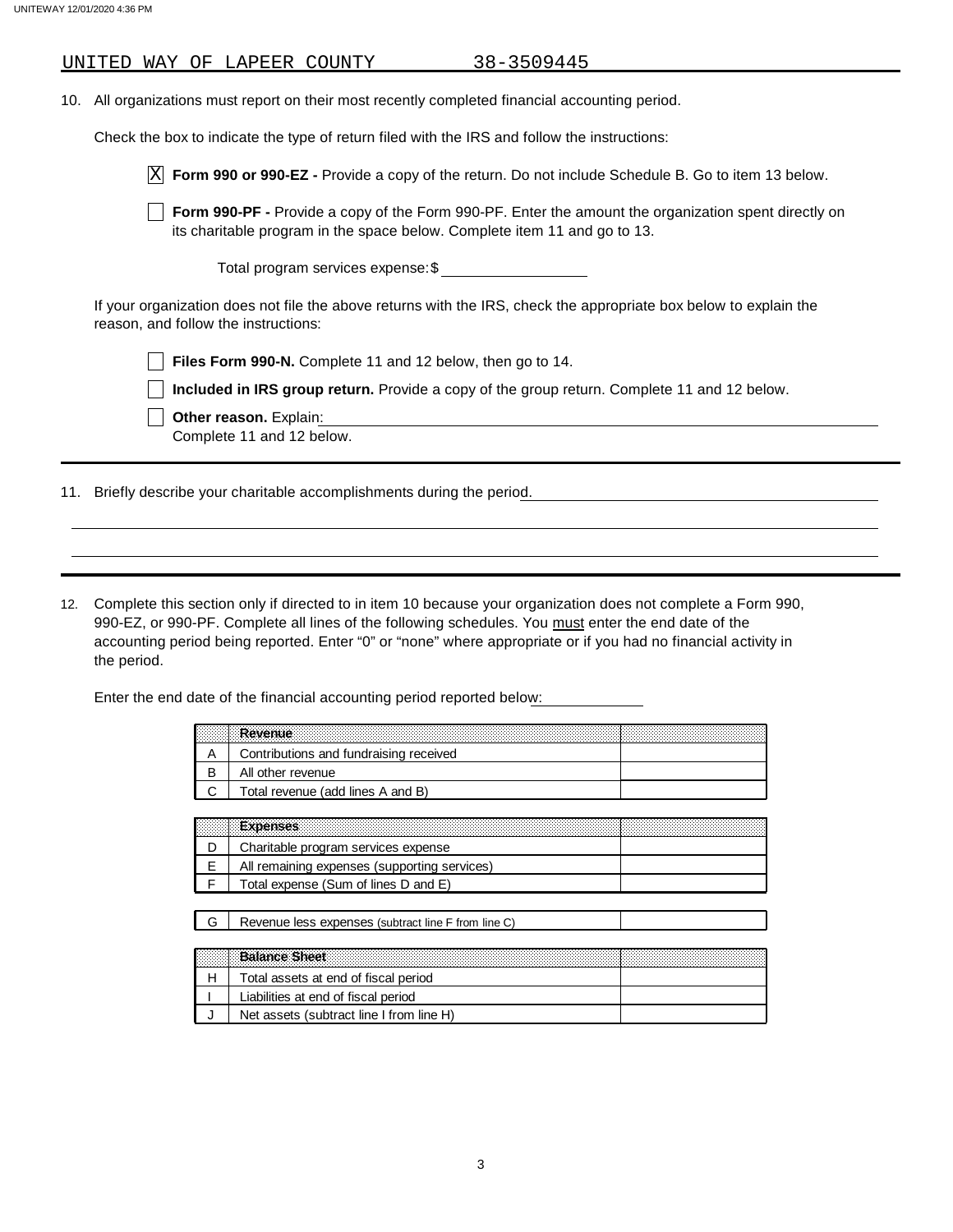#### UNITED WAY OF LAPEER COUNTY 38-3509445

#### **Audited or reviewed financial statements requirement** 13.

Complete the following schedule to determine if audited or reviewed financial statements are required. If audited or reviewed financial statements are required, but they have not been prepared, see the instructions.

|           | <b>Item</b>                            | Where to Find it:                                                                                    | Amount  |
|-----------|----------------------------------------|------------------------------------------------------------------------------------------------------|---------|
|           | A. Contributions from IRS return       | Form 990: Part VIII, line 1h;<br>Form 990-EZ: line 1;<br>Form 990-PF: line 1                         | 152,513 |
| <b>B.</b> | Net income from special fundraising    | Form 990: Part VIII, line 8c;                                                                        |         |
|           | events                                 | Form 990-EZ: line 6d                                                                                 | 2,188   |
|           | C. Net income from gaming activities   | Form 990: Part VIII, line 9c                                                                         |         |
|           | D. Total contributions and fundraising | Add lines A, B, and C                                                                                | 154,701 |
|           |                                        |                                                                                                      |         |
| E. I      | Governmental grants                    | Form 990: Part VIII, line 1e:<br>Form 990-EZ: enter governmental<br>grants included above on line A. | 22,115  |
| F.        |                                        | Subtract line E from line D                                                                          | 132,586 |

After completing the schedule:

- If line F is \$550,000 or more, audited financial statements are required. They must be audited by an independent certified public accountant and prepared in accordance with generally accepted accounting principles.
- If line F is greater than \$300,000, but not greater than \$550,000, financial statements either reviewed or audited by a certified public accountant are required.
- 14.Do you have chapters in Michigan that are to be included in the solicitation registration? *Tip:* If you have offices in Michigan with no separate reporting or filing requirements, answer "no."

If yes, provide the following:

- a listing of the names and addresses of all Michigan chapters to be included
- a financial report for each chapter (see instructions)
- a copy of your organization's IRS group return (if applicable)

*include them, see the instructions. previously informed us of your intent to*

*Note – if you have chapters but have not*

**Yes No** X

15. I certify that I am an authorized representative of the organization and that to the best of my knowledge and belief the information provided, including all accompanying documents, is true, correct, and complete. False statements are prohibited by MCL 400.288(1)(u) and MCL 400.293(2)(c) and are punishable by civil and criminal penalties.

| Type or print name (must be legible): KIMBERLY HEBBERD |       |  |
|--------------------------------------------------------|-------|--|
| Title: EXECUTIVE DIRECTOR                              | Date: |  |
|                                                        |       |  |

**Check here if you would like to request an automatic 5-month extension to your expiration date (this will not be reflected in your registration document, but can be verified online on our website at michigan.gov/charity).**

THIS IS A PUBLIC RECORD, COPIES OF WHICH ARE SENT, UPON REQUEST, TO ANY INTERESTED PERSON.